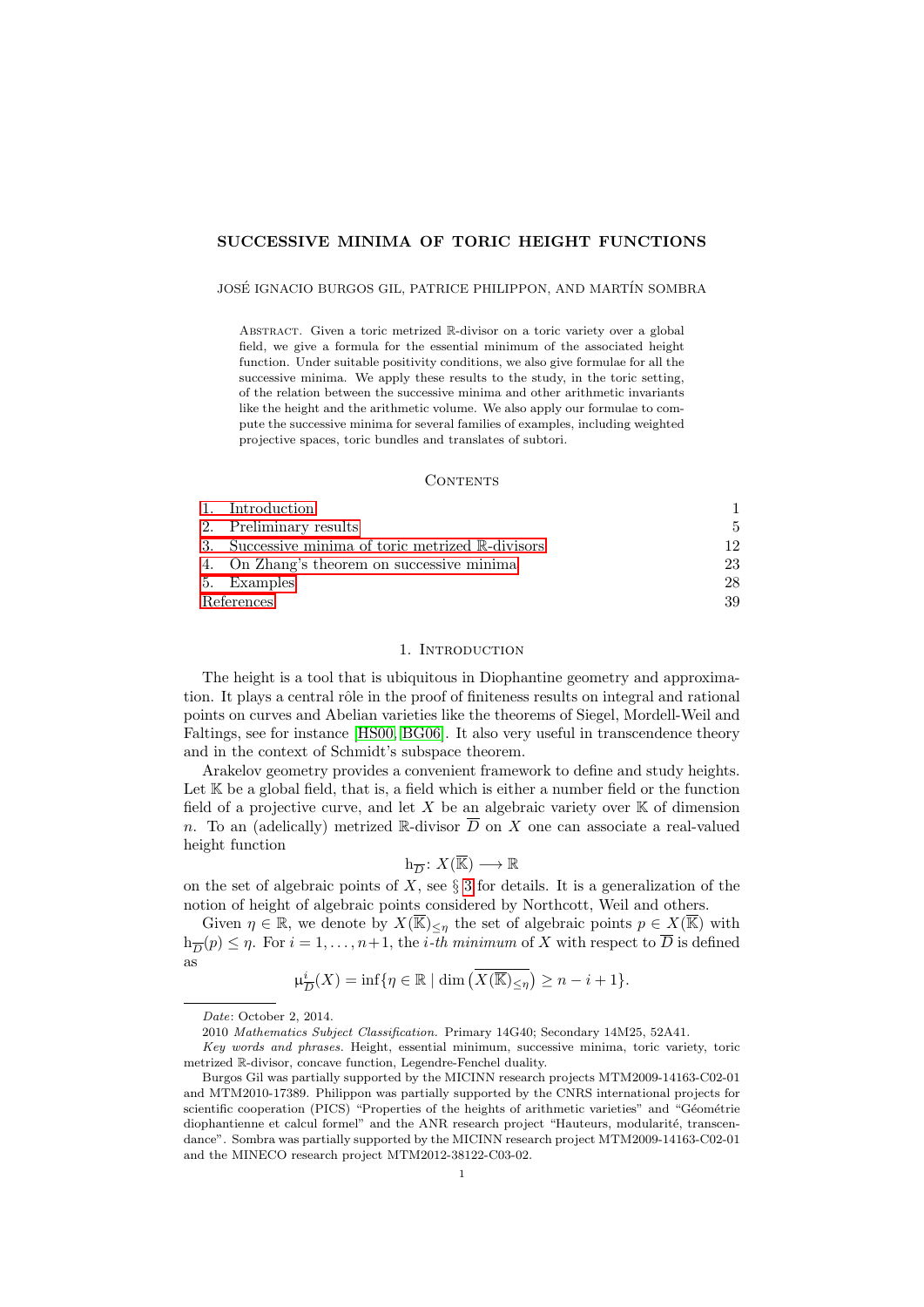In particular, the first minimum is the infimum of the real numbers  $\eta$  such that the set  $X(\overline{\mathbb{K}})_{\leq \eta}$  is dense. It is also called the *essential minimum* of X with respect to  $\overline{D}$ , and denoted  $\mu_{\overline{D}}^{\text{ess}}$  $\frac{\text{ess}}{D}(X).$ 

These successive minima contain important information on the height function. The effective version of the generalized Bogomolov conjecture asks for an explicit lower bound for the essential minimum of certain varieties in terms of geometric and arithmetic data. Such lower bounds have been extensively studied and have several applications in Diophantine geometry and computer algebra, see for instance [\[AKS07,](#page-38-3) [AV09\]](#page-38-4).

Our aim in this text is to study the successive minima of height functions in the toric setting. Toric objects can be described in combinatorial terms, and their algebro-geometric properties can be expressed and studied in terms of this description. In particular, a proper toric variety  $X$  of dimension  $n$  over an arbitrary field is given by a fan  $\Sigma$  on a vector space  $N_{\mathbb{R}} \simeq \mathbb{R}^n$ . Recall that a toric variety is called proper if it is proper as an algebraic variety. In combinatorial terms, this is equivalent to the fan being complete, that is, that the union of its cones covers the whole vector space. A toric R-divisor D on a proper toric variety X defines a polytope  $\Delta_D$  in the dual space  $M_{\mathbb{R}} := N_{\mathbb{R}}^{\vee}$ . There is a "toric dictionary" that translates algebro-geometric properties of the pair  $(X, D)$  into combinatorial properties of the fan and the polytope.

In [\[BPS11,](#page-38-5) [BMPS12\]](#page-38-6), we started a program to extend this toric dictionary to the arithmetic aspects of toric varieties. Suppose that  $X$  is a proper toric variety over the global field K. Then, to a toric metrized R-divisor  $\overline{D}$  on X we associate a family of concave functions on the polytope  $\vartheta_{\overline{D},v} : \Delta_D \to \mathbb{R}$ , indexed by the places  $\mathfrak{M}_{\mathbb{K}}$  of K. These functions are called the *local roof functions* of  $\overline{D}$  and they are zero except for a finite set of places. The global roof function  $\vartheta_{\overline{D}}$  is the concave function on  $\Delta_D$ defined as a weighted sum over all places of these local roof functions. The main theme of this program is that the global roof function is the arithmetic analogue of the polytope and encodes a lot of information of the pair  $(X,\overline{D})$ . Among other results, we gave formulae for the height  $h_{\overline{D}}(X)$  and the arithmetic volumes vol $(\overline{D})$ and  $\widehat{\text{vol}_{\infty}(\overline{D})}$  in terms of this function.

Our first main result in this text is that the essential minimum of a toric metrized R-divisor is given by the maximum of the global roof function.

<span id="page-1-0"></span>**Theorem A** (Corollary [3.10\)](#page-18-0). Let X be a proper toric variety over  $\mathbb K$  and  $\overline{D}$  a toric metrized R-divisor on X. Then

$$
\mu_{\overline{D}}^{\text{ess}}(X) = \max_{x \in \Delta_D} \vartheta_{\overline{D}}(x).
$$

Our second main result is that, under suitable positivity hypothesis on  $\overline{D}$ , not only the essential minimum, but all the succesive minima can be read from the global roof function.

<span id="page-1-1"></span>**Theorem B** (Theorem [3.17\)](#page-21-0). Let X be a proper toric variety over  $\mathbb{K}$  and  $\overline{D}$  a semipositive toric metrized  $\mathbb R$ -divisor on X with D ample. Then, for  $i = 1, \ldots, n+1$ ,

$$
\mu_{\overline{D}}^{i}(X) = \min_{F \in \mathcal{F}(\Delta_D)^{n-i+1}} \max_{x \in F} \vartheta_{\overline{D}}(x),
$$

where  $\mathcal{F}(\Delta_D)^{n-i+1}$  is the set of faces of the polytope  $\Delta_D$  of dimension  $n-i+1$ .

Whereas there is a considerable amount of work on upper and lower bounds for the essential minimum, there are very few exact computations in the literature. By contrast, Theorems [A](#page-1-0) and [B](#page-1-1) are very concrete and well-suited for computations. For example, they allow to compute the successive minima of the canonical height on translates of subtori of a projective space as the maximum of a piecewise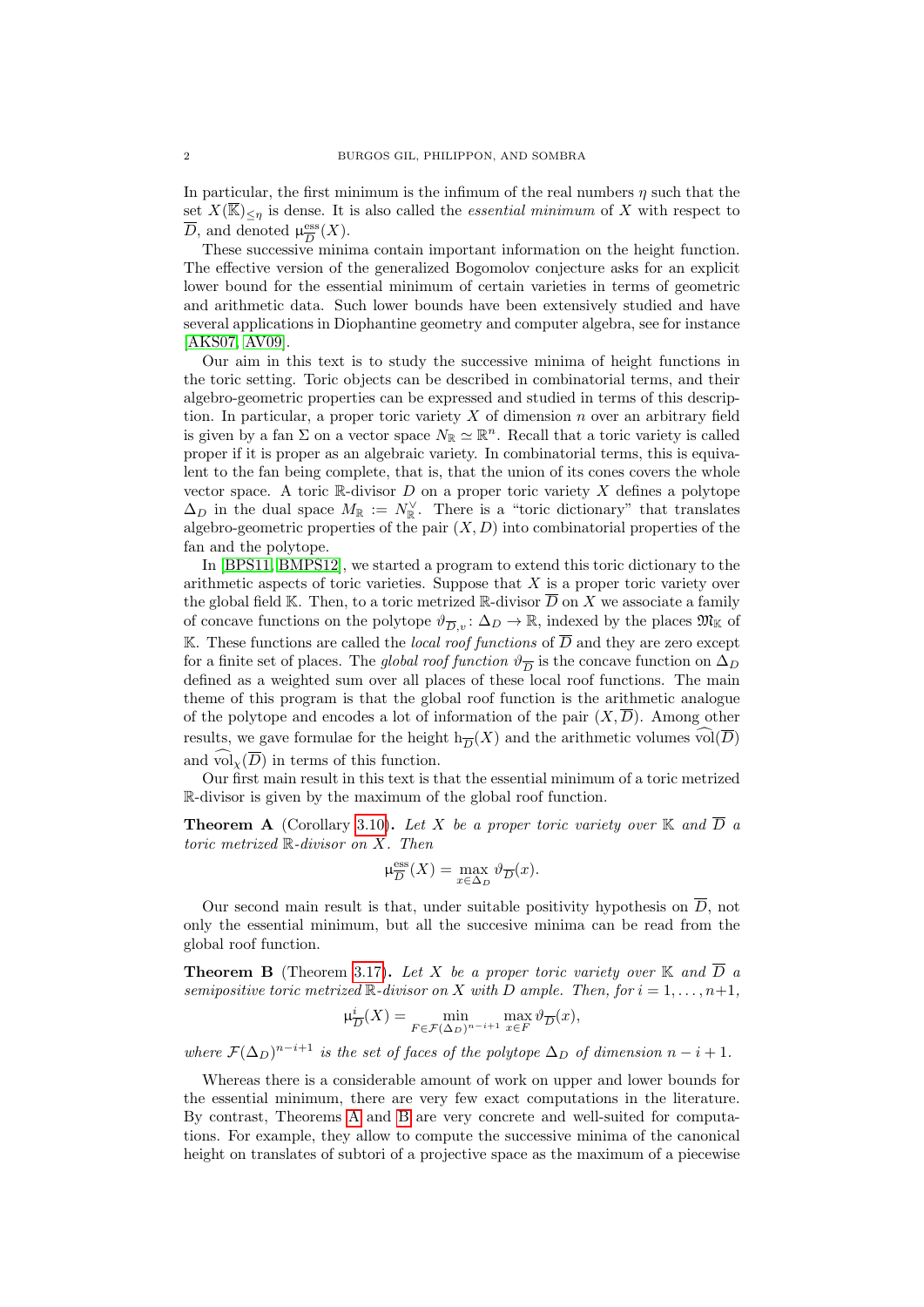affine concave function on the polytope (Proposition [5.12\)](#page-34-0). The following example illustrates this computation.

**Example.** Let  $C \subset \mathbb{P}_{\mathbb{Q}}^3$  be the cubic curve given as the image of the map

$$
\mathbb{P}^1 \longrightarrow \mathbb{P}^3, \quad (t_0 : t_1) \longmapsto \left(t_0^3 : 4 t_0^2 t_1 : \frac{1}{3} t_0 t_1^2 : \frac{1}{2} t_1^3\right).
$$

Let  $\overline{H}$  be the metrized divisor of  $\mathbb{P}^3$  given by the hyperplane at infinity equipped with the canonical metric, and let  $D$  be the restriction of  $H$  to  $C$ .

Figure [1](#page-2-0) shows the local roof functions associated to  $\overline{D}$  for each place  $v \in \mathfrak{M}_{0}$ , and Figure [2](#page-2-1) shows the global roof function. This global roof function is the sum of the local ones, and can be described as the minimal concave piecewise affine function on the interval  $[0,3]$  with lattice point values

$$
\vartheta_{\overline{D}}(0) = 0
$$
,  $\vartheta_{\overline{D}}(1) = \frac{7}{3}\log(2) + \frac{1}{2}\log(3)$ ,  $\vartheta_{\overline{D}}(2) = \frac{7}{6}\log(2) + \log(3)$ ,  $\vartheta_{\overline{D}}(3) = 0$ .

<span id="page-2-0"></span>

<span id="page-2-1"></span>Figure 1. Local roof functions



Figure 2. Global roof function

Theorem [B](#page-1-1) then implies that  $\mu_{\overline{D}}^{\text{ess}}$  $\frac{\text{ess}}{D}(C) = \frac{7}{3}\log(2) + \frac{1}{2}\log(3)$  and  $\mu_{\overline{I}}^2$  $\frac{2}{D}(C) = 0.$  We refer to § [5.5](#page-34-1) for explanations on how to do this kind of computations.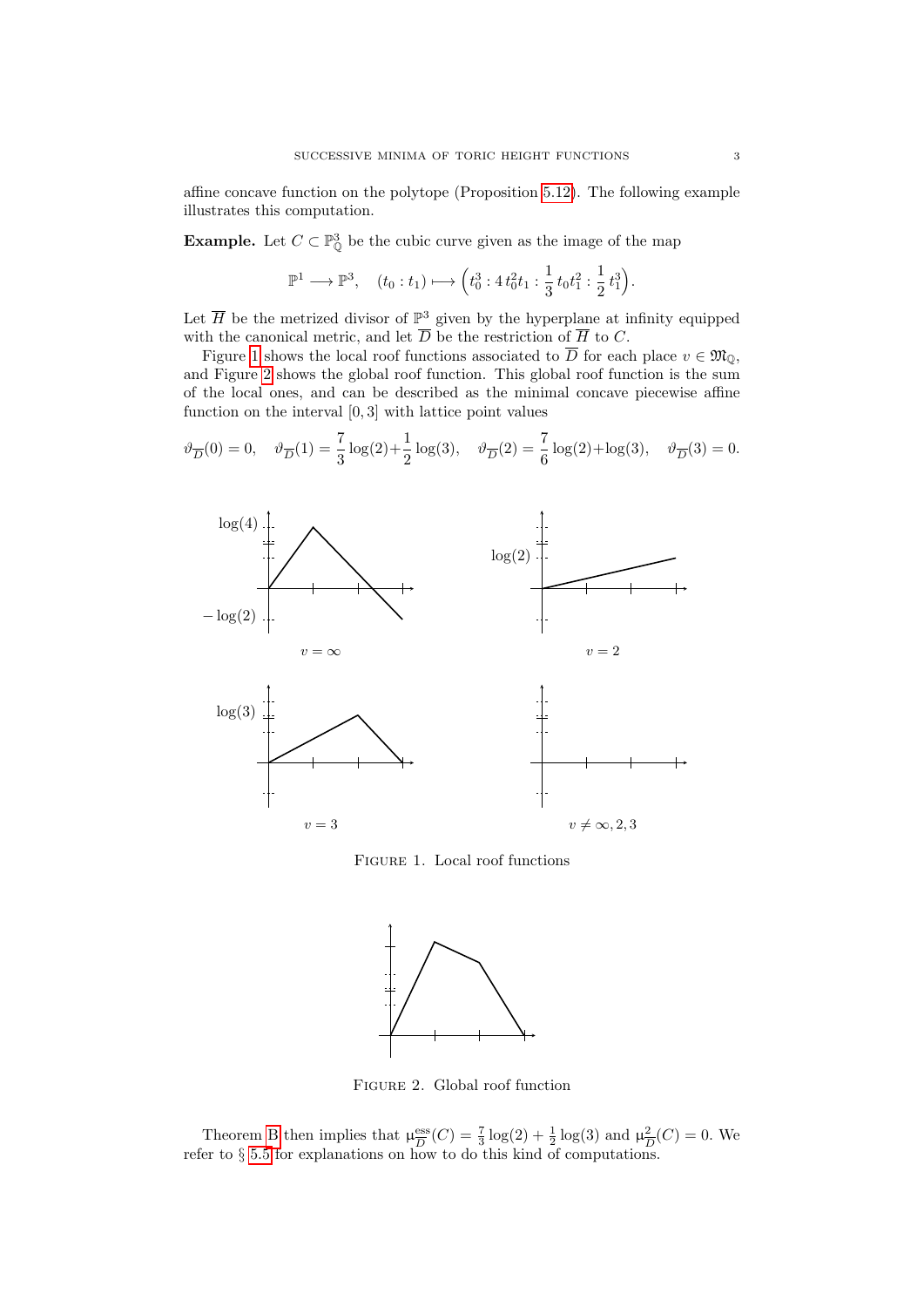Our results allow also to compute the successive minima of toric varieties with respect to weighted  $L^p$ -metrics and of translates of subtori of a projective space with the Fubini-Study metric, generalizing the computation of the successive minima of a subtori with the Fubini-Study metric in [\[Som05\]](#page-38-7). Another nice family of examples is given by toric bundles on a projective space, including Hirzebruch surfaces. We refer the reader to § [5](#page-27-0) for the details and the explicit formulae.

A well-known theorem of Zhang shows that the successive minima of a height function can be estimated in terms of the height and the degree of the variety [\[Zha95a,](#page-39-0) [Zha95b\]](#page-39-1), This result plays a key rôle in the proof of the Bogomolov conjecture for Abelian varieties and its ulterior developments, including the study of the distribution of Galois orbits of points of small height, see for instance [\[DP99,](#page-38-8) [Yua08\]](#page-39-2).

As a direct consequence of Theorems [A](#page-1-0) and [B](#page-1-1) and our previous results in [\[BPS11,](#page-38-5) [BMPS12\]](#page-38-6), we obtain a simple proof of Zhang's theorem in the toric case. This approach allows also to prove this result for an arbitrary global field and to relax the positivity hypothesis on the metrized R-divisor.

<span id="page-3-1"></span>**Theorem C** (Theorem [4.1\)](#page-22-1). Let X be a proper toric variety over  $\mathbb{K}$  of dimension n and  $\overline{D}$  a semipositive toric metrized R-divisor on X with D big. Then

$$
\sum_{i=1}^{n+1}\mu_{\overline{D}}^{i}(X)\leq\frac{\mathsf{h}_{\overline{D}}(X)}{\deg_{D}(X)}\leq (n+1)\mu_{\overline{D}}^{\mathrm{ess}}(X).
$$

Using our formulae, we can easily construct examples of semipositive toric metrics on the hyperplane divisor on  $\mathbb{P}^n_{\mathbb{O}}$  showing that almost every configuration of successive minima and height can actually happen.

**Theorem D** (Proposition [4.3\)](#page-24-0). Let  $n \geq 0$  and  $\nu, \mu_1, \ldots, \mu_{n+1} \in \mathbb{R}$  such that

<span id="page-3-0"></span>
$$
\mu_1 \geq \cdots \geq \mu_{n+1}
$$
 and  $\sum_{i=1}^{n+1} \mu_i \leq \nu < (n+1)\mu_1.$  (1.1)

Then there exists a semipositive toric metric on H, the hyperplane divisor on  $\mathbb{P}^n_{\mathbb{Q}}$ , such that

> $h_{\overline{H}}(\mathbb{P}^n) = \nu$  and  $\mu_{\overline{I}}^i$  $\frac{i}{H}(\mathbb{P}^n) = \mu_i$  for  $i = 1, \ldots, n + 1$ .

The case left aside in [\(1.1\)](#page-3-0) deserves a separate explanation: we show that if, with the hypothesis of Theorem [C,](#page-3-1) we have the equality

$$
\frac{\mathbf{h}_{\overline{D}}(X)}{\deg_D(X)} = (n+1)\mu_{\overline{D}}^{\text{ess}}(X),
$$

then the function  $\vartheta_{\overline{D}}$  is constant and, necessarily,  $\mu_{\overline{j}}^i$  $\frac{i}{D}(X) = \mu_{\overline{D}}^{\text{ess}}$  $\frac{\text{ess}}{D}(X)$  for all i, see Corollary [E](#page-4-1) below. This observation is relevant when applying the known equidistribution results on Galois orbits of small points in the toric case.

By replacing the height of the variety by its  $\chi$ -arithmetic volume, Zhang's lower bound for the essential minimum extends to the case when the metrics are not necessarily semipositive: if  $X$  is a proper variety of dimension  $n$  over a number field and  $\overline{D}$  is a metrized divisor on X with D big, then

<span id="page-3-2"></span>
$$
\mu_{\overline{D}}^{\text{ess}}(X) \ge \frac{\text{vol}_{\chi}(\overline{D})}{(n+1)\,\text{vol}(D)},\tag{1.2}
$$

see for instance [\[CT09,](#page-38-9) Lemme 5.1]. This lower bound is a key result in the study of the distribution of the Galois orbits of points of small height. Indeed, all known results in this direction are applicable only when the inequality [\(1.2\)](#page-3-2) is an equality. This includes the equidistribution theorems of Szpiro, Ullmo and Zhang [\[SUZ97\]](#page-39-3), Bilu [\[Bil97\]](#page-38-10), Favre and Rivera-Letelier [\[FR06\]](#page-38-11), Chambert-Loir [\[Cha06\]](#page-38-12), Baker and Rumely [\[BR06\]](#page-38-13), Yuan [\[Yua08\]](#page-39-2), Berman and Boucksom [\[BB10\]](#page-38-14), and Chen [\[Che11\]](#page-38-15).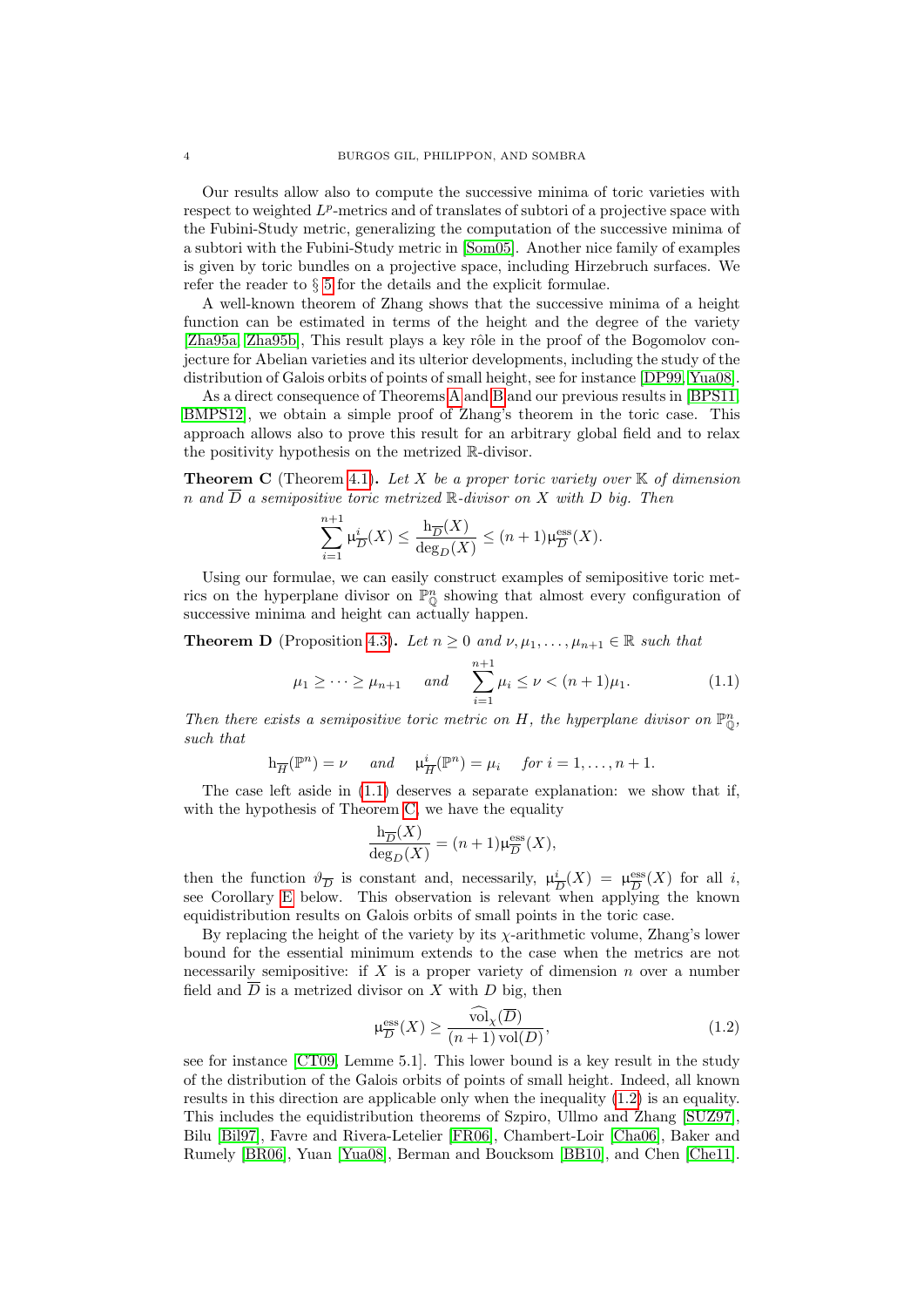In the toric case, we can also derive a simple proof of the inequality [\(1.2\)](#page-3-2) for arbitrary global fields and toric metrics on a big toric R-divisor. More importantly, we can characterize the cases when equality occurs. The following statement is a direct consequence of Propositions [4.4](#page-24-1) and [4.6.](#page-26-0)

<span id="page-4-1"></span>**Corollary E.** Let X be a proper toric variety over  $\mathbb K$  of dimension n and  $\overline{D}$  a toric metrized  $\mathbb{R}$ -divisor on X with D big. Then

$$
\mu_{\overline{D}}^{\text{ess}}(X) \ge \frac{\text{vol}_{\chi}(\overline{D})}{(n+1)\,\text{vol}(D)},
$$

with equality if and only if  $\vartheta_{\overline{D}}$  is constant. If this is the case, then  $\mu_{\overline{i}}$  $\frac{i}{D}(X) = \mu_{\overline{D}}^{\text{ess}}$  $\frac{\operatorname{ess}}{D}(X)$ for all i.

The condition that the roof function is constant is *very* strong, and it is equivalent to the fact that the v-adic metrics in  $\overline{D}$  can be derived from the canonical metric by translation and scaling (Remark [4.8\)](#page-27-1). In particular, these are the only toric metrics to which the equidistribution theorems mentioned above can be applied.

In collaboration with Juan Rivera-Letelier, we are currently studying the equidistribution properties of Galois orbits of points of small height in the toric setting. We plan to expose our results in a subsequent paper.

Acknowledgements. We thank Dominique Bernardi, Pierre Dèbes, Luis Dieulefait and Juan Carlos Naranjo for useful discussions and pointers to the literature.

Part of this work was done while the authors met at the Universitat de Barcelona, the Instituto de Ciencias Matemáticas (Madrid) and the Institut de Mathématiques de Jussieu (Paris).

### 2. Preliminary results

<span id="page-4-0"></span>In this section we gather some preliminary results on global fields and on convex analysis.

2.1. Global fields. A *global field*  $\mathbb K$  is either a number field or the function field of a smooth projective curve over an arbitrary field, equipped with a set of places  $\mathfrak{M}_{\mathbb{K}}$ . Each place  $v \in \mathfrak{M}_{\mathbb{K}}$  is a pair consisting of an absolute value  $|\cdot|_v$  on K and a positive weight  $n_v \in \mathbb{Q}_{>0}$ , defined as follows.

The places of the field of rational numbers Q consist of the Archimedean and the  $p$ -adic absolutes values, normalized in the standard way, and with all weights equal to 1. For the function field  $K(C)$  of a smooth projective curve C over a field k, the set of places is indexed by the closed points of C. For each closed point  $v_0 \in C$ , we consider the absolute value and weight given, for  $\alpha \in K(C)^{\times}$ , by

$$
|\alpha|_{v_0} = c_k^{-\text{ord}_v(\alpha)}, \quad n_{v_0} = [k(v_0) : k],
$$

where  $\text{ord}_{v_0}(\alpha)$  denotes the order of  $\alpha$  in the discrete valuation ring  $\mathcal{O}_{C,v_0}$  and

$$
c_k = \begin{cases} e & \text{if } \#k = \infty, \\ \#k & \text{if } \#k < \infty. \end{cases}
$$

Let  $\mathbb{K}_0$  denote either  $\mathbb{Q}$  or  $K(C)$ , and let  $\mathbb{K}$  be a finite extension of  $\mathbb{K}_0$ . The set of places of K is then formed by the pairs  $v = (|\cdot|_v, n_v)$  where  $|\cdot|_v$  is an absolute value on K extending an absolute value  $|\cdot|_{v_0}$  on K<sub>0</sub> and

<span id="page-4-2"></span>
$$
n_v = \frac{[\mathbb{K}_v : \mathbb{K}_{0,v_0}]}{[\mathbb{K} : \mathbb{K}_0]} n_{v_0},
$$
\n(2.1)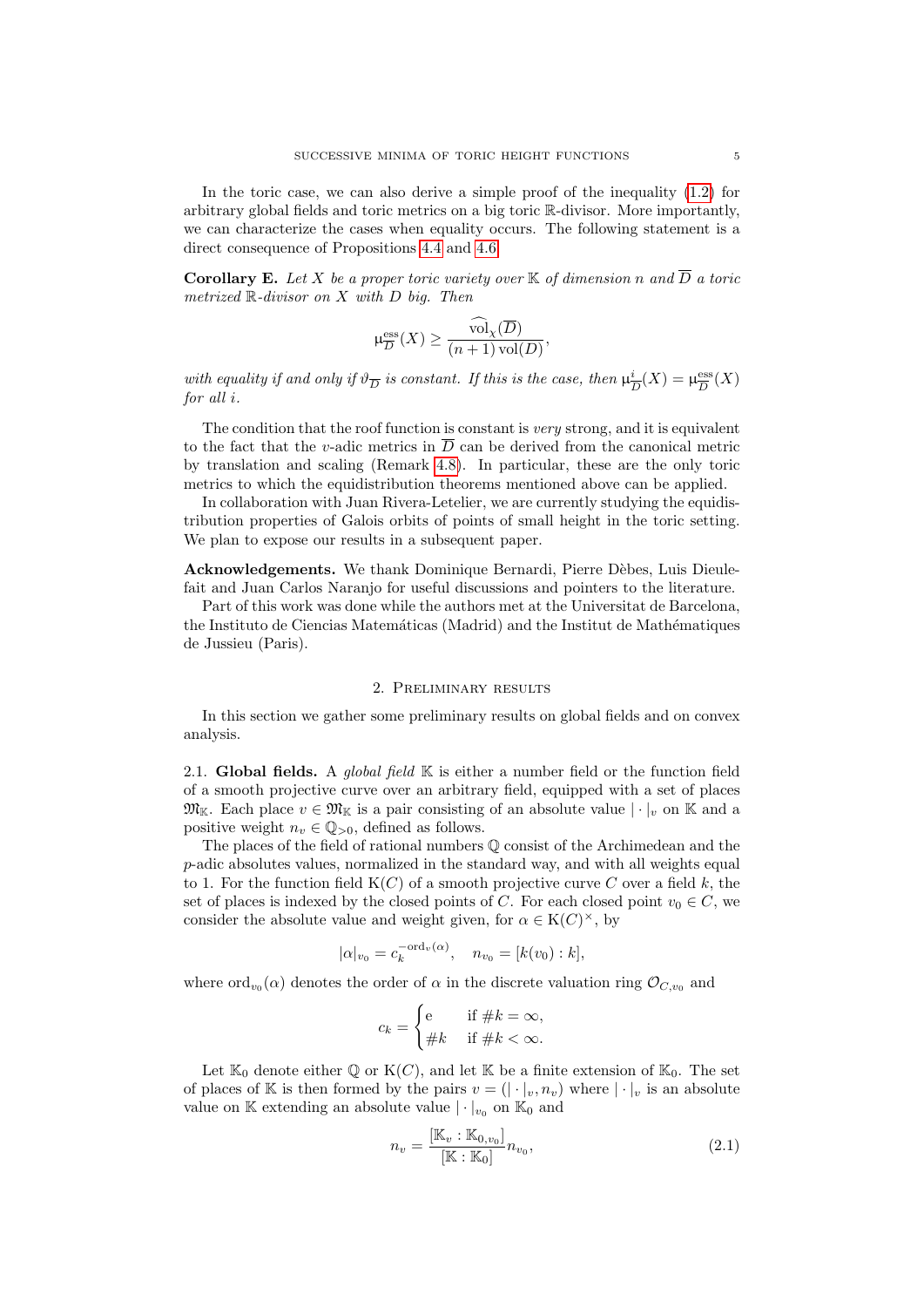where  $\mathbb{K}_v$  denotes the completion of  $\mathbb{K}$  with respect to  $|\cdot|_v$ , and similarly for  $\mathbb{K}_{0,v_0}$ . By [\[Lan02,](#page-38-16) Proposition XII.6.1], the weight  $n_v$  can be also written as

<span id="page-5-2"></span>
$$
n_v = \frac{e(v/v_0)f(v/v_0)}{[\mathbb{K} : \mathbb{K}_0]} n_{v_0},
$$
\n(2.2)

where  $e(v/v_0)$  is the ramification degree and  $f(v/v_0)$  is the residue class degree of v over  $v_0$ . Therefore, the notion of global field in this paper is compatible with that in [\[BPS11,](#page-38-5) Definition 1.5.12].

In the function field case, the extension  $\mathbb{K}/\mathbb{K}_0$  corresponds to a dominant morphism  $B \to C$  of smooth projective curves and  $\mathbb{K} = \mathcal{K}(B)$ . However, the set of places of K depends on the extension and not just on the field K.

Given  $v \in \mathfrak{M}_{\mathbb{K}}$  and  $v_0 \in \mathfrak{M}_{\mathbb{K}_0}$ , we write  $v \mid v_0$  whenever  $\vert \cdot \vert_v$  extends  $\vert \cdot \vert_{v_0}$ . The set of places of K satisfies, for all  $v_0 \in \mathfrak{M}_{\mathbb{K}_0}$ ,

<span id="page-5-0"></span>
$$
\sum_{v|v_0} n_v = n_{v_0} \tag{2.3}
$$

and the product formula

$$
\prod_{v \in \mathfrak{M}_{\mathbb{K}}} |\alpha|_v^{n_v} = 1 \quad \text{ for all } \alpha \in \mathbb{K}^\times.
$$

Both properties are well-known in the case of number fields. In the function field case, the equality [\(2.3\)](#page-5-0) follows from the projection formula [\[Liu02,](#page-38-17) Proposition 9.2.11], whereas the product formula for K follows from [\(2.3\)](#page-5-0) and the product formula for  $\mathbb{K}_0$ .

We will first construct finite extensions of  $K$  of arbitrary degree that are totally split over a given set of places. To this end, we need the following consequence of Hilbert's irreducibility theorem.

<span id="page-5-1"></span>**Lemma 2.1.** Let  $f(x) \in \mathbb{K}[x]$  be a separable polynomial of positive degree,  $S \subset \mathfrak{M}_{\mathbb{K}}$ a finite subset of places of K and  $(\varepsilon_v)_{v\in S}$  a collection of positive real numbers. Then there exists an element  $c \in \mathbb{K}$  such that the polynomial  $f(x) + c$  is irreducible in  $\mathbb{K}[x]$  and  $|c|_v < \varepsilon_v$  for all  $v \in S$ .

Proof. We want to use Hilbert's irreducibility theorem for fields with a product formula in  $[Dèb99, Theorem 3.4]$ . To this end, we need to show that any global field satisfies its hypothesis. The first hypothesis is that the field is either of characteristic zero or imperfect of positive characteristic. Since, if char( $\mathbb{K}$ ) > 0, then  $\mathbb{K}$  is the function field of a curve over a field of positive characteristic and so it is not perfect. Thus, this hypothesis holds for global fields. The second one is a density hypothesis that, when K is a number field, follows from the strong approximation theorem and, when K is a function field, follows from the Riemann-Roch theorem for curves over an arbitrary field given in [\[Liu02,](#page-38-17) Theorem 7.3.17].

Consider the polynomial

$$
F(x, y) = f(x) + y \in \mathbb{K}[x, y].
$$

Being irreducible in  $\mathbb{K}[x, y]$  and of positive degree in x, it is also irreducible in  $\mathbb{K}(y)[x]$ . Then [Dèb99, Theorem 3.4] implies that there exists  $c \in \mathbb{K}$  such that  $F(x, c) = f(x) + c$  is irreducible in  $\mathbb{K}[x]$  and  $|c|_v \leq \varepsilon_v$  for all  $v \in S$  as stated.  $\square$ 

<span id="page-5-3"></span>**Lemma 2.2.** Let  $d \geq 1$  be an integer and  $S \subset \mathfrak{M}_{\mathbb{K}}$  a finite subset of places of K. There exists an extension  $\mathbb{L}/\mathbb{K}$  of degree d such that, for all  $v \in S$ , there are d different extensions of the absolute value  $|\cdot|_v$  to L.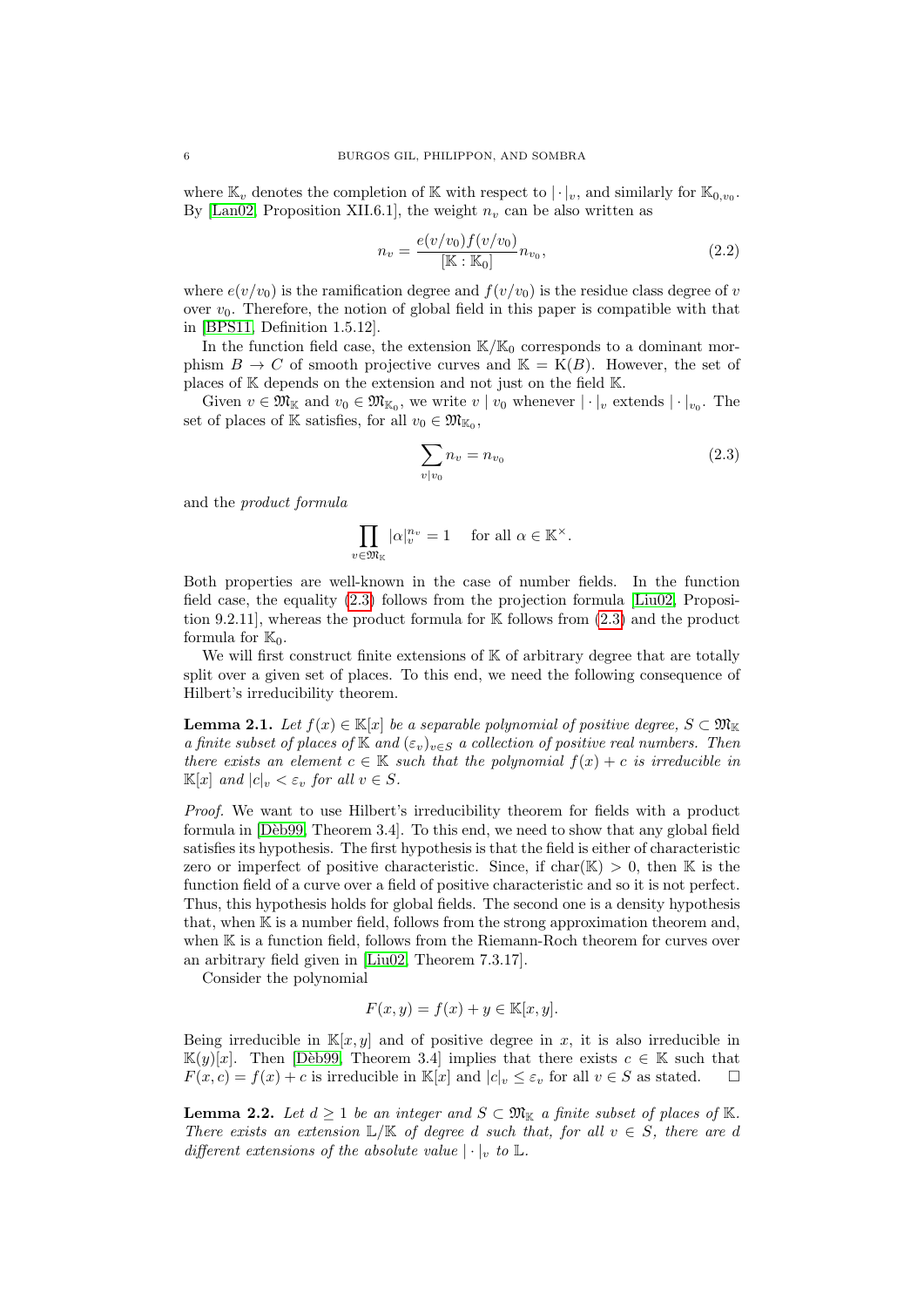*Proof.* Let  $\beta_1, \ldots, \beta_d \in \mathbb{K}$  such that  $\beta_i \neq \beta_j$  for  $i \neq j$ . Set  $f(x) = \prod_{j=1}^d (x - \beta_i) \in$  $\mathbb{K}[x]$ , which is a separable polynomial of positive degree. For  $v \in S$ , put

$$
\varepsilon_v = \left(\frac{1}{4} \min_{i \neq j} |\beta_i - \beta_j|_v\right)^d.
$$

By Lemma [2.1,](#page-5-1) there is an element  $c \in \mathbb{K}$  such that  $f(x) + c$  is irreducible and  $|c|_v < \varepsilon_v$  for  $v \in S$ . Set

$$
\mathbb{L} = \mathbb{K}[x]/(f(x) + c).
$$

Since  $f(x)$  is monic of degree d, so is  $f(x) + c$ . Denote by  $\alpha_1, \ldots, \alpha_d$  the roots of  $f(x) + c$  in an algebraic closure of K. For  $v \in S$  and  $i \in \{1, ..., d\}$  we have that  $|f(\beta_i) + c|_v = |c|_v$ , from which it follows that there exists an index  $\sigma(v, i) \in$  $\{1, \ldots, d\}$  satisfying

<span id="page-6-1"></span><span id="page-6-0"></span>
$$
|\alpha_{\sigma(v,i)} - \beta_i|_v \le |c|_v^{1/d} < \varepsilon_v^{1/d}.\tag{2.4}
$$

By the choice of  $\varepsilon_v$ , we deduce that  $\sigma(v, i) \neq \sigma(v, j)$  for  $i \neq j$ , and so  $\sigma(v, \cdot)$  is a bijection. Let  $\tau(v, \cdot)$  denote the inverse bijection. Then, using [\(2.4\)](#page-6-0) and the definition of  $\varepsilon_v$ , we obtain, for  $i \in \{1, \ldots, d\}$  and  $j \neq i$ ,

$$
|\alpha_i - \alpha_j|_v > |\beta_{\tau(v,i)} - \beta_{\tau(v,j)}|_v - 2\varepsilon_v^{1/d} \ge 2\varepsilon_v^{1/d} > 2|\alpha_i - \beta_{\tau(v,i)}|_v. \quad (2.5)
$$

This implies that  $f(x) + c$  is separable. Moreover, the inequality [\(2.5\)](#page-6-1) also implies that, for each  $i \in \{1, \ldots, d\}$ , we have  $\mathbb{K}_v(\alpha_i) = \mathbb{K}_v(\beta_{\sigma(v,i)}) = \mathbb{K}_v$ . If v is non-Archimedean, this follows from Krasner's lemma [\[Neu99,](#page-38-19) page 152]. If v is Archimedean, we only need to see that, if  $\mathbb{K}_v = \mathbb{R}$ , then  $\mathbb{K}_v(\alpha_i) = \mathbb{R}$ . Assume that, on the contrary,  $\mathbb{K}_v(\alpha_i) = \mathbb{C}$ . Since the coefficients of  $f(x) + c$  are real, there is  $j \neq i$  such that  $\alpha_j$  is the complex conjugate of  $\alpha_i$ . By hypothesis,  $\beta_{\sigma(v,i)} \in \mathbb{K}_v = \mathbb{R}$ and so

$$
|\alpha_j - \alpha_i|_v \le 2|\alpha_i - \beta_{\tau(v,i)}|_v < \min_{\substack{1 \le j \le d \\ j \ne i}} |\alpha_i - \alpha_j|_v,
$$

which is a contradiction.

Thus, for all  $v \in S$ , the polynomial  $f(x) + c$  splits completely in  $\mathbb{K}_v[x]$ . Then, by [\[Neu99,](#page-38-19) Proposition 8.2], this implies that there are d distinct places of the extension  $\mathbb{L} = \mathbb{K}[x]/(f(x) + c)$  over v, completing the proof.

Let  $\mathbb{G}_m$  be the multiplicative group over  $\mathbb{K}$  and  $\mathbb{T} \simeq \mathbb{G}_m^n$  a split torus of dimension n over K. Let  $N = \text{Hom}(\mathbb{G}_m, \mathbb{T})$  be the lattice of cocharacters of  $\mathbb{T}$  and write  $N_{\mathbb{R}} = N \otimes \mathbb{R}$ . We fix a splitting  $\mathbb{T} \simeq \mathbb{G}_m^n$ , which induces isomorphisms  $\mathbb{T}(\mathbb{K}) \simeq (\mathbb{K}^\times)^n$ and  $N_{\mathbb{R}} \simeq \mathbb{R}^n$ . Given elements  $x \in \mathbb{T}(\mathbb{K})$  and  $u \in N_{\mathbb{R}}$ , we denote by  $x_i$  and  $u_i, i = 1, \ldots, n$ , the components of the image of x and u under the previous isomorphisms. Consider the space  $\bigoplus_{v \in \mathfrak{M}_{\mathbb{K}}} N_{\mathbb{R}}$  with the norm given by

$$
||(u_v)_v|| = \sum_{v \in \mathfrak{M}_{\mathbb{K}}} n_v \sum_{i=1}^n |u_{v,i}|.
$$

The induced topology is called the  $L^1$ -topology. It does not depend on the choice of the splitting of T. We denote by  $H_{\mathbb{K}} \subset \bigoplus_{v \in \mathfrak{M}_{\mathbb{K}}} N_{\mathbb{R}}$  the subspace defined by

<span id="page-6-3"></span>
$$
H_{\mathbb{K}} = \left\{ (u_v)_v \in \bigoplus_{v \in \mathfrak{M}_{\mathbb{K}}} N_{\mathbb{R}} \middle| \sum_v n_v u_v = 0 \right\}
$$
 (2.6)

with the induced  $L^1$ -topology.

For each  $v \in \mathfrak{M}_{\mathbb{K}}$ , there is a map val<sub>v</sub>:  $\mathbb{T}(\mathbb{K}) \to N_{\mathbb{R}}$ , given, in the fixed splitting, by

<span id="page-6-2"></span>
$$
\text{val}_v(x_1, \dots, x_n) = (-\log |x_1|_v, \dots, -\log |x_n|_v). \tag{2.7}
$$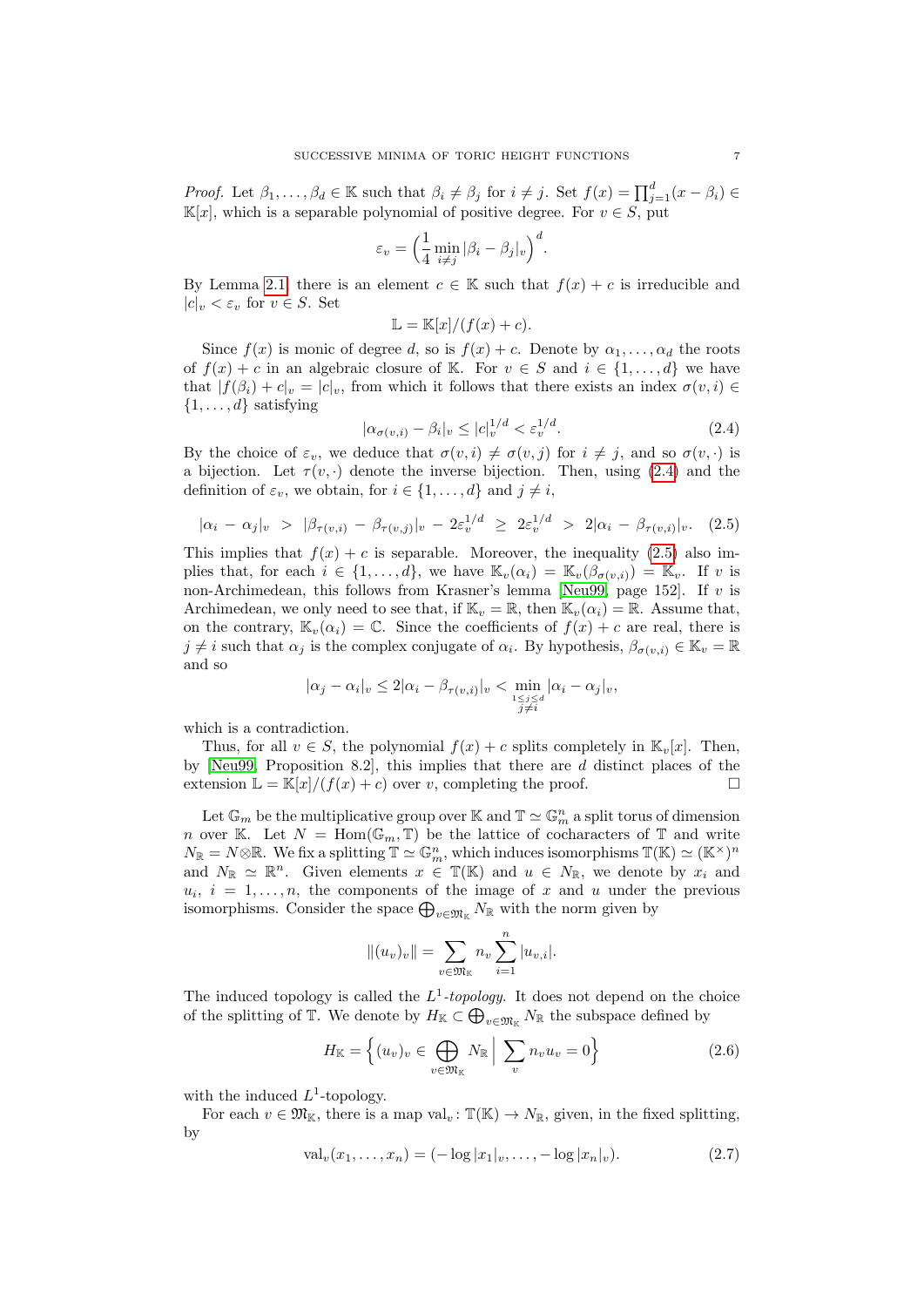This map does not depend on the choice of the splitting. By the product formula, we can define a map val:  $\mathbb{T}(\mathbb{K}) \to H_{\mathbb{K}}$  as

$$
\mathrm{val}(x) = (\mathrm{val}_v(x))_{v \in \mathfrak{M}_{\mathbb{K}}}.
$$

This is a group homomorphism, and so it can be extended to a map

val:  $\mathbb{T}(\mathbb{K})\otimes\mathbb{Q}\to H_{\mathbb{K}}$ .

Dirichlet's unit theorem does not hold for general global fields. Nevertheless, the following result, that in the case of number fields is a consequence of Dirichlet's unit theorem, is true in general.

# <span id="page-7-1"></span>**Lemma 2.3.** The set val( $\mathbb{T}(\mathbb{K})\otimes\mathbb{Q}$ ) is dense in  $H_{\mathbb{K}}$  with respect to the  $L^1$ -topology.

Proof. Since the torus is split, working component-wise, it is enough to treat the case  $n = 1$ . Thus  $\mathbb{T}(\mathbb{K}) = \mathbb{K}^{\times}$ .

First suppose that  $K$  is an number field or the function field of a curve over a finite field. For each finite subset  $S \subset \mathfrak{M}_{\mathbb{K}}$  we put

$$
H_{\mathbb{K},S} = \{ (u_v)_{v \in \mathfrak{M}_{\mathbb{K}}} \in H_{\mathbb{K}} \mid u_v = 0 \text{ for } v \notin S \},\
$$
  

$$
\mathbb{K}_S = \{ \alpha \in \mathbb{K} \mid |\alpha|_v = 1 \text{ for } v \notin S \} \subset \mathbb{K}^{\times}.
$$

Dirichlet S-unit theorem [\[Wei74,](#page-39-4) Chapter IV, § 4, Theorem 9] states that val $(\mathbb{K}_{S})$ is a lattice in  $H_{K,S}$ . Let  $u \in H_K$ . Then there exists a finite subset S such that  $u \in H_{K,S}$ . Let  $\varepsilon > 0$ . By the density of rational numbers, we can find an element  $u' \in \text{val}(\mathbb{K}_{S} \otimes \mathbb{Q}) \subset H_{\mathbb{K},S}$  with  $||u - u'|| < \varepsilon$ , proving the lemma in this case.

Now let  $B \to C$  be a dominant morphism of smooth projective curves over an infinite field k and set  $\mathbb{K} = \mathcal{K}(B)$  with the induced structure of global field. In this case, Dirichlet S-unit theorem may not hold and the lemma is a consequence of the Riemann-Roch theorem.

Let  $(u_v)_v \in H_{\mathbb{K}}$  and  $\varepsilon > 0$ . We have to show that there is an element  $x \in \mathbb{K}^{\times} \otimes \mathbb{Q}$ such that

$$
||(u_v)_v - \text{val}(x)|| < \varepsilon.
$$

Since  $\mathbb Q$  is dense in R, we may assume without loss of generality that  $u_v \in \mathbb Q$  for all  $v \in \mathfrak{M}_{\mathbb{K}}$ . Since there is a finite subset S such that  $u \in H_{\mathbb{K},S}$ , we can choose an integer  $q \geq 1$  such that  $qu_v \in \mathbb{Z}$  for all  $v \in \mathfrak{M}_{\mathbb{K}}$ .

Recall that the set of places of  $K$  is indexed by the set of closed points of  $B$ . With notation as in  $(2.2)$ , we consider the Weil divisor on B given by

$$
D = \sum_{v \in \mathfrak{M}_{\mathbb{K}}} e(v/v_0)qu_v[v].
$$

By the definition of the weights  $n_v$  and the product formula,

$$
\deg(D) = \sum_{v \in \mathfrak{M}_{\mathbb{K}}} e(v/v_0)qu_v[k(v):k] = q[\mathbb{K}:\mathbb{K}_0] \sum_{v \in \mathfrak{M}_{\mathbb{K}}} n_v u_v = 0.
$$

Let E be an effective Weil divisor on B with  $deg(E) = r \ge g(B)$ , where  $g(B)$  is the genus of B, and choose an integer

$$
l > \frac{2r}{\varepsilon q[\mathbb{K} : \mathbb{K}_0]}.
$$

Since  $\deg(1D + E) = l \deg(D) + \deg(E) = r \geq g(B)$ , by the Riemann-Roch theo-rem [\[Liu02,](#page-38-17) Theorem 7.3.17] we can find an element  $\alpha \in \mathbb{K}^{\times}$  and an effective divisor E' on B with  $deg(E') = r$  such that

<span id="page-7-0"></span>
$$
lD + E = E' + \text{div}(\alpha). \tag{2.8}
$$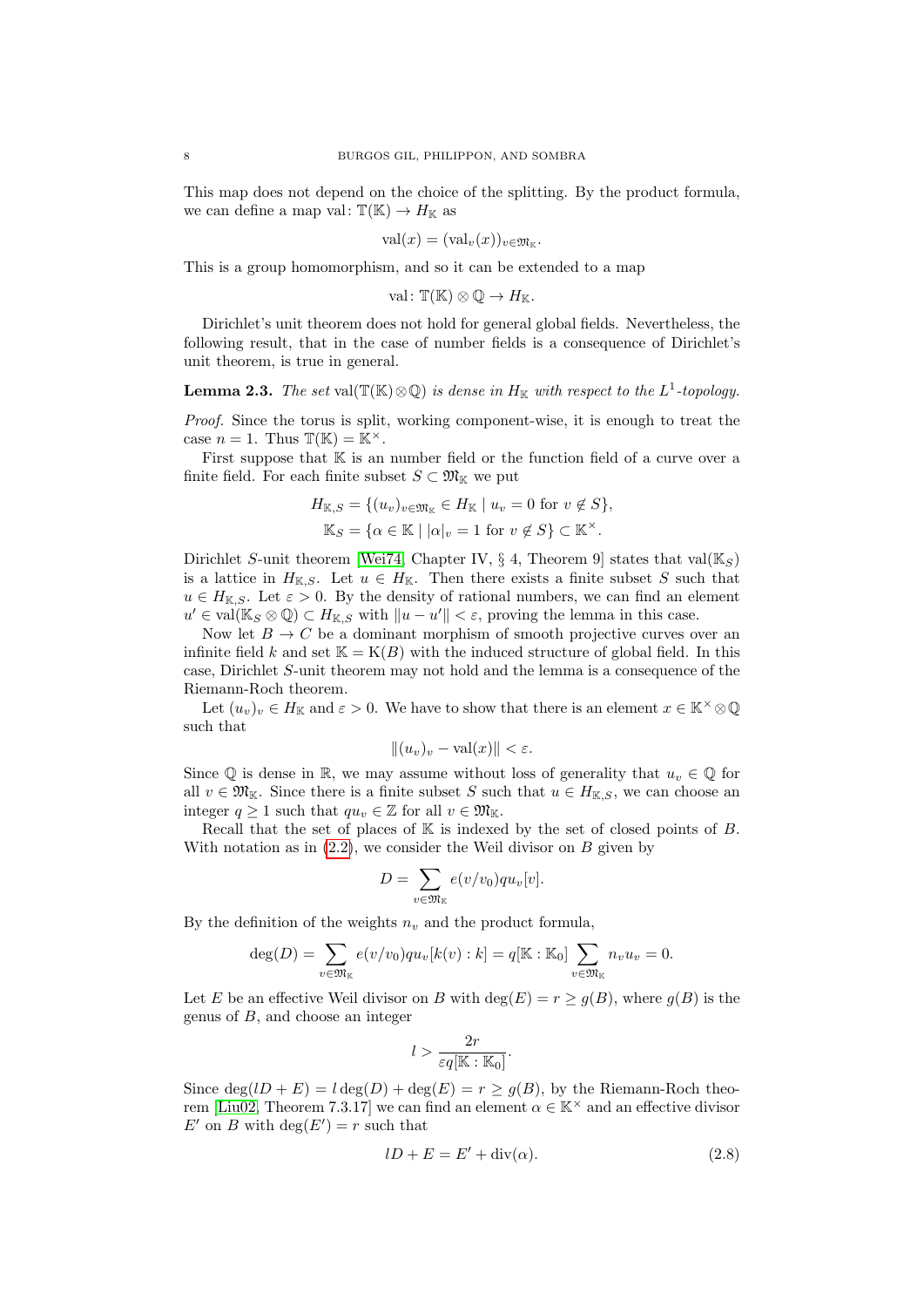Writing  $E'-E=\sum_{v} a_v[v]$ , the equation [\(2.8\)](#page-7-0) reads

<span id="page-8-0"></span>
$$
a_v = e(v/v_0)lqu_v - \text{ord}_v(\alpha) = e(v/v_0)lq\left(u_v - \frac{1}{lq}\text{val}_v(\alpha)\right) \quad \text{for all } v. \tag{2.9}
$$

Put  $x = \alpha^{\frac{1}{l_q}} = \alpha \otimes \frac{1}{l_q} \in \mathbb{K}^\times \otimes \mathbb{Q}$ . Using that E and E' are effective divisors of degree  $r$ , we deduce that

$$
\sum_{v \in \mathfrak{M}_{\mathbb{K}}} [k(v) : k] |a_v| \leq \deg(E) + \deg(E') = 2r
$$

and, using [\(2.9\)](#page-8-0),

$$
||(u_v)_v - \text{val}(x)|| = \left||(u_v)_v - \frac{1}{lq}\text{val}(\alpha)\right|| = \frac{1}{lq} \left\| \left(\frac{a_v}{e(v/v_0)}\right)_v \right\|
$$
  

$$
= \frac{1}{lq[\mathbb{K} : \mathbb{K}_0]} \sum_{v \in \mathfrak{M}_{\mathbb{K}}} [k(v) : k]|a_v| \le \frac{2r}{lq[\mathbb{K} : \mathbb{K}_0]} < \varepsilon,
$$

obtaining the result.

**Remark 2.4.** The space  $H_{\mathbb{K}}$  has another natural topology, the *direct sum topology*. A subset  $U \subset H_{\mathbb{K}}$  is open for the direct sum topology if and only if its intersections with all the subsets  $H_{\mathbb{K},S}$  are open. The direct sum topology is finer than the  $L^1$ topology. In fact, a sequence  $(u_i)_{i\geq 1}$  of elements of  $H_{\mathbb{K}}$  converges to  $u \in H_{\mathbb{K}}$  in the direct sum topology if and only it converges in the  $L^1$ -topology and there is a finite subset  $S \subset \mathfrak{M}_{\mathbb{K}}$  such that  $u_j \in H_{\mathbb{K},S}$  for all  $j \geq 1$ .

The proof of Lemma [2.3](#page-7-1) for number fields and function fields over a finite field shows the stronger result that the set val( $\mathbb{T}(\mathbb{K})\otimes\mathbb{Q}$ ) is dense in  $H_{\mathbb{K}}$  for the direct sum topology. By contrast, the proof of Lemma [2.3](#page-7-1) for general function fields only shows density for the  $L^1$ -topology because we have no control on the support of the divisor  $E'$  in the equation  $(2.8)$ .

Although the  $L^1$ -topology is coarser than the direct sum topology, the next result shows that it will be enough for our purposes.

<span id="page-8-1"></span>**Lemma 2.5.** Let  $\Psi: N_{\mathbb{R}} \to \mathbb{R}$  be a continuous function with  $\Psi(0) = 0$  and Lipschitz at 0. Let  $(\psi_v)_{v \in \mathfrak{M}_{\mathbb{K}}}$  be a collection of continuous functions on  $N_{\mathbb{R}}$  such that there is a finite subset  $S \subset \mathfrak{M}_{\mathbb{K}}$  with  $\psi_v = \Psi$  for  $v \notin S$ . Then the map  $\bigoplus_{v \in \mathfrak{M}_{\mathbb{K}}} N_{\mathbb{R}} \to \mathbb{R}$ given by

$$
(u_v)_v \longmapsto \sum_{v \in \mathfrak{M}_{\mathbb{K}}} n_v \psi_v(u_v)
$$

is continuous with respect to the  $L^1$ -topology.

Proof. First note that the function in the lemma is well-defined because the sum only involves a finite number of nonzero terms. Within this proof, we will indistinctly denote by  $\|\cdot\|$  the  $L^1$ -norm on  $N_{\mathbb{R}} \simeq \mathbb{R}^r$  or on  $\bigoplus_{v} N_{\mathbb{R}}$ .

Since  $\Psi$  is Lipschitz at 0, there are constants  $B > 0$  and  $\varepsilon_0 > 0$  such that, for  $u' \in N_{\mathbb{R}}$  with  $||u'|| \leq \varepsilon_0$ ,

$$
|\Psi(u')| \leq B||u'||,
$$

Fix  $(u_v)_v \in \bigoplus_{v} N_{\mathbb{R}}$  and  $\varepsilon > 0$ . Write

$$
S' = S \cup \{v \in \mathfrak{M}_{\mathbb{K}} \mid u_v \neq 0\}.
$$

Since  $\psi_v$  is continuous in  $u_v$ , we can choose  $0 < \delta < \min(\varepsilon/2B, \varepsilon_0)$  such that, for all  $v \in S'$ ,

$$
n_v \|u_v - u'_v\| < \delta \Longrightarrow n_v |\psi_v(u_v) - \psi_v(u'_v)| < \frac{\varepsilon}{2\#S'}.
$$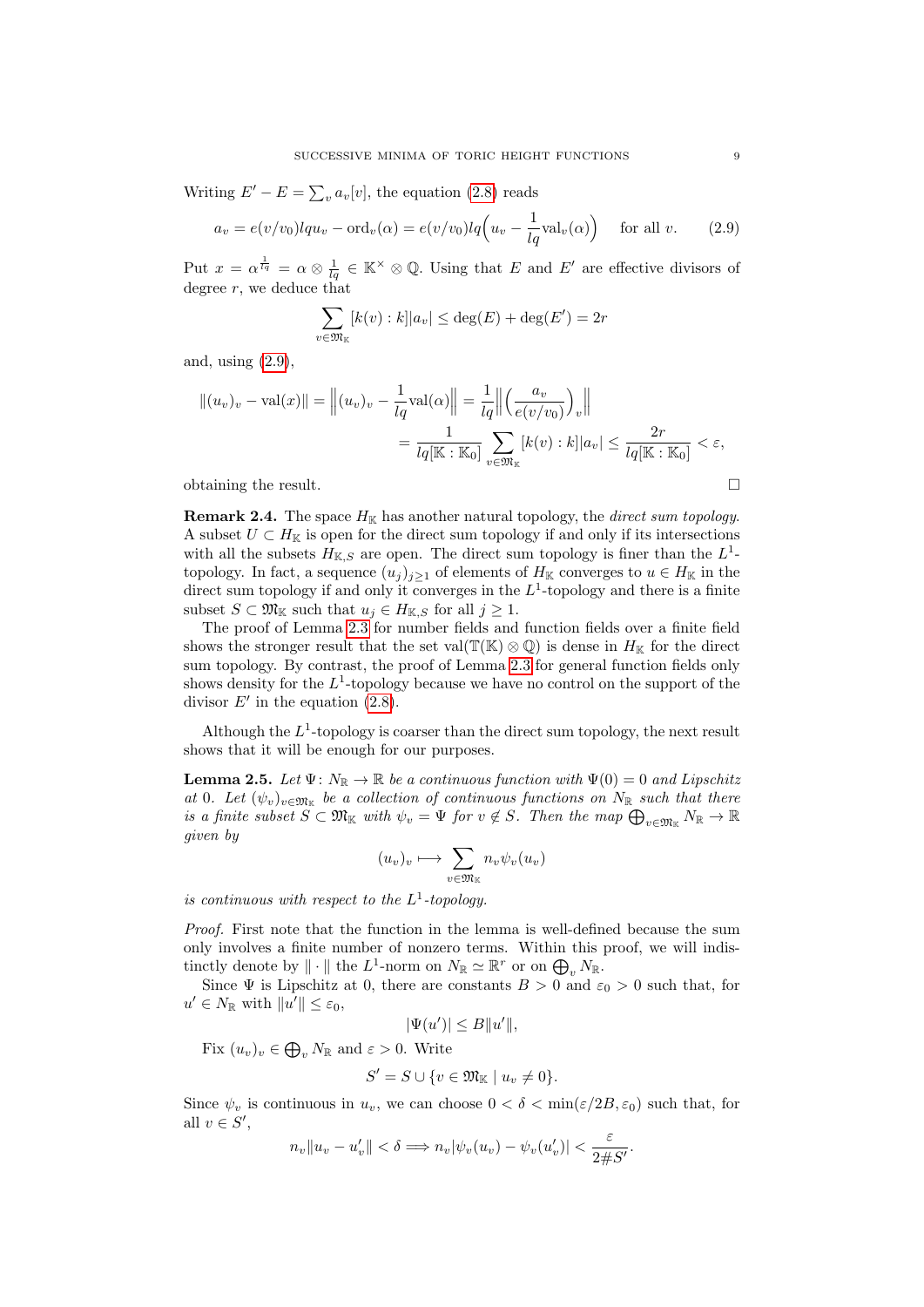If  $||(u'_v)_v - (u_v)_v|| < \delta$  then  $n_v ||u_v - u'_v|| < \delta$  for all  $v \in \mathfrak{M}_{\mathbb{K}}$ , and  $\sum_{v \notin S'} n_v ||u'_v|| < \delta$ . Therefore

$$
\left| \sum_{v \in \mathfrak{M}_{\mathbb{K}}} n_v \psi_v(u'_v) - \sum_{v \in \mathfrak{M}_{\mathbb{K}}} n_v \psi_v(u_v) \right|
$$
  

$$
\leq \sum_{v \in S'} n_v |\psi_v(u'_v) - \psi_v(u_v)| + \sum_{v \notin S'} n_v |\Psi(u'_v)|
$$
  

$$
< \sum_{v \in S'} \frac{\varepsilon}{2 \# S'} + B \sum_{v \notin S'} n_v \|u'_v\| < \frac{\varepsilon}{2} + B\delta < \varepsilon.
$$

This shows the continuity at the point  $(u_v)_v$ . Since this point is arbitrary we obtain the lemma.  $\Box$ 

2.2. Concavification of functions. We next introduce the concavification of a function and study its basic properties.

**Definition 2.6.** Let  $f: N_{\mathbb{R}} \to \mathbb{R}$  be a function. The *concavification* of f, denoted conc $(f)$ , is the smallest concave function on  $N_{\mathbb{R}}$  that is bounded below by f.

The concavification of a function may not exists but if it exists, it is unique. Recall from from [\[BMPS12,](#page-38-6) Definition A.1] that the *stabilizer* of the function  $f$  is the subset of  $M_{\mathbb{R}}$  given by

<span id="page-9-1"></span>
$$
stab(f) = \{ x \in M_{\mathbb{R}} \mid x - f \text{ is bounded below} \}. \tag{2.10}
$$

<span id="page-9-0"></span>**Lemma 2.7.** Let  $f: N_{\mathbb{R}} \to \mathbb{R}$  be a function. Then  $\text{conc}(f)$  exists if and only if stab(f)  $\neq \emptyset$ . If this is the case, then for  $u \in N_{\mathbb{R}}$ ,

$$
conc(f)(u) = \sup \sum_{j=1}^{\ell} \nu_j f(u_j),
$$

where the supremum is over all expressions of u as a convex combination of points of  $N_{\mathbb{R}}$ , that is, all expressions of the form  $u = \sum_{j=1}^{\ell} \nu_j u_j$  with  $\ell \in \mathbb{N}$ ,  $\nu_j \geq 0$  for all j,  $\sum_{j=1}^{\ell} \nu_j = 1$  and  $u_j \in N_{\mathbb{R}}$ .

*Proof.* Clearly, conc $(f)$  exists if and only if there exists a concave function  $g: N_{\mathbb{R}} \to$ R with  $f \leq q$ .

Assume that  $\text{stab}(f) \neq \emptyset$ . Let  $x \in \text{stab}(f)$ . Then, there exists  $c \in \mathbb{R}$  such that  $f(u) \leq \langle x, u \rangle + c$  for all  $u \in N_{\mathbb{R}}$ . Since the function  $\langle x, u \rangle + c$  is concave, we deduce that conc(f) exists. Conversely, assume that  $\text{conc}(f)$  exists. Since  $\text{conc}(f)$ is concave, stab(conc(f))  $\neq \emptyset$ . Therefore stab(f)  $\supset$  stab(conc(f)) is not empty.

The expression for  $conc(f)(u)$  follows from [\[Roc70,](#page-38-20) Theorem 5.3], see loc. cit.  $page 36.$ 

If the function f is locally bounded below, we can assume that the numbers  $\nu_i$ of the previous lemma are rational numbers.

<span id="page-9-2"></span>**Lemma 2.8.** Let  $f: N_{\mathbb{R}} \to \mathbb{R}$  be a function such that stab(f)  $\neq \emptyset$  and which is locally bounded below. Then, for  $u \in N_{\mathbb{R}}$ ,

$$
conc(f)(u) = \sup \frac{1}{d} \sum_{j=1}^{d} f(u_j),
$$

where the supremum is over all expressions of the form  $u = \frac{1}{d} \sum_{j=1}^{d} u_j$  with  $u_j \in$  $N_{\mathbb{R}}$ .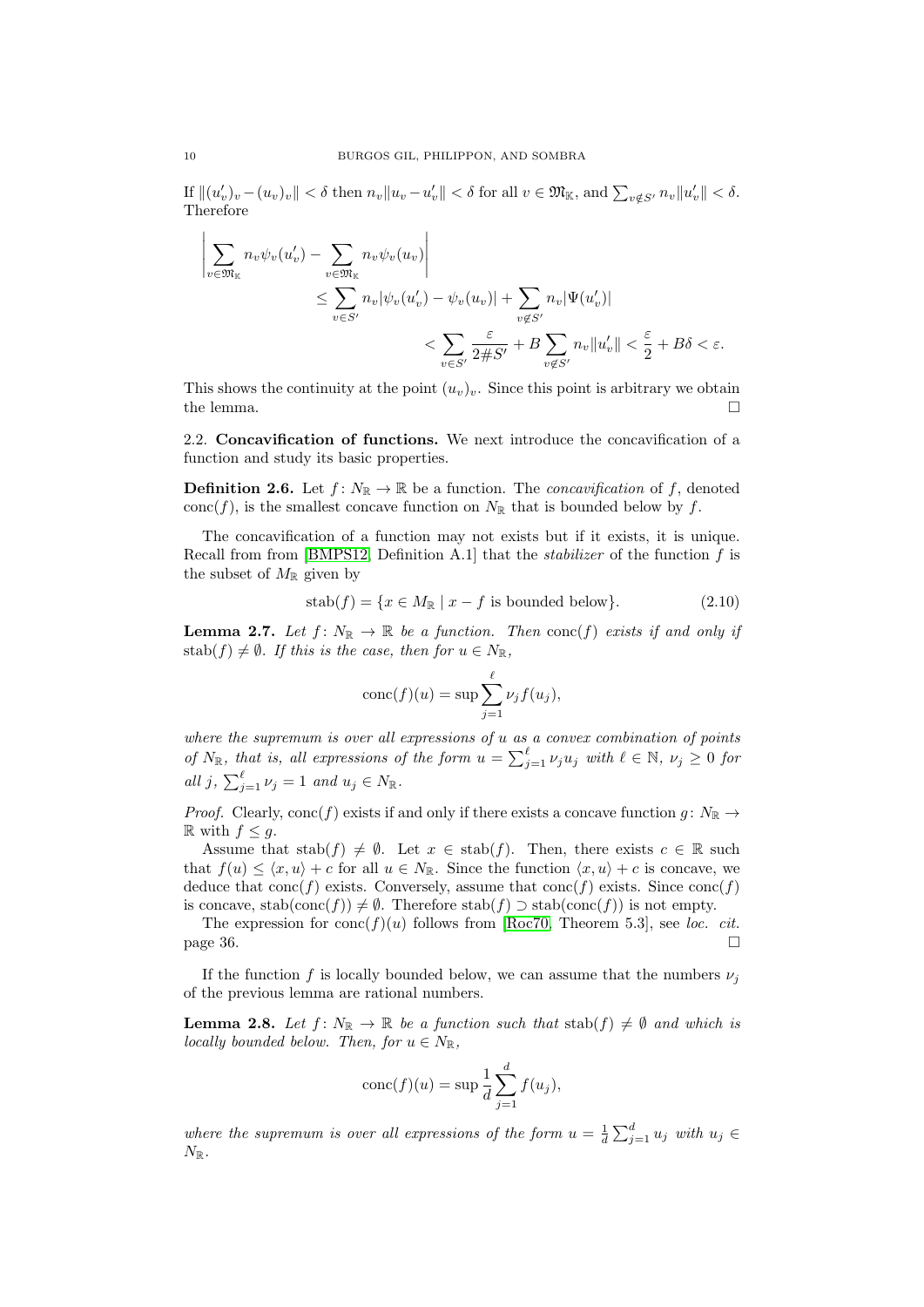Proof. By Lemma [2.7,](#page-9-0) it is clear that

$$
conc(f)(u) \ge \sup \frac{1}{d} \sum_{j=1}^{d} f(u_j).
$$

Thus, we only need to show the other inequality. Let  $\varepsilon > 0$ . By Lemma [2.7](#page-9-0) we can find a convex combination  $u = \sum_{j=1}^{k} \nu_j u_j$  with  $\nu_j > 0$  for all j and  $\sum_{j=1}^{\ell} \nu_j = 1$ such that

<span id="page-10-1"></span>
$$
conc(f)(u) \le \sum_{j=1}^{k} \nu_j f(u_j) + \varepsilon/2.
$$
\n(2.11)

Fix an isomorphism  $N_{\mathbb{R}} \simeq \mathbb{R}^n$  and consider the associated  $L^1$ -norm, that we denote by  $\|\cdot\|$ . Since  $\text{stab}(f) \neq \emptyset$  and f is locally bounded below, the function |f| is bounded on compact subsets. Therefore, there is a constant  $B > 0$  such that  $|f(v)| \leq B$  for all  $v \in N_{\mathbb{R}}$  with  $||v|| \leq 2 \sum_{j=1}^{k} ||u_j||$ . In particular,  $|f(u_j)| \leq B$ .

Set  $\eta = \min\{\frac{\varepsilon}{4kB}, \nu_1, \ldots, \nu_k\} > 0$  and choose integers  $d \ge 1$  and  $a_j \ge 1$ ,  $j =$  $1, \ldots, k$ , such that

<span id="page-10-0"></span>
$$
\frac{\eta}{2} < \nu_j - \frac{a_j}{d} < \eta. \tag{2.12}
$$

Put

$$
a_{k+1} = d - \sum_{j=1}^{k} a_j
$$
,  $u_{k+1} = \frac{d}{a_{k+1}} \left( u - \sum_{j=1}^{k} \frac{a_j}{d} u_j \right)$ ,

so that  $\sum_{j=1}^{k+1} \frac{a_j}{d} = 1$  and  $\sum_{j=1}^{k+1} \frac{a_j}{d} u_j = u$  holds. Moreover, the inequalities in  $(2.12)$ imply that  $\frac{k\eta}{2} < \frac{a_{k+1}}{d} < k\eta$  and

$$
||u_{k+1}|| \le ||\frac{d}{a_{k+1}} \left( u - \sum_{j=1}^k \frac{a_j}{d} u_j \right) || \le \frac{2}{k\eta} \eta \sum_{j=1}^k ||u_j|| \le 2 \sum_{j=1}^k ||u_j||.
$$

Thus  $|f(u_{k+1})| \leq B$ . Now we compute

$$
\left|\sum_{j=1}^k \nu_j f(u_j) - \sum_{j=1}^{k+1} \frac{a_j}{d} f(u_j)\right| \le \left|\sum_{j=1}^k \left(\nu_j - \frac{a_j}{d}\right) f(u_j) - \frac{a_{k+1}}{d} f(u_{k+1})\right| \le \eta k + \eta k \le \varepsilon/2.
$$

Combining this with [\(2.11\)](#page-10-1),

$$
conc(f)(u) \le \frac{1}{d} \sum_{j=1}^{k+1} a_j f(u_j) + \varepsilon,
$$

which proves the result.  $\hfill \square$ 

**Remark 2.9.** In the previous lemma, the hypothesis that  $f$  is locally bounded below is necessary because there exist non-concave functions that satisfy the concavity condition for rational convex combinations. For instance, a discontinuous  $\mathbb{Q}$ -linear function from  $\mathbb{R}$  to  $\mathbb{R}$  is not concave because it is not continuous, but it satisfies the concavity condition for rational combinations because it is Q-linear.

The condition of being locally bounded below is trivially satisfied if  $f$  is continuous.

The next result gives a criterion for the stability of a conic function to be nonempty and, *a fortiori*, for the existence of its concavification.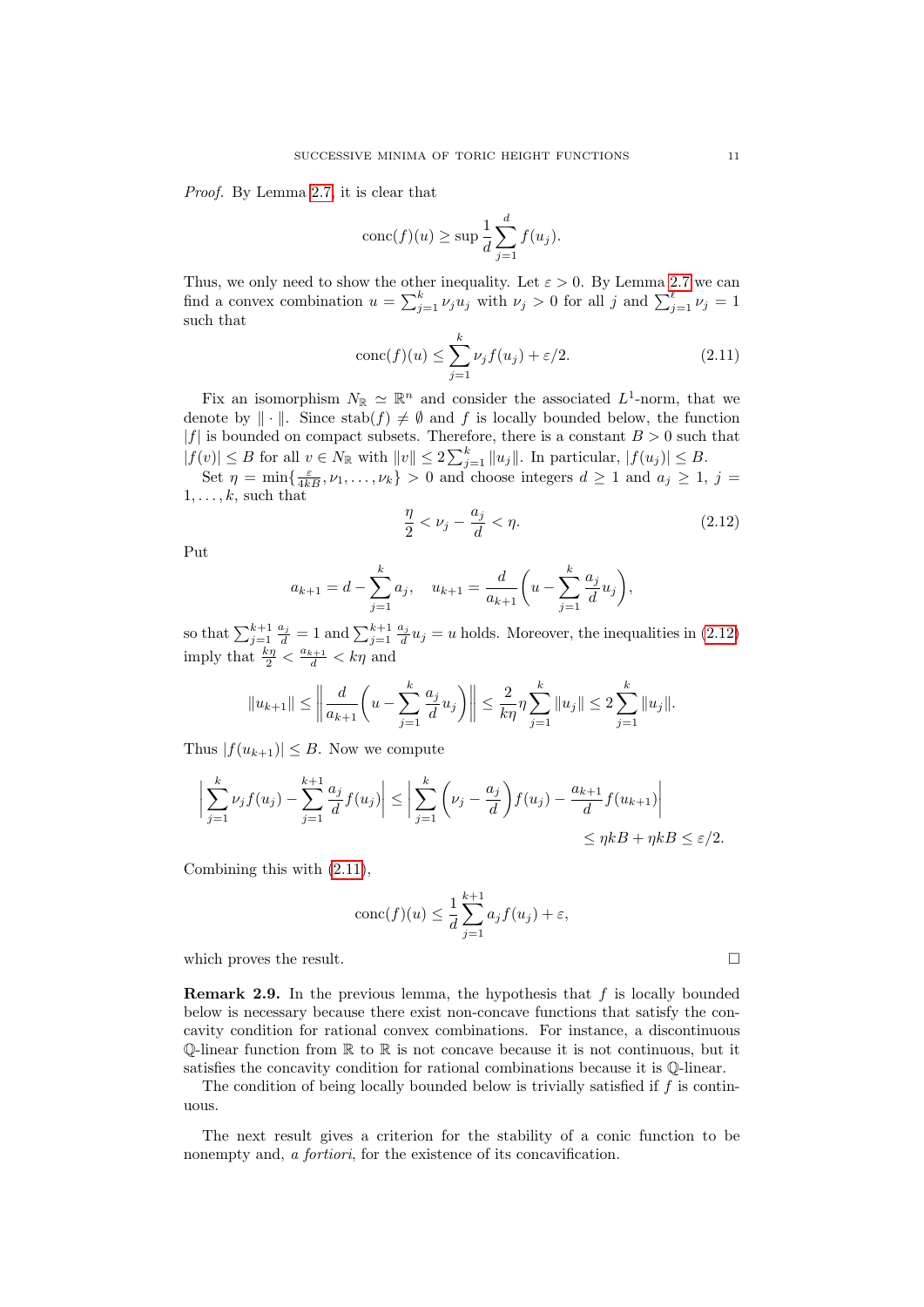<span id="page-11-3"></span>**Lemma 2.10.** Let  $\Psi: N_{\mathbb{R}} \to \mathbb{R}$  be a conic function. Then stab $(\Psi) \neq \emptyset$  if and only if, for all collections of points  $u_j \in N_{\mathbb{R}}$ ,  $j = 1, \ldots, \ell$ , such that  $\sum_{j=1}^{\ell} u_j = 0$ , we have

<span id="page-11-1"></span>
$$
\sum_{j=1}^{\ell} \Psi(u_j) \le 0. \tag{2.13}
$$

*Proof.* Suppose that, for all zero-sum families of points  $u_j \in N_{\mathbb{R}}$ ,  $j = 1, \ldots, \ell$ , the inequality [\(2.13\)](#page-11-1) holds. For  $u \in N_{\mathbb{R}}$ , set

<span id="page-11-2"></span>
$$
\Phi(u) = \sup \sum_{j=1}^{\ell} \Psi(w_j) \in \mathbb{R} \cup \{\infty\},\tag{2.14}
$$

where the supremum is over all  $w_j \in N_{\mathbb{R}}$ ,  $j = 1, \ldots, \ell$ , such that  $u = \sum_j w_j$ . By [\(2.13\)](#page-11-1) applied to the points  $-u$  and  $w_j$ ,  $j = 1, \ldots, \ell$ ,

$$
\sum_{j=1}^{\ell} \Psi(w_j) \leq -\Psi(-u)
$$

and so the supremum in [\(2.14\)](#page-11-2) is finite. Hence, [\(2.14\)](#page-11-2) defines a conic function  $\Phi\colon N_{\mathbb{R}} \to \mathbb{R}$ . By construction,  $\Phi$  is concave and  $\Phi \geq \Psi$ . Hence, stab $(\Psi) \supset$ stab $(\Phi) \neq \emptyset$ .

Conversely, assume that  $stab(\Psi) \neq \emptyset$ . Let  $x \in stab(\Psi)$ . Since  $\Psi$  is conic, we have  $\Psi(u) \leq \langle x, u \rangle$ . Thus

$$
\sum_{j=1}^{\ell} \Psi(u_j) \leq \sum_{j=1}^{\ell} \langle x, u_j \rangle = 0.
$$

 $\Box$ 

<span id="page-11-4"></span>**Lemma 2.11.** Let  $f: N_{\mathbb{R}} \to \mathbb{R}$  be a function with  $stab(f) \neq \emptyset$  and  $g: N_{\mathbb{R}} \to \mathbb{R}$ another function with  $|f - g|$  bounded. Then stab $(g) \neq \emptyset$  and  $|\text{conc}(f) - \text{conc}(g)|$ is bounded.

*Proof.* If  $|f - g|$  is bounded, then stab $(f) = \text{stab}(g)$ , which gives the first statement. Since  $|f - g|$  is bounded we can choose  $B > 0$  such that  $|f(u) - g(u)| \leq B$  for all  $u\in N_{\mathbb{R}}.$  Fix a point  $u\in N_{\mathbb{R}}$  and consider a convex combination of points of  $N_{\mathbb{R}}$ 

$$
u = \sum_{j=1}^{\ell} \nu_j u_j.
$$

Then

$$
\sum_{j=1}^{\ell} \nu_j f(u_j) - \text{conc}(g)(u) \le \sum_{j=1}^{\ell} \nu_j f(u_j) - \sum_{j=1}^{\ell} \nu_j g(u_j) \le B.
$$

Since this is true for any convex combination as above, we deduce

$$
conc(f)(u) - conc(g)(u) \leq B.
$$

By symmetry  $\text{conc}(g)(u) - \text{conc}(f)(u) \leq B$  and the second statement follows.  $\square$ 

## 3. Successive minima of toric metrized R-divisors

<span id="page-11-0"></span>In this section, we give the formulae for the successive minima of the height function associated to a toric metrized R-divisor on a proper toric variety over a global field. We will use the notations and results in [\[BPS11,](#page-38-5) [BMPS12\]](#page-38-6) although, for the convenience of the reader, we recall below some of them.

Let  $K$  be a global field as in the previous section and  $X$  a variety over  $K$ , that is, a reduced and irreducible separated scheme of finite type over K. The elements of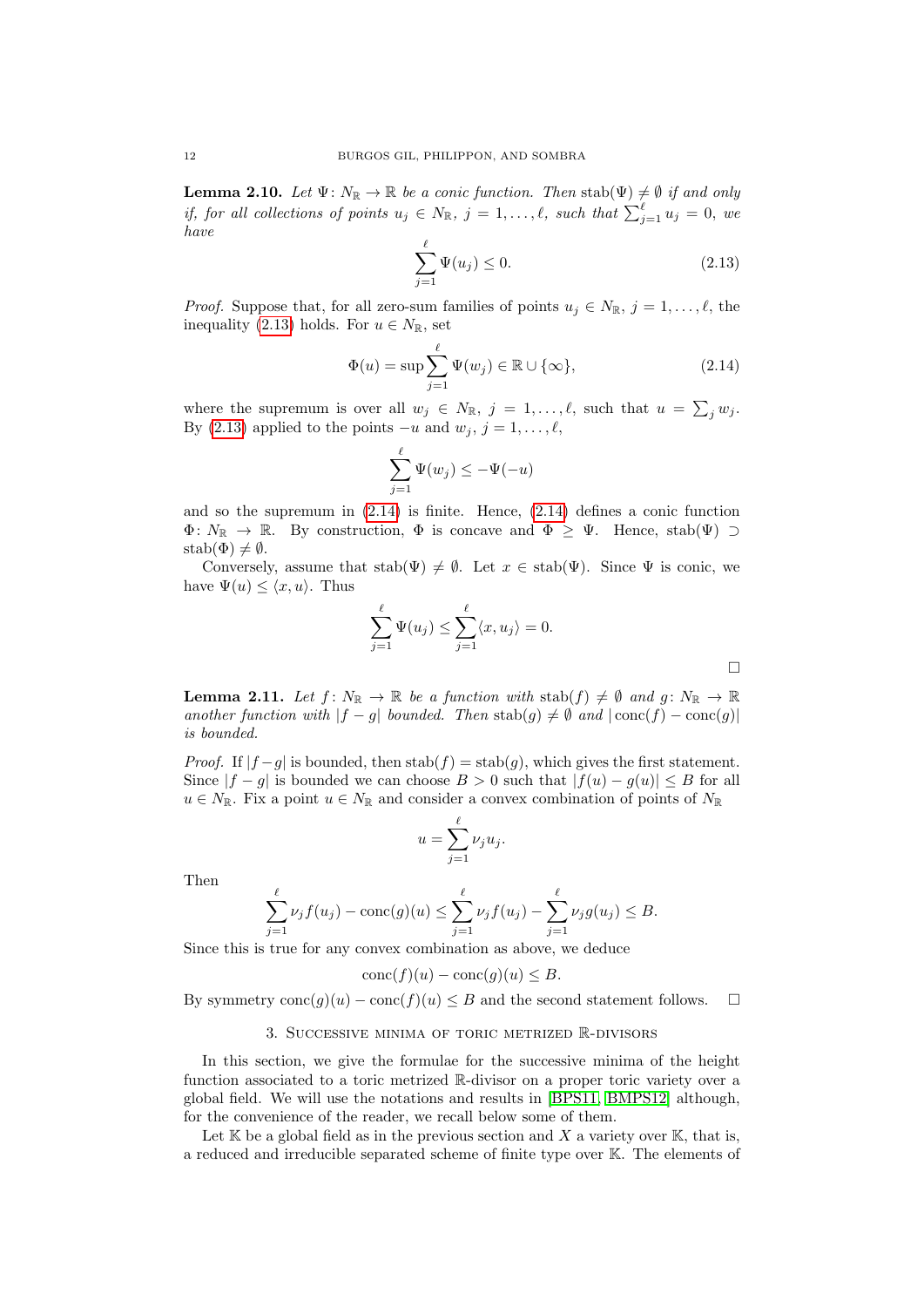$X(\overline{\mathbb{K}})$  will be called the *algebraic points* of X. For each place  $v \in \mathfrak{M}_{\mathbb{K}}$ , we denote by  $X_v^{\text{an}}$  the v-adic analytification of X. If v is Archimedean, this is is a complex space (equipped with an anti-linear involution if  $\mathbb{K}_v \simeq \mathbb{R}$ ) and, if v is non-Archimedean, it is a Berkovich space.

Given a (quasi-algebraic) metrized R-divisor  $\overline{D}$  on X as in [\[BMPS12,](#page-38-6) Definition 3.3], we consider the associated height function

$$
\mathbf{h}_{\overline{D}}\colon X(\overline{\mathbb{K}})\to\mathbb{R}
$$

defined as follows.

For each  $p \in X(\overline{\mathbb{K}})$  choose a function  $f \in K(X)_{\mathbb{R}}^{\times} = K(X)^{\times} \otimes \mathbb{R}$  such that  $p \notin |D - \text{div}(f)|$ , the support of  $D - \text{div}(f)$ . For instance, when D is a Cartier divisor, we can take f as a local equation of  $D$  at  $p$ .

Choose a finite extension F of K such that  $p \in X(\mathbb{F})$ . To f, we can associate a metrized R-divisor div(f) and we consider the metrized R-divisor  $\overline{D}$  –div(f) on X. For simplicity, we also denote by  $\overline{D} - \widehat{div}(f)$  the metrized R-divisor on  $X_{\mathbb{F}}$  obtained by base change. To each place  $w \in \mathfrak{M}_{\mathbb{F}}$  can associate a w-adic Green function

$$
g_{\overline{D}-\widehat{\mathrm{div}}(f),w} \colon (X_{\mathbb{F}}^{\mathrm{an}})_{w} \setminus |D - \mathrm{div}(f)| \to \mathbb{R},
$$

see [\[BMPS12,](#page-38-6) Definitions 3.3 and 3.4]. For instance, if  $\overline{D}$  is a metrized Cartier divisor on X and  $p \notin |D|$ , we have that  $g_{\overline{D},w}(p) = -\log ||s_D(p)||_w$  with  $s_D$  the canonical rational section of the line bundle  $\mathcal{O}(D)$  and  $\|\cdot\|_w$  the w-adic metric on  $\mathcal{O}(D)_{w}^{\text{an}}$  obtained from the extension of  $\overline{D}$  on  $X_{\mathbb{F}}$  by base change. We denote by  $\iota_w : X(\mathbb{F}) \to (X_{\mathbb{F}})_w^{\text{an}}$  the inclusion of the F-rational points of X into the v-adic analytification.

<span id="page-12-0"></span>**Definition 3.1.** With the previous notations, the *height* of p with respect to  $\overline{D}$  is given by

$$
\mathbf{h}_{\overline{D}}(p) = \sum_{w \in \mathfrak{M}_{\mathbb{F}}} n_w g_{\overline{D} - \widehat{\mathrm{div}}(f), w}(\iota_w(p)).
$$

The height is independent of the choice of the rational function  $f$  and of the extension F.

<span id="page-12-2"></span>Remark 3.2. This definition is the natural extension to metrized R-divisor of the height functions of points from Arakelov geometry as in [\[BGS94,](#page-38-21) [Zha95b,](#page-39-1) [Gub03,](#page-38-22) [Cha06,](#page-38-12) [BPS11\]](#page-38-5). Observe that, to define the height of cycles of arbitrary dimension in [\[BPS11\]](#page-38-5), we need the variety to be proper and the metrics to be DSP, but these conditions are not needed in the case of points. The reason is that Definition [3.1](#page-12-0) is equivalent to first restricting the metrized divisor to the point and then computing the height of the point with respect to this restriction, together with the observation that a point is proper and that every metric on a point is semipositive.

Instead of choosing a finite extension where the point  $p$  is defined, we can express the height of an algebraic point in terms of its Galois orbit. For each place  $v$ , we choose an arbitrary inclusion  $j: \overline{\mathbb{K}} \hookrightarrow \overline{\mathbb{K}}_v$ . This inclusion induces a map  $X(\overline{\mathbb{K}}) \hookrightarrow$  $X(\overline{\mathbb{K}}_v)$ , that we also denote by j. Let

<span id="page-12-1"></span>
$$
X(\overline{\mathbb{K}}_v) \xrightarrow{\iota} X^{\text{an}}_{\overline{\mathbb{K}}_v} \xrightarrow{\pi} X^{\text{an}}_v,\tag{3.1}
$$

be the maps induced from the extension of valued fields  $\mathbb{K}_v \hookrightarrow \overline{\mathbb{K}}_v$ , see for instance [\[BPS11,](#page-38-5) § 1.2] for the non-Archimedean case. Consider then the composition

$$
\varphi_v = \pi \circ \iota \circ \jmath \colon X(\overline{\mathbb{K}}) \to X_v^{\mathrm{an}}.
$$

Let  $G_{\mathbb{K}} = \text{Aut}(\overline{\mathbb{K}}/\mathbb{K})$  be the absolute Galois group of  $\mathbb{K}$  and  $G_{\mathbb{K}} \cdot p$  the Galois orbit of p. The image  $\varphi_v(G_{\mathbb{K}} \cdot p)$  of the Galois orbit of p in  $X_v^{\text{an}}$  does not depend on the choice of the inclusion j and will be denoted by  $(G_{\mathbb{K}} \cdot p)_v$ .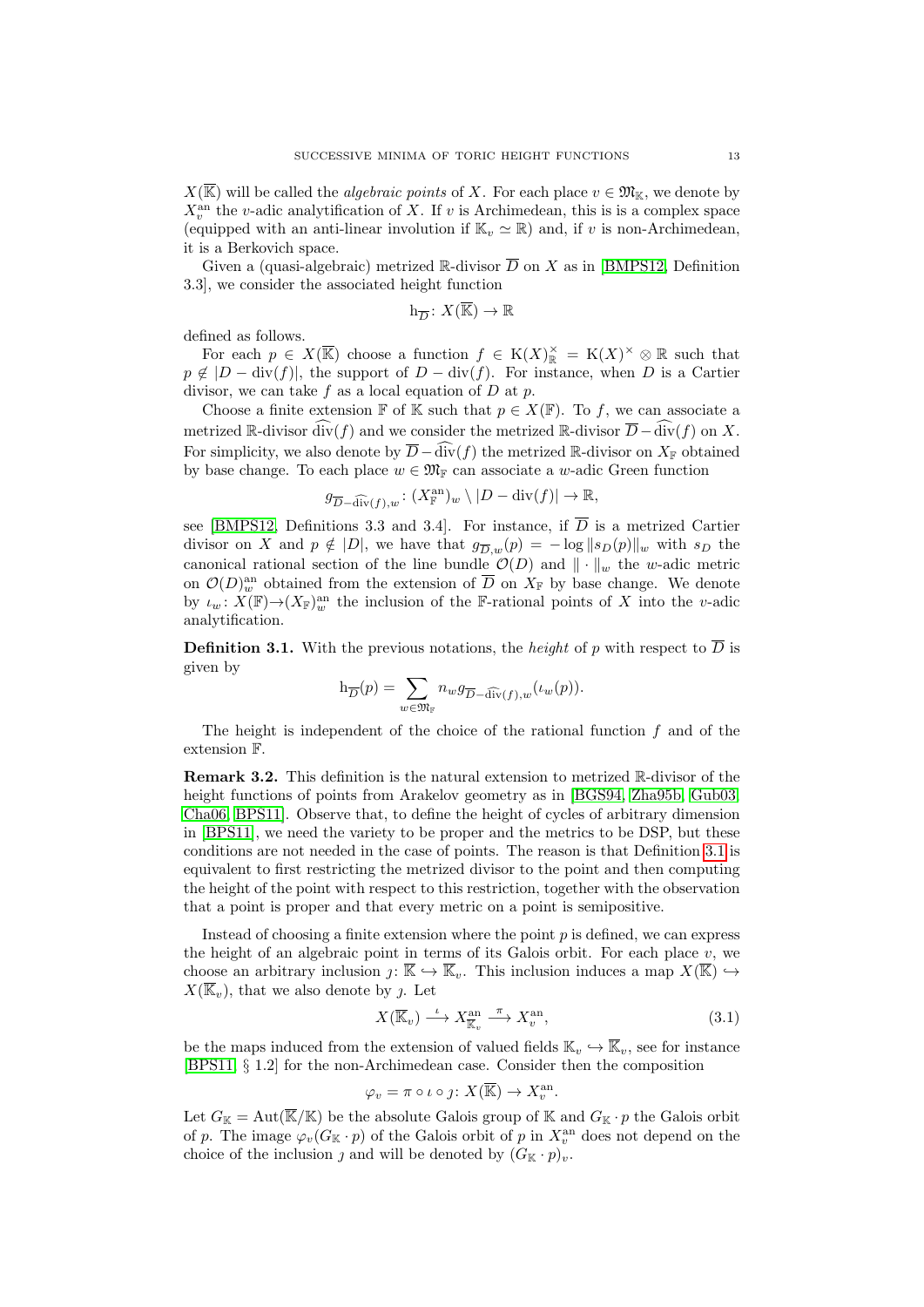Proposition 3.3. With the previous hypothesis and notation, the height of p with respect to  $\overline{D}$  is given by

$$
h_{\overline{D}}(p) = \sum_{v \in \mathfrak{M}_{\mathbb{K}}} \frac{n_v}{\#(G_{\mathbb{K}} \cdot p)_v} \sum_{q \in (G_{\mathbb{K}} \cdot p)_v} g_{\overline{D} - \widehat{\mathrm{div}}(f), v}(q),
$$

with  $f \in K(X)_{\mathbb{R}}^{\times}$  such that  $p \notin |D - \text{div}(f)|$ .

*Proof.* Replacing  $\overline{D}$  by  $\overline{D} - \widehat{\text{div}}(f)$ , we may assume that  $p \notin |D|$ . Choose then a finite normal extension F of K such that  $p \in X(\mathbb{F})$ . Similarly as in [\(3.1\)](#page-12-1), for each  $v \in \mathfrak{M}_{\mathbb{K}}$  and  $w \in \mathfrak{M}_{\mathbb{F}}$  with  $w \mid v$ , there are maps

$$
X(\mathbb{F}) \xrightarrow{\iota_w} (X_{\mathbb{F}})^{\text{an}}_w \xrightarrow{\pi_w} X_v^{\text{an}},
$$

and the corresponding Green functions of  $\overline{D}$  verify that  $g_{\overline{D},w} = g_{\overline{D},v} \circ \pi_w$ .

Write  $G = \text{Aut}(\mathbb{F}, \mathbb{K})$  and let  $\mathbb{F}^G$  be the fixed field. Then  $\mathbb{F}/\mathbb{F}^G$  is a Galois extension with Galois group G and  $\mathbb{F}^G/\mathbb{K}$  is purely inseparable. Hence, for  $v \in \mathfrak{M}_{\mathbb{K}}$ ,

$$
\frac{[\mathbb{F}_w:\mathbb{K}_v]}{[\mathbb{F}:\mathbb{K}]}=\frac{[\mathbb{F}_w:(\mathbb{F}^G)_v]}{[\mathbb{F}:\mathbb{F}^G]}=\frac{1}{\#\mathfrak{M}_{\mathbb{F},v}},
$$

where  $\mathfrak{M}_{\mathbb{F},v}$  denotes the set of places of  $\mathfrak{M}_{\mathbb{F}}$  over v. Then, from the definition of the height of p in Definition [3.1](#page-12-0) and the weights of  $\mathbb F$  in [\(2.1\)](#page-4-2), it follows that

$$
h_{\overline{D}}(p) = \sum_{v \in \mathfrak{M}_{\mathbb{K}}} n_v \sum_{w|v} \frac{[\mathbb{F}_w : \mathbb{K}_v]}{[\mathbb{F} : \mathbb{K}]} g_{\overline{D}, v}(\pi_w(\iota_w(p)))
$$
  

$$
= \sum_{v \in \mathfrak{M}_{\mathbb{K}}} \frac{n_v}{\# \mathfrak{M}_{\mathbb{F}, v}} \sum_{w|v} g_{\overline{D}, v}(\pi_w(\iota_w(p))). \quad (3.2)
$$

The group G acts on  $X(\mathbb{F})$ , on  $\mathfrak{M}_{\mathbb{F},v}$  and on  $(G_{\mathbb{K}} \cdot p)_v$ , since p is defined over  $\mathbb{F}.$ Both actions are compatible with the previous maps: for each  $\gamma \in G$ ,  $q \in X(\mathbb{F})$ and  $w | v$ ,

$$
\pi_w(\iota_w(\gamma q)) = \pi_{\gamma^{-1}w}(\iota_{\gamma^{-1}w}(q)).
$$

Furthermore, the action of G on  $\mathfrak{M}_{\mathbb{F},v}$  is transitive. Hence, the map

$$
\mathfrak{M}_{\mathbb{F},v} \longrightarrow (G_{\mathbb{K}} \cdot p)_v, \quad w \longmapsto \pi_w(\iota_w(p))
$$

is surjective and equivariant with respect to the action of G. We deduce that all the fibers of this map have the same cardinality. Hence,

$$
\frac{1}{\# \mathfrak{M}_{\mathbb{F},v}} \sum_{w \mid v} g_{\overline{D},v}(\pi_w(\iota_w(p))) = \frac{1}{\#(G_{\mathbb{K}} \cdot p)_v} \sum_{q \in (G_{\mathbb{K}} \cdot p)_v} g_{\overline{D},v}(q).
$$

The statement follows from this together with  $(3.2)$ .

**Definition 3.4.** Let X be a variety over K and  $W \subset X$  a locally closed subset. For  $\eta \in \mathbb{R}$ , consider the subset of algebraic points of W given by

$$
W(\overline{\mathbb{K}})_{\leq \eta} = \{p \in W(\overline{\mathbb{K}}) \mid \mathbf{h}_{\overline{D}}(p) \leq \eta\}.
$$

Let  $d = \dim(W)$ . For  $i = 1, \ldots, d + 1$ , the *i*-th successive minimum of W with respect to  $\overline{D}$  is defined as

$$
\mu_{\overline{D}}^i(W) = \inf \big\{ \eta \in \mathbb{R} \mid \dim \big( \overline{W(\overline{\mathbb{K}})_{\leq \eta}} \big) \geq d - i + 1 \big\}.
$$

We set  $\mu_{\overline{D}}^{\text{abs}}$  $\frac{\text{abs}}{D}(W) = \mu_{\overline{D}}^{d+1}$  $\frac{d+1}{D}(W)$  and  $\mu_{\overline{D}}^{\text{ess}}$  $\frac{\text{ess}}{D}(W) = \mu_{\overline{I}}^1$  $\frac{1}{D}(W)$  for the *absolute minimum* and the *essential minimum* of  $W$  with respect to  $D$ , respectively.

<span id="page-13-0"></span>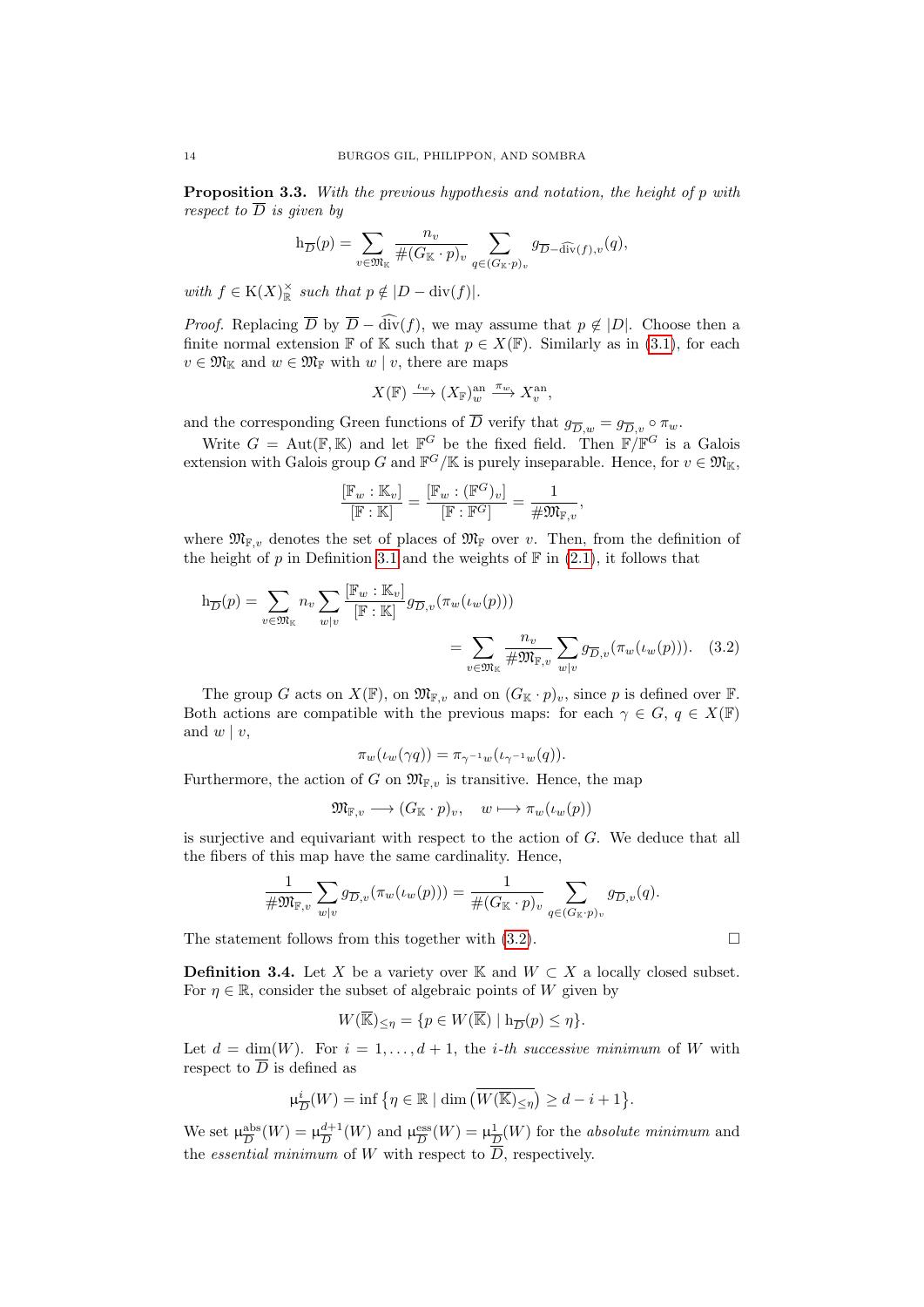Clearly,

<span id="page-14-2"></span>
$$
\mu_{\overline{D}}^{\text{ess}}(W) = \mu_{\overline{D}}^{\mathbf{1}}(W) \ge \mu_{\overline{D}}^{\mathbf{2}}(X) \ge \cdots \ge \mu_{\overline{D}}^{d+1}(W) = \mu_{\overline{D}}^{\text{abs}}(W). \tag{3.3}
$$

The following result shows that the successive minima are stable with respect to finite maps.

<span id="page-14-3"></span>**Proposition 3.5.** Let  $f: X \to Y$  be a dominant morphism of varieties over K and  $\overline{D}$  a metrized  $\mathbb{R}$ -divisor on Y.

- <span id="page-14-1"></span>(1) If f is generically finite then  $\mu_{\epsilon}^{\text{ess}}$  $\lim_{f^*\overline{D}}(X) = \mu_{\overline{D}}^{\text{ess}}$  $\frac{{\rm ess}}{D}(Y)$ .
- <span id="page-14-0"></span>(2) If f is finite then  $\mu_1^i$  $\frac{i}{f^*\overline{D}}(X)=\mu^i_{\overline{B}}$  $\frac{i}{D}(Y)$  for  $i = 1, \ldots, \dim(Y) + 1$ .

*Proof.* For  $p \in X(\overline{\mathbb{K}})$ , the equality  $h_{f^*\overline{D}}(p) = h_{\overline{D}}(f(p))$  holds, see [\[BPS11,](#page-38-5) The-orem 1.5.11(2)] and Remark [3.2.](#page-12-2) It follows that, for any real number  $\eta$ , we have  $X(\overline{\mathbb{K}})_{\leq \eta} = f^{-1}Y(\overline{\mathbb{K}})_{\leq \eta}.$ 

We first prove  $(2)$ . Being finite, the morphism f is proper and, since it is dominant, it is also surjective. Hence  $Y(\overline{\mathbb{K}})_{\leq \eta} = f(X(\overline{\mathbb{K}})_{\leq \eta}).$ 

Now let  $1 \leq i \leq \dim(Y) + 1$  and suppose that  $\mu_1^i$  $\frac{i}{D}(X) > \eta$ . Then there exists a closed subset  $V \subset X$  of dimension bounded by  $n - i + 1$  and containing  $X(\overline{\mathbb{K}})_{\leq n}$ . The image  $f(V)$  is a closed subset of dimension bounded by  $n-i+1$  and containing  $Y(\overline{\mathbb{K}})_{\leq \eta}$ . Hence,  $\mu_{\overline{\eta}}^i$  $\frac{i}{D}(Y) > \eta$  and, since this holds for all real numbers below the *i*-th minimum of X, it follows that  $\mu_7^i$  $\frac{i}{D}(X) \leq \mu_{\overline{j}}^{i}$  $\frac{i}{D}(Y).$ 

Conversely, suppose that  $\mu_{\overline{i}}^i$  $\frac{i}{D}(Y) > \eta$  and let  $W \subset Y$  be a closed subset of dimension bounded by  $n - i + 1$  which contains  $Y(\overline{\mathbb{K}})_{\leq n}$ . Since f is finite, the preimage  $f^{-1}(W)$  is a closed subset of dimension bounded by  $n-i+1$  which contains  $X(\overline{\mathbb{K}})_{\leq \eta}$ . Hence,  $\mu_{\overline{\eta}}^i$  $\frac{i}{D}(X) > \eta$  and we conclude that  $\mu_{\tilde{j}}^i$  $\frac{i}{D}(X) = \mu_{\overline{j}}^i$  $\frac{i}{D}(Y).$ 

The statement [\(1\)](#page-14-1) follows from [\(2\)](#page-14-0) by restricting f to open dense subsets of X and Y where it is finite.

We now specialize to the toric case. Let  $\mathbb{T} \simeq \mathbb{G}_m^n$  be a split torus of dimension n over K. Let  $N = \text{Hom}(\mathbb{G}_m, \mathbb{T})$  be the lattice of cocharacters of  $\mathbb{T}$ ,  $M = \text{Hom}(\mathbb{T}, \mathbb{G}_m) = N^{\vee}$  the lattice of characters, and write  $N_{\mathbb{R}} = N \otimes \mathbb{R}$  and  $M_{\mathbb{R}} = M \otimes \mathbb{R}$ .

Let X be a proper toric variety over  $\mathbb K$  with torus  $\mathbb T$ , described by a complete fan  $\Sigma$  on  $N_{\mathbb{R}}$ . Recall that, to each cone  $\sigma \in \Sigma$  correspond an open affine subset  $X_{\sigma}$ and an orbit  $O(\sigma)$ . In particular, for  $\sigma = \{0\}$  we obtain the principal open subset  $X_0$  that, in this case, agrees with the orbit  $O(0)$ . It is canonically isomorphic to the split torus  $\mathbb T$  that acts on the toric variety X. The action of  $\mathbb T$  on X will be denoted by  $(t, p) \mapsto t \cdot p$ .

A toric R-divisor on X is an R-divisor invariant under the action of  $T$ . Such a divisor D defines a function  $\Psi_D \colon N_{\mathbb{R}} \to \mathbb{R}$  whose restriction to each cone of the fan  $\Sigma$  is linear, and which is called a "virtual support function". The toric R-divisor D is nef if and only if  $\Psi_D$  is concave. One can also associate to D the subset  $\Delta_D \subset M_{\mathbb{R}}$  given as  $\Delta_D = \text{stab}(\Psi_D)$ , the stability set of  $\Psi_D$  as in [\(2.10\)](#page-9-1). If D is pseudo-effective,  $\Delta_D$  is a polytope and, otherwise, it is the empty set.

For each place  $v \in \mathfrak{M}_{\mathbb{K}}$ , we associate to the torus  $\mathbb{T}$  an analytic space  $\mathbb{T}_v^{\text{an}}$  and we denote by  $\mathbb{S}_v^{\text{an}}$  its compact subtorus. In the Archimedean case, it is isomorphic to  $(S^1)^n$ . In the non-Archimedean case, it is a compact analytic group, see [\[BPS11,](#page-38-5) § 4.2 for a description. Then, a metrized R-divisor  $\overline{D}$  on X is toric if D is a toric R-divisor and its v-adic Green function  $g_{\overline{D},v}$  is invariant with respect to the action of  $\mathbb{S}_v^{\text{an}}$  or, equivalently, if its v-adic metric  $\|\cdot\|_v$  is invariant with respect to the action of  $\mathbb{S}_v^{\text{an}}$ , for all  $v$ .

A toric metrized R-divisor  $\overline{D}$  on X defines an adelic family of continuous functions  $\psi_{\overline{D},v} : N_{\mathbb{R}} \to \mathbb{R}$  indexed by the places of K. For  $v \in \mathfrak{M}_{\mathbb{K}}$ , this function is given,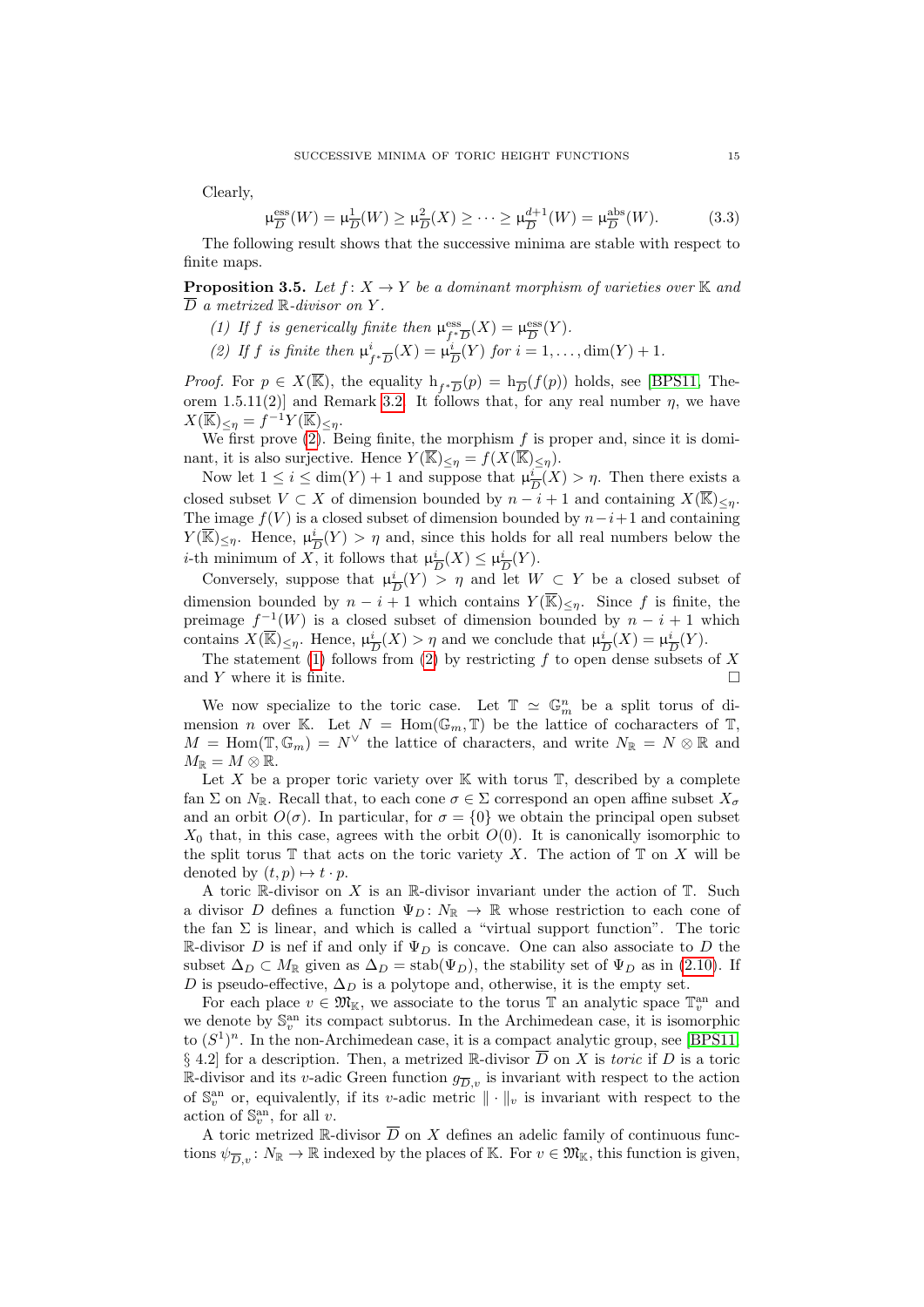for  $p \in \mathbb{T}^{\text{an}}_v$ , by

<span id="page-15-0"></span>
$$
\psi_{\overline{D},v}(\text{val}_v(p)) = \log \|s_D(p)\|_v,\tag{3.4}
$$

where val<sub>y</sub> is the valuation map in [\(2.7\)](#page-6-2) and  $s_D$  is the canonical rational R-section of D as in [\[BMPS12,](#page-38-6)  $\S$  3].

The family of functions associated to  $\overline{D}$  satisfies that, for all  $v \in \mathfrak{M}_{\mathbb{K}}$ , the function  $|\psi_{\overline{D},v} - \Psi_D|$  is bounded and, for all v except for a finite number,  $\psi_{\overline{D},v} = \Psi_D$ . In particular, the stability set of  $\psi_{\overline{D},v}$  coincides with  $\Delta_D$ . The toric metrized R-divisor  $\overline{D}$  is semipositive if and only if  $\psi_{\overline{D} v}$  is concave for all v.

<span id="page-15-2"></span>**Example 3.6.** Let X be a proper toric variety over  $\mathbb{K}$  and D a toric R-divisor on X. The canonical metric on D is the metric defined, for each  $v \in \mathfrak{M}_{\mathbb{K}}$  and  $p \in \mathbb{T}^{\text{an}}_v$ , by

$$
\log ||s_D(p)||_{\text{can},v} = \Psi_D(\text{val}_v(p)),
$$

see [\[BPS11,](#page-38-5) Proposition-Definition 4.3.15]. We denote the resulting toric metrized R-divisor by  $\overline{D}^{\text{can}}$ . In this case,  $\psi_{\overline{D}^{\text{can}}$ ,  $v = \Psi_D$  for all v. In particular,  $\overline{D}^{\text{can}}$  is semipositive if and only if  $D$  is nef.

For each  $v \in \mathfrak{M}_{\mathbb{K}}$ , we consider the local roof function  $\vartheta_{\overline{D}_v} : \Delta_D \to \mathbb{R}$  that is given, for  $x \in \Delta_D$ , by

$$
\vartheta_{\overline{D},v}(x) = \psi_{\overline{D},v}^{\vee}(x) = \inf_{u \in N_{\mathbb{R}}} (\langle x, u \rangle - \psi_{\overline{D},v}(u)).
$$

When  $\psi_{\overline{D},v}$  is concave, the function  $\vartheta_{\overline{D},v}$  coincides with the Legendre-Fenchel dual of  $\psi_{\overline{D},v}$ . This gives an adelic family of continuous concave functions on  $\Delta_D$  which are zero except for a finite number of places.

The global roof function  $\vartheta_{\overline{D}}: \Delta_D \to \mathbb{R}$  is defined as the weighted sum

$$
\vartheta_{\overline{D}}=\sum_{v\in\mathfrak{M}_{\mathbb{K}}}n_{v}\vartheta_{\overline{D},v}.
$$

As it is customary in convex analysis, we can also consider  $\vartheta_{\overline{D}}$  as a function from the whole of  $M_{\mathbb{R}}$  to the extended real line  $\mathbb{R} \cup \{-\infty\}$  by writing  $\vartheta_{\overline{D}}(x) = -\infty$  for  $x \notin \Delta$ . With this convention, D is not pseudo-effective if and only if  $\vartheta_{\overline{D}} \equiv -\infty$  on  $M_{\mathbb{R}}$ .

In the case of toric varieties, the height of an algebraic point can be expressed in terms of the family of functions  $\{\psi_{\overline{D},v}\}_{v\in\mathfrak{M}_{\mathbb{K}}}$ . Let p is an algebraic point in the principal open subset  $X_0$ . Since D is a toric R-divisor, p is not in the support of D. Choose a finite extension F of K such that  $p \in X_0(\mathbb{F})$ . For simplicity, we will also denote by  $\overline{D}$  the toric metrized R-divisor on  $X_{\mathbb{F}}$  obtained by base change. Then, by the definition of the height and the definition of these functions in [\(3.4\)](#page-15-0),

$$
h_{\overline{D}}(p) = -\sum_{w \in \mathfrak{M}_{\mathbb{F}}} n_w \log ||s_D(p)||_w
$$
  
= 
$$
-\sum_{w \in \mathfrak{M}_{\mathbb{F}}} n_w \psi_{\overline{D},w}(\text{val}_w(p)) = -\sum_{v \in \mathfrak{M}_{\mathbb{K}}} \sum_{w|v} n_w \psi_{\overline{D},v}(\text{val}_w(p)), \quad (3.5)
$$

since  $\psi_{\overline{D},w} = \psi_{\overline{D},v}$  for all w | v [\[BPS11,](#page-38-5) Proposition 4.3.8].

The following is the key technical result to study successive minima of toric varieties.

<span id="page-15-3"></span>**Theorem 3.7.** Let X be a proper toric variety over  $\mathbb{K}$  and  $\overline{D}$  a toric metrized R-divisor on X. Then

<span id="page-15-1"></span>
$$
\mu_{\overline{D}}^{\mathrm{abs}}(X_0) = \max_{x \in M_{\mathbb{R}}} \vartheta_{\overline{D}}(x).
$$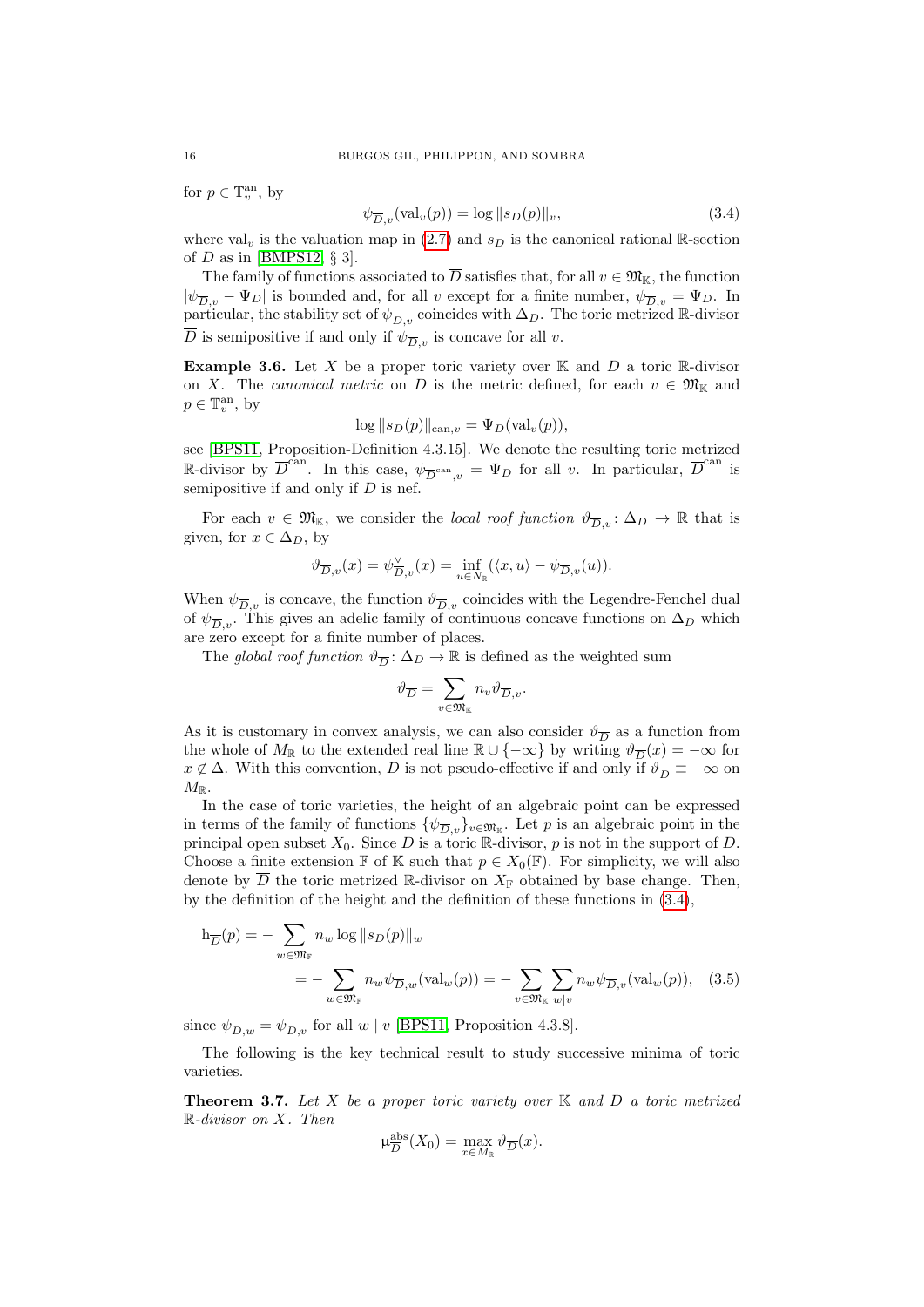Proof. We first show that

<span id="page-16-0"></span>
$$
\mu_{\overline{D}}^{\text{abs}}(X_0) \ge \max_{x \in M_{\mathbb{R}}} \vartheta_{\overline{D}}(x). \tag{3.6}
$$

For shorthand we write  $\Psi = \Psi_D$ ,  $\Delta = \Delta_D$ ,  $\psi_v = \psi_{\overline{D},v}$  and  $\vartheta_v = \vartheta_{\overline{D},v}$ . Let p be an algebraic point of  $X_0$  and choose a finite extension  $\mathbb F$  of  $\mathbb K$  such that  $p \in X_0(\mathbb F)$ . We have  $\sum_{w \in \mathfrak{M}_{\mathbb{F}}} n_w \text{val}_w(p) = 0$  and recall that, for each  $w \in \mathfrak{M}_{\mathbb{F}}$  and  $x \in \Delta$ ,

$$
\vartheta_w(x) = \inf_{u \in N_{\mathbb{R}}} (\langle x, u \rangle - \psi_w(u)).
$$

Hence, by [\(3.5\)](#page-15-1) and [\(2.3\)](#page-5-0), for any  $x \in \Delta$ ,

$$
h_{\overline{D}}(p) = -\sum_{w} n_{w} \psi_{w}(\text{val}_{w}(p))
$$
  
= 
$$
\sum_{w} n_{w} (\langle x, \text{val}_{w}(p) \rangle - \psi_{w}(\text{val}_{w}(p))) \ge \sum_{w} n_{w} \vartheta_{w}(x) = \vartheta_{\overline{D}}(x).
$$

We conclude that  $\mu_{\overline{D}}^{\text{abs}}$  $\frac{\text{abs}}{D}(X_0) \ge \vartheta_{\overline{D}}(x)$  for all  $x \in \Delta$ . Since  $\mu_{\overline{D}}^{\text{abs}}$  $\frac{\text{abs}}{D}(X_0) \geq -\infty = \vartheta_{\overline{D}}(x)$ for all  $x \notin \Delta$ , we obtain the inequality [\(3.6\)](#page-16-0).

We now prove

<span id="page-16-3"></span>
$$
\mu_D^{\text{abs}}(X_0) \le \max_{x \in M_{\mathbb{R}}} \vartheta_{\overline{D}}(x). \tag{3.7}
$$

Let S be a nonempty subset of places  $v \in \mathfrak{M}_{\mathbb{K}}$  that contains all Archimedean places and all places v such that  $\psi_v \neq \Psi$ . In particular, S contains all the places where  $\vartheta_v \not\equiv 0.$ 

Suppose first that  $D$  is pseudo-effective. By [\[BMPS12,](#page-38-6) Proposition 4.9(2)], this is equivalent to the fact that  $\Delta \neq \emptyset$ . By Lemma [2.7,](#page-9-0) this implies that conc $(\psi_v)$ exists for all  $v$ .

Let  $x_0 \in \Delta$  such that  $\vartheta_{\overline{D}}(x_0) = \max_{x \in \Delta} \vartheta_{\overline{D}}(x)$ . By [\[Roc70,](#page-38-20) Theorem 23.8],

$$
0 \in \sum_{v \in S} n_v \partial \vartheta_v(x_0).
$$

Choose a collection  $u_v \in N_{\mathbb{R}}$ ,  $v \in S$ , such that

$$
u_v \in \partial \vartheta_v(x_0)
$$
 and  $\sum_{v \in S} n_v u_v = 0$ .

For  $v \notin S$  put  $u_v = 0$ . Since  $\vartheta_v = \psi_v^{\vee} = \text{conc}(\psi_v)^{\vee}$  and  $\text{conc}(\psi_v)$  is concave,

<span id="page-16-2"></span>
$$
\vartheta_v(x_0) = \langle x_0, u_v \rangle - \text{conc}(\psi_v)(u_v). \tag{3.8}
$$

Let  $\varepsilon > 0$ . Using Lemma [2.8,](#page-9-2) we deduce that there exists  $d \ge 1$  and, for all  $v \in S$ , there exists  $u_{v,j} \in N_{\mathbb{R}}$ ,  $j = 1, \ldots, d$ , such that

$$
\frac{1}{d}\sum_{j=1}^d u_{v,j} = u_v \quad \text{and} \quad \text{conc}(\psi_v)(u_v) \le \frac{1}{d}\sum_{j=1}^d \psi_v(u_{v,j}) + \frac{\varepsilon}{2\sum_{v\in S}n_v}.
$$

For  $v \notin S$ , put  $u_{v,j} = 0$ ,  $j = 1, ..., d$ . Since for  $v \notin S$  we have  $\psi_v = \Psi$  and hence  $\psi_v(0) = \text{conc}(\psi_v)(0) = 0$ , we deduce

<span id="page-16-1"></span>
$$
\sum_{v \in \mathfrak{M}_{\mathbb{K}}} \sum_{j=1}^{d} \frac{n_v}{d} \psi_v(u_{v,j}) \ge \sum_{v \in \mathfrak{M}_{\mathbb{K}}} n_v \operatorname{conc}(\psi_v)(u_v) - \frac{\varepsilon}{2}.
$$
 (3.9)

Let  $\mathbb{F}/\mathbb{K}$  be an extension of degree d such that all places in S split completely, as given by Lemma [2.2.](#page-5-3) For each  $v \in S$  and  $w \in \mathfrak{M}_{\mathbb{F}}$  such that  $w \mid v$ , we have  $n_w = n_v/d$ . We number the places above a given place  $v \in S$  and write them as  $w(v, j), j = 1, \ldots, d.$ 

Let  $p = \alpha^r = \alpha \otimes r \in \mathbb{T}(\mathbb{F}) \otimes \mathbb{Q}$  with  $\alpha \in \mathbb{T}(\mathbb{F})$  and  $r \in \mathbb{Q}$ . Such an element may be viewed as a point of  $\mathbb T$  defined over some radical extension of  $\mathbb F$ . Hence,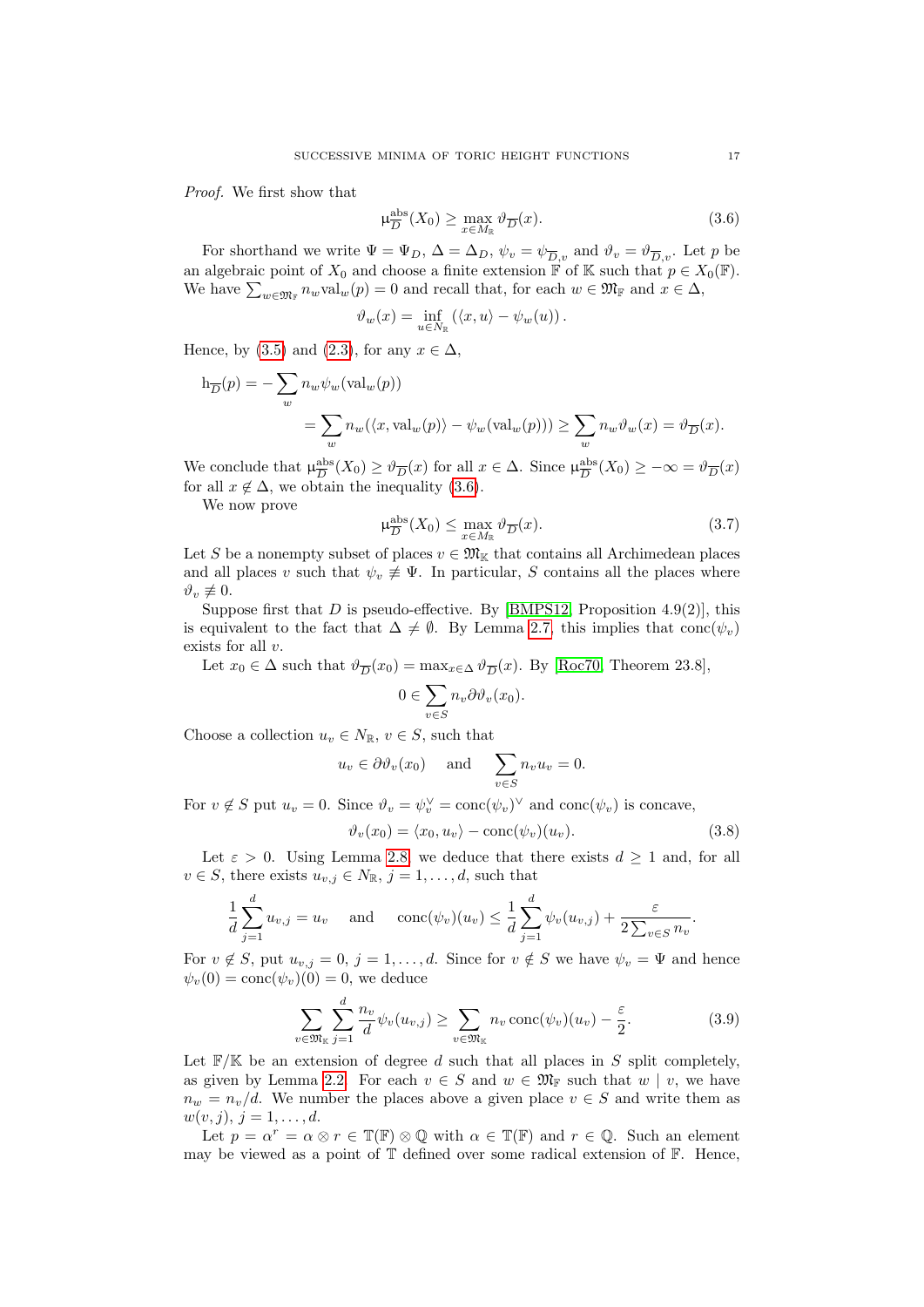$val_w(p) = rval_w(\alpha)$  is the common value at p of the valuation maps associated to the places of this extension over  $w$ .

Recall that  $H_{\mathbb{F}} \subset \bigoplus_{w \in \mathfrak{M}_{\mathbb{F}}} N_{\mathbb{R}}$  is the hyperplane defined by the equation

$$
\sum_{w \in \mathfrak{M}_{\mathbb{F}}} n_w z_w = 0
$$

as in [\(2.6\)](#page-6-3).

The functions  $\Psi$  and  $\psi_v$  satisfy the hypothesis of Lemma [2.5.](#page-8-1) Hence, we deduce from Lemmas [2.3](#page-7-1) and [2.5](#page-8-1) that there exists  $p = \alpha \otimes r \in \mathbb{T}(\mathbb{F}) \otimes \mathbb{Q}$  with  $\alpha \in \mathbb{T}(\mathbb{F})$ and  $r \in \mathbb{Q}$  such that  $val_w(p) = 0$  for w above  $v \notin S$ , with  $val_{w(v,j)}(p)$  sufficiently close to  $u_{v,j}$  for all  $v \in S$  and  $j = 1, \ldots, d$ . Therefore

<span id="page-17-0"></span>
$$
\sum_{w \in \mathfrak{M}_{\mathbb{F}}} n_w \psi_w(\text{val}_w(p)) \ge \sum_{v \in \mathfrak{M}_{\mathbb{K}}} \sum_{j=1}^d \frac{n_v}{d} \psi_v(u_{v,j}) - \frac{\varepsilon}{2}.
$$
 (3.10)

From  $(3.9)$  and  $(3.10)$ , we deduce that

$$
h_{\overline{D}}(p) = -\sum_{w \in \mathfrak{M}_{\mathbb{F}}} n_w \psi_w(\text{val}_w(p)) \leq -\sum_{v \in \mathfrak{M}_{\mathbb{K}}} n_v \operatorname{conc}(\psi_v)(u_v) + \varepsilon.
$$

Using  $\sum_{v \in \mathfrak{M}_{\mathbb{K}}} n_v u_v = 0$  and [\(3.8\)](#page-16-2), we obtain

$$
h_{\overline{D}}(p) \leq \sum_{v \in \mathfrak{M}_{\mathbb{K}}} n_v(\langle x_0, u_v \rangle - \text{conc}(\psi_v)(u_v)) + \varepsilon = \vartheta_{\overline{D}}(x_0) + \varepsilon.
$$

From this, we deduce that  $\mu_{\overline{D}}^{\text{abs}}$  $\frac{\text{abs}}{D}(X_0) \leq \max_{x \in M_{\mathbb{R}}} \vartheta_{\overline{D}}(x) + \varepsilon \text{ for all } \varepsilon > 0 \text{ proving the}$ inequality  $(3.7)$  in the case when D is pseudo-effective.

If D is not pseudo-effective, then stab $(\Psi) = \emptyset$  and  $\max_{x \in M_{\mathbb{R}}} \vartheta_{\overline{D}}(x) = -\infty$ . By Lemma [2.10,](#page-11-3) there exist  $u_j \in N_{\mathbb{R}}$ ,  $j = 1, \ldots, \ell$ , such that

$$
\sum_{j=1}^{\ell} u_j = 0
$$
 and  $\sum_{j=1}^{\ell} \Psi(u_j) > 0.$ 

Using Lemmas [2.5](#page-8-1) and [2.3,](#page-7-1) there exists  $p = \alpha \otimes r \in \mathbb{T}(\mathbb{K}) \otimes \mathbb{Q}$  such that

$$
\eta := \sum_{v \in \mathfrak{M}_{\mathbb{K}}} n_v \Psi(\text{val}_v(p)) > 0.
$$

For  $l \geq 1$  such that  $lr \in \mathbb{N}$ , we view  $p_l := \alpha \otimes lr$  as a point of  $\mathbb{T}(\mathbb{K})$ . Then

$$
h_{\overline{D}^{\mathrm{can}}}(p_l) = \sum_{v \in \mathfrak{M}_{\mathbb{K}}} -n_v \Psi(\mathrm{val}_v(p_l)) = l \sum_{v \in \mathfrak{M}_{\mathbb{K}}} -n_v \Psi(\mathrm{val}_v(p)) = -l\eta,
$$

where  $\overline{D}^{\text{can}}$  denotes the R-divisor D equipped with the canonical metric as in Example [3.6.](#page-15-2) Since the difference between the functions  $h_{\overline{D}^{\text{can}}}$  and  $h_{\overline{D}}$  is bounded, it follows that  $\lim_{l\to\infty} h_{\overline{D}}(p_l) = -\infty$ . Hence  $\mu_{\overline{D}}^{\text{abs}}$  $\frac{a b s}{D}(X_0) = -\infty$ , which completes the proof.  $\Box$ 

**Corollary 3.8.** Let X be a proper toric variety over  $\mathbb{K}$  and  $\overline{D}$  a toric metrized  $\mathbb{R}$ -divisor on X. Then  $\mu_{\overline{D}}^{\text{abs}}$  $\frac{\text{abs}}{D}(X_0) > -\infty$  if and only if D is pseudo-effective.

*Proof.* By [\[BMPS12,](#page-38-6) Proposition 4.9(2)], D is pseudo-effective if and only if  $\Delta$  is not empty. The result follows then from Theorem [3.7.](#page-15-3)  $\Box$ 

The next lemma shows that the successive minima of a toric variety with respect to a toric metrized R-divisor can be computed in terms of the absolute minima of the orbits under the action of T.

<span id="page-17-1"></span>**Lemma 3.9.** Let X be a proper toric variety over  $\mathbb{K}$  of dimension n and  $\overline{D}$  a toric metrized R-divisor on X.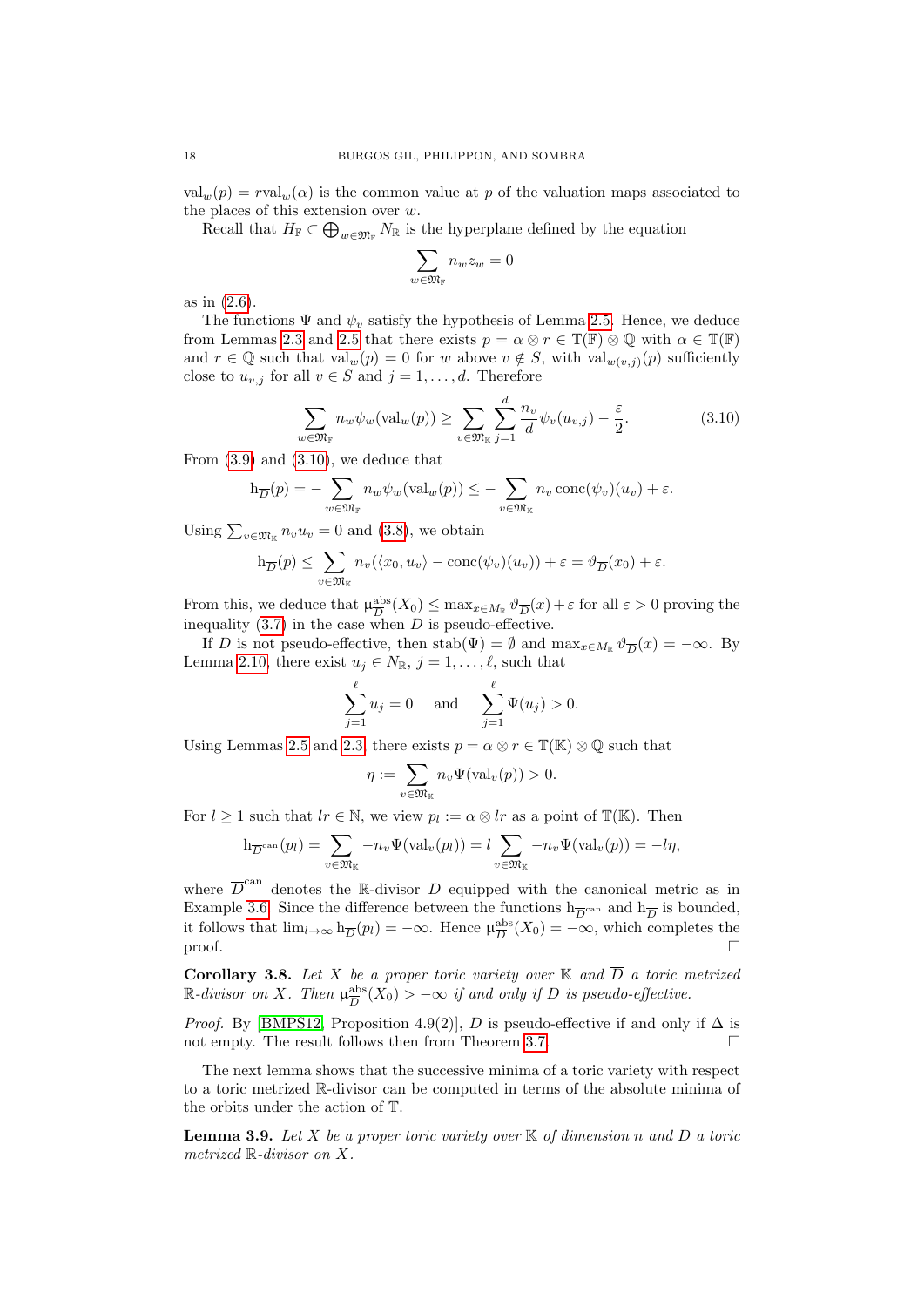<span id="page-18-1"></span>(1) Let 
$$
\sigma \in \Sigma
$$
. Then  $\mu_{\overline{D}}^i(O(\sigma)) = \mu_{\overline{D}}^{abs}(O(\sigma))$  for  $i = 1, ..., \dim(O(\sigma)) + 1$ .

<span id="page-18-2"></span>(2) For 
$$
i = 1, ..., n + 1
$$
,

$$
\mu_{\overline{D}}^{i}(X) = \min_{\sigma \in \Sigma^{\leq i-1}} \mu_{\overline{D}}^{\text{abs}}(O(\sigma)),
$$

where  $\Sigma^{\leq i-1}$  denotes the set of cones of  $\Sigma$  of dimension  $\leq i-1$ .

*Proof.* We first prove [\(1\)](#page-18-1). Let  $\mathbb{T}(\overline{\mathbb{K}})_{\text{tors}}$  denote the subgroup of torsion points of the group of algebraic points of  $\mathbb T$ . Under the identification  $\mathbb T(\overline{\mathbb K}) = \text{Hom}(M, \overline{\mathbb K}^{\times}),$ this subgroup corresponds to  $Hom(M, \mu_{\infty})$ , the homomorphisms from M to the group of roots of unity. This implies that, if  $t \in \mathbb{T}(\overline{\mathbb{K}})_{\text{tors}}$  and  $p \in X(\overline{\mathbb{K}})$ , then  $h_{\overline{D}}(t \cdot p) = h_{\overline{D}}(p).$ 

Now let  $\varepsilon > 0$  and choose an algebraic point p of the orbit  $O(\sigma)$  such that  $\mathrm{h}_{\overline{D}}(p) \leq \mu_{\overline{D}}^{\mathrm{abs}}$  $\frac{\text{abs}}{D}(O(\sigma)) + \varepsilon$ . Then,  $\mathbb{T}(\overline{\mathbb{K}})_{\text{tors}} \cdot p$  is a dense subset of algebraic points of  $O(\sigma)$  of the same height as p. Hence,

$$
\mu_{\overline{D}}^{\text{ess}}(O(\sigma)) \leq \mu_{\overline{D}}^{\text{abs}}(O(\sigma)) + \varepsilon.
$$

We deduce that  $\mu_{\overline{D}}^{\text{ess}}$  $\frac{\text{ess}}{D}(O(\sigma)) \leq \mu_D^{\text{abs}}$  $\frac{\text{abs}}{D}(O(\sigma))$ . If follows that the chain of inequalities in [\(3.3\)](#page-14-2), applied to the variety  $\tilde{O}(\sigma)$ , shrinks to the equalities in the statement.

Now we consider [\(2\)](#page-18-2). Let  $\sigma \in \Sigma^{\leq i-1}$ . Then,  $O(\sigma)$  is of dimension  $\geq n-i+1$ and so

$$
\mu_{\overline{D}}^{i}(X) \leq \mu_{\overline{D}}^{\text{ess}}(O(\sigma)).
$$

Using [\(1\)](#page-18-1), we deduce that  $\mu_{\bar{i}}^i$  $\frac{i}{D}(X) \leq \min_{\sigma \in \Sigma^{\leq i-1}} \mu_{\overline{D}}^{\text{abs}}$  $rac{\text{abs}}{D}(O(\sigma))$ .

For the reverse inequality, observe that, for a cone  $\sigma \in \Sigma$  of dimension  $\geq i$ , the orbit  $O(\sigma)$  is of dimension  $\leq n-i$ . Using the decomposition of X into orbits, we deduce that

$$
\mu_{\overline{D}}^{i}(X) = \mu_{\overline{D}}^{i}\Big(X \setminus \bigcup_{\sigma \in \Sigma^{\geq i}} O(\sigma)\Big) = \mu_{\overline{D}}^{i}\Big(\bigcup_{\sigma \in \Sigma^{\leq i-1}} O(\sigma)\Big).
$$

Hence,

$$
\mu_{\overline{D}}^{i}(X) \geq \mu_{\overline{D}}^{\text{abs}}\Big(\bigcup_{\sigma \in \Sigma^{\leq i-1}} O(\sigma)\Big) = \min_{\sigma \in \Sigma^{\leq i-1}} \mu_{\overline{D}}^{\text{abs}}(O(\sigma)),
$$

which proves the result.  $\Box$ 

Theorem [A](#page-1-0) in the introduction is a direct consequence of the previous results.

<span id="page-18-0"></span>**Corollary 3.10.** Let X be a proper toric variety over  $\mathbb{K}$  and  $\overline{D}$  a toric metrized R-divisor on X. Then

$$
\mu_{\overline{D}}^{\mathrm{ess}}(X)=\max_{x\in M_{\mathbb{R}}}\vartheta_{\overline{D}}(x).
$$

Proof. From Lemma [3.9\(](#page-17-1)[2\)](#page-18-2) and Theorem [3.7](#page-15-3) we obtain

$$
\mu_{\overline{D}}^{\text{ess}}(X) = \mu_{\overline{D}}^{\text{abs}}(X_0) = \max_{x \in M_{\mathbb{R}}} \vartheta_{\overline{D}}(x).
$$

 $\Box$ 

Using this result, we can deduce some relations between the essential minimum and the positivity properties of  $\overline{D}$  in the toric setting.

<span id="page-18-3"></span>**Corollary 3.11.** Let X be a proper toric variety over  $\mathbb K$  of dimension n and  $\overline{D}$  a toric metrized R-divisor on X. Then

- <span id="page-18-4"></span>(1)  $\overline{D}$  is pseudo-effective if and only if  $\mu_{\overline{D}}^{\text{ess}}$  $\frac{\text{ess}}{D}(X) \geq 0;$
- <span id="page-18-5"></span>(2)  $\overline{D}$  is big if and only if  $\dim(\Delta_D) = n$  and  $\mu_{\overline{D}}^{\text{ess}}$  $\frac{\text{ess}}{D}(X) > 0.$

*Proof.* This follows from Corollary [3.10](#page-18-0) and [\[BMPS12,](#page-38-6) Theorem 2(3,4)].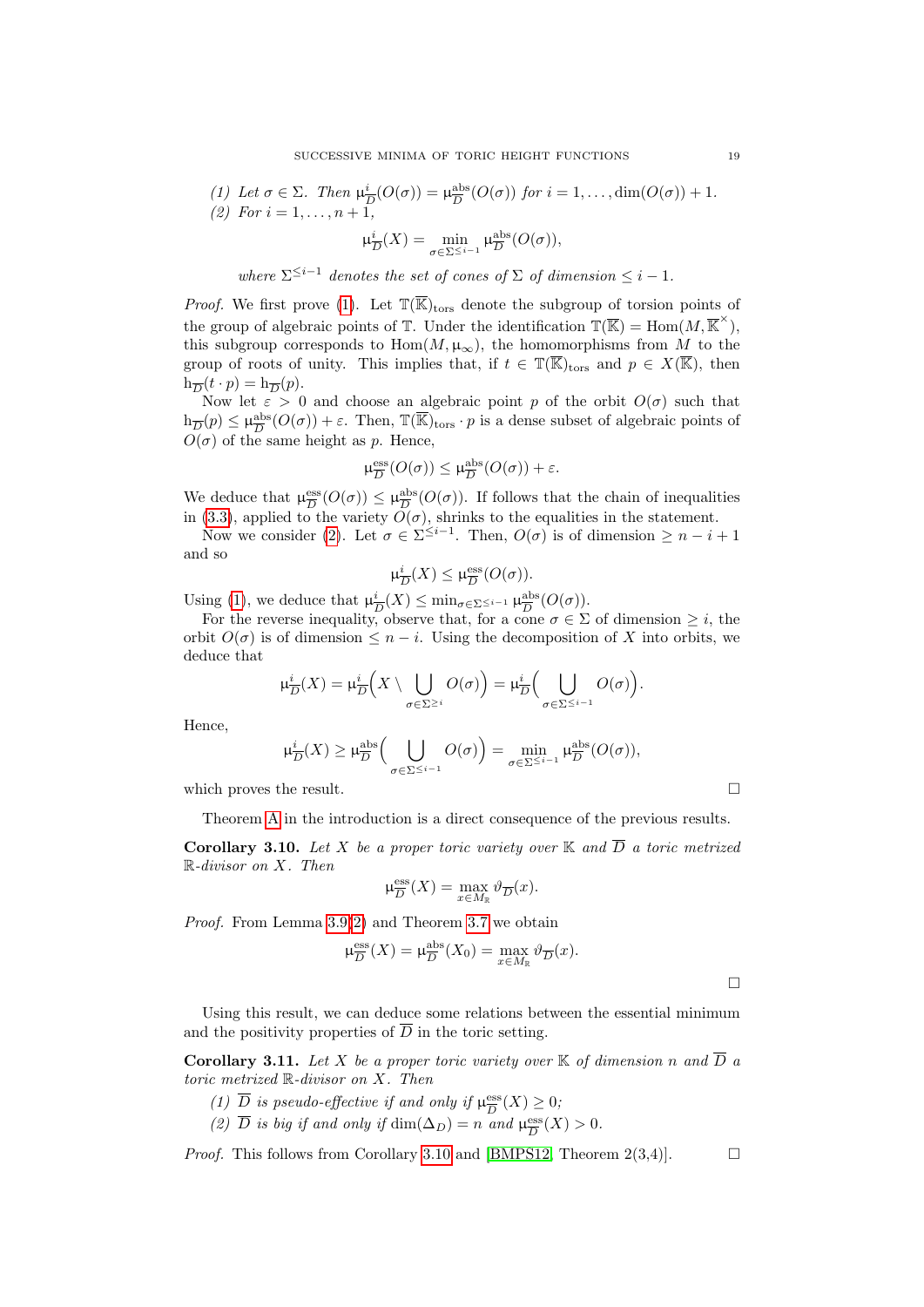It is possible to reformulate Corollary [3.10](#page-18-0) to give a formula for the essential minimum in terms of the functions  $\psi_{\overline{D},v}$  that is useful when computing the essential minimum in concrete situations as those considered in § [5.](#page-27-0)

For convenience we recall the definition of sup-convolution of two concave func-tions [\[BPS11,](#page-38-5) § 2.3]. Let  $\Delta \subset M_{\mathbb{R}}$  be a polytope and  $\psi_1$ ,  $\psi_2$  two concave functions on  $N_{\mathbb{R}}$  whose stability set is  $\Delta$ . Then

$$
(\psi_1 \boxplus \psi_2)(u) = \sup_{u_1 + u_2 = u} \psi_1(u_1) + \psi_2(u_2).
$$

This is a concave function on  $N_{\mathbb{R}}$  with stability set  $\Delta$ . The sup-convolution is an associative operation. In fact it corresponds to the pointwise addition by Legendre-Fenchel duality [\[BPS11,](#page-38-5) Proposition 2.3.1]. That is,

$$
\psi_1 \boxplus \psi_2 = (\psi_1^{\vee} + \psi_2^{\vee})^{\vee}.
$$

Moreover, if  $\psi_2 = \Psi$  is the support function of  $\Delta$ , then  $\psi_1 \boxplus \Psi = \psi_1$ . Recall also the right multiplication of a concave function by an scalar.

$$
(\psi_1 \lambda)(u) = \lambda \psi_1(u/\lambda).
$$

This operation is dual of the usual left multiplication

$$
\psi_1 \lambda = (\lambda \psi_1^{\vee})^{\vee}.
$$

<span id="page-19-0"></span>**Corollary 3.12.** Let X be a proper toric variety over K and  $\overline{D}$  a toric metrized R-divisor on X.

(1) If D is pseudo-effective, then

$$
\mu_{\overline{D}}^{\text{ess}}(X) = \mu_{\overline{D}}^{\text{abs}}(X_0) = -\Big(\boxplus_{v \in \mathfrak{M}_{\mathbb{K}}} \text{conc}(\psi_{\overline{D},v} n_v)\Big)(0).
$$

<span id="page-19-1"></span>(2) If  $\overline{D}$  is semipositive and its v-adic metric agrees with the canonical metric for all places except one place  $v_0$ , then

$$
\mu_{\overline{D}}^{\text{ess}}(X) = \mu_{\overline{D}}^{\text{abs}}(X_0) = -n_{v_0} \psi_{\overline{D}, v_0}(0).
$$

*Proof.* By Theorem [3.7,](#page-15-3)  $\mu_{\overline{D}}^{\text{abs}}$  $\frac{\text{abs}}{D}(X_0) = \max_{x \in M_{\mathbb{R}}} \vartheta_{\overline{D}}(x)$ . From the definition of Legendre-Fenchel duality,  $\max_{x \in M_{\mathbb{R}}} \vartheta_{\overline{D}}(x) = -\vartheta_{\overline{L}}^{\vee}$  $\frac{\sqrt{D}}{D}$ (0). By the duality between the sum and the sup-convolution, and that between the right and the left multiplication,

$$
\vartheta_{\overline{D}}^{\vee} = \boxplus_{v \in \mathfrak{M}_{\mathbb{K}}} \text{conc}(\psi_{\overline{D},v} n_v).
$$

Hence we obtain the first statement.

If  $D$  is semipositive and its metric agrees with the canonical metric for all places except one place  $v_0$ , then  $\psi_{\overline{D},v} = \Psi_D$  for all  $v \neq v_0$  and  $\psi_{\overline{D},v_0}$  is concave. Since the semipositivity of  $\overline{D}$  implies that D is pseudo-effective, the first statement implies that

$$
\mu_{\overline{D}}^{\text{ess}}(X) = -(\psi_{\overline{D},v_0} n_{v_0})(0) = -n_{v_0} \psi_{\overline{D},v_0}(0/n_{v_0}) = -n_{v_0} \psi_{\overline{D},v_0}(0),
$$
\nwhich proves the second statement.

**Remark 3.13.** If  $\overline{D}$  is semipositive and its v-adic metric agrees with the canonical metric for all places except one place  $v_0$ , then we can identify a dense set of points whose height agrees with  $\mu_{\overline{D}}^{\text{ess}}$  $\frac{\text{ess}}{D}(X)$ . Namely, each point

$$
p \in \mathbb{T}(\overline{\mathbb{K}})_{\text{tors}} \subset X_0(\overline{\mathbb{K}})
$$

satisfies val<sub>v</sub> $(p) = 0$  for all  $v \in \mathfrak{M}_{\mathbb{K}}$ . Hence

$$
h_{\overline{D}}(p) = -\sum_{v \in \mathfrak{M}_{K}} n_{v} \psi_{\overline{D}, v}(0) = -n_{v_{0}} \psi_{\overline{D}, v_{0}}(0) = \mu_{\overline{D}}^{\text{ess}}(X).
$$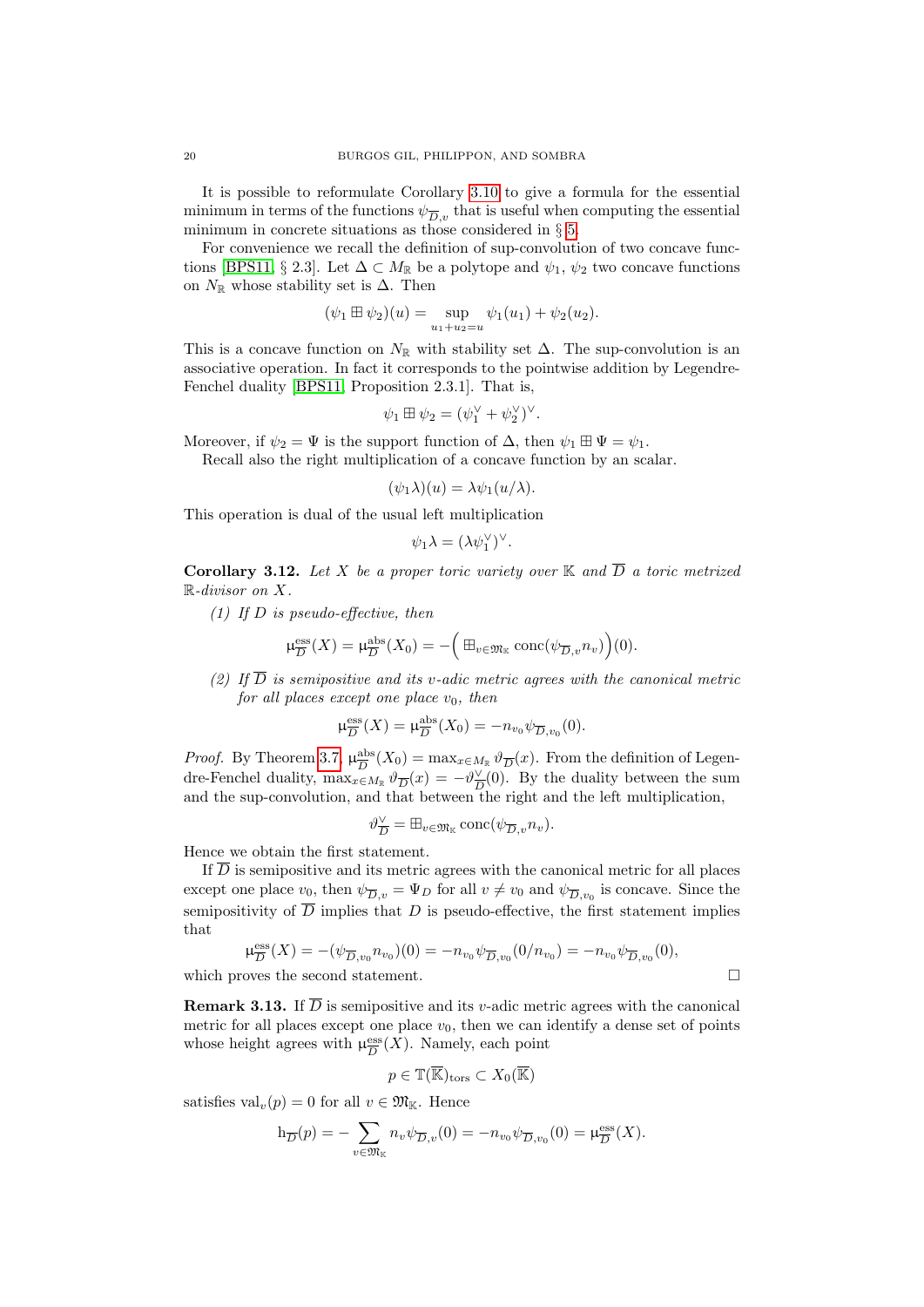We now want to extend Corollary [3.10](#page-18-0) to the other successive minima. To do this, we have to describe the restriction to an orbit of a toric metrized R-divisor in terms of its roof function.

Let X be a proper toric variety and  $\overline{D}$  a toric metrized R-divisor with D nef. Let  $\Sigma$  be the fan of X and  $\Delta_D$  the polytope associated to D. Recall that, as in [\[BPS11,](#page-38-5) Example 2.5.13], to a cone  $\sigma \in \Sigma$  we can associate a face  $F_{\sigma} \subset \Delta_D$  given by

$$
F_{\sigma} = \{ x \in \Delta_D \mid \langle y - x, u \rangle \ge 0 \text{ for all } y \in \Delta_D, u \in \sigma \}.
$$

Choose an element  $m_{\sigma} \in M_{\mathbb{R}}$  in the affine space generated by the face  $F_{\sigma}$ . Then the R-divisor  $D-\text{div}(\chi^{-m_{\sigma}})$  intersects the orbit closure  $V(\sigma)$  properly, see [\[BPS11,](#page-38-5) Proposition 3.3.14] for the case of Cartier divisors. We set

<span id="page-20-0"></span> $D_{\sigma} = (D - \text{div}(\chi^{-m_{\sigma}}))|_{V(\sigma)}$  and  $\overline{D}_{\sigma} = (\overline{D} - \widehat{\text{div}}(\chi^{-m_{\sigma}}))|_{V(\sigma)}$  (3.11)

with  $\widehat{\text{div}}(\chi^{-m_\sigma})$  as in [\[BMPS12,](#page-38-6) Definition 3.4]. In this situation,  $\Delta_{D_\sigma} = F_\sigma - m_\sigma$ .

<span id="page-20-1"></span>**Proposition 3.14.** Let X be a proper toric variety and  $\overline{D}$  a toric metrized  $\mathbb{R}$ divisor with D nef. Let  $\Sigma$  be the fan of X and  $\sigma \in \Sigma$ . With notation as in [\(3.11\)](#page-20-0), for all  $x \in F_{\sigma} - m_{\sigma}$ ,

$$
\vartheta_{\overline{D}_{\sigma}}(x) \ge \vartheta_{\overline{D}}(x + m_{\sigma}).
$$

Moreover, if  $\overline{D}$  is semipositive, the equality holds.

*Proof.* For short, write  $\Psi = \Psi_D$  and  $\psi_v = \psi_{\overline{D},v}$ . Since D is nef, the function  $\Psi$ is concave. Since  $m_{\sigma} \in M_{\mathbb{R}}$  belongs to the affine space generated by the face  $F_{\sigma}$ . this implies that  $\Psi|_{\sigma} = m_{\sigma}$ . Let  $N_{\sigma}$  be the partial compactification of  $N_{\mathbb{R}}$  in the direction of  $\sigma$  [\[BPS11,](#page-38-5) (4.1.5)]. Recall that there is an inclusion  $N(\sigma)_{\mathbb{R}} \subset N_{\sigma}$ . The function  $\Psi - m_{\sigma}$  extends to a continuous function on  $N_{\sigma}$  and thus can be restricted to  $N(\sigma)$ . We denote by  $\Psi(\sigma)$  this restriction. For each place  $v \in \mathfrak{M}_{\mathbb{K}}$ , the function  $\psi_v - m_\sigma$  can also be extended to a continuous function on  $N_\sigma$  and restricted to  $N(\sigma)$ . We denote by  $\psi_v(\sigma)$  this restriction.

By the analogue of [\[BPS11,](#page-38-5) Proposition 3.3.14] for R-divisors, the support function of  $D_{\sigma}$  is  $\Psi(\sigma)$ . By the commutative diagram in [\[BPS11,](#page-38-5) Proposition 4.1.6] the metric induced on  $D_{\sigma}$  by the metric of D is given by the family of functions  $\{\psi_v(\sigma)\}_{v\in\mathfrak{M}_\mathbb{K}}.$ 

Assume that  $\overline{D}$  is semipositive. Hence for every  $v \in \mathfrak{M}_{\mathbb{K}}$  the function  $\psi_v$  is concave. We identify stab( $\Psi(\sigma)$ ) with  $F_{\sigma}$  by means of the translation by  $-m_{\sigma}$ . By the analogue for R-divisors of [\[BPS11,](#page-38-5) Proposition 4.8.9], we have that, for all  $x \in F_{\sigma} - m_{\sigma}$ ,

$$
\psi_v(\sigma)^{\vee}(x) = \vartheta_{\overline{D},v}(x + m_{\sigma}).
$$

Summing up for  $v \in \mathfrak{M}_{\mathbb{K}}$ , we obtain the equality in this case.

We now drop the hypothesis of  $\overline{D}$  being semipositive. In this case, the functions  $\psi_v$  are not necessarily concave. Since D is nef, the function  $\Psi$  is concave. By Lemma [2.11,](#page-11-4) for each  $v \in \mathfrak{M}_{\mathbb{K}}$ , we have that  $|\text{conc}(\psi_v) - \Psi|$  is bounded. By [\[BMPS12,](#page-38-6) Proposition 4.19(1)] the family of functions  $\{\text{conc}(\psi_v)\}_{v \in \mathfrak{M}_{\mathbb{K}}}$  determines a semipositive toric metric on D. We denote by  $\overline{D}'$  the corresponding semipositive metrized  $\mathbb{R}$ -divisor. Since for each function f with nonempty stability set

$$
\operatorname{conc}(f)^{\vee} = f^{\vee},
$$

we have that  $\vartheta_{\overline{D}'} = \vartheta_{\overline{D}}$ . Since  $\psi_v \leq \text{conc}(\psi_v)$  on  $N_{\mathbb{R}}$ , then  $\psi_v(\sigma) \leq \text{conc}(\psi_v)(\sigma)$ on  $N(\sigma)_{\mathbb{R}}$ . This implies that  $\vartheta_{\overline{D}_{\sigma},v} \geq \vartheta_{\overline{D}'_{\sigma},v}$  on  $F_{\sigma} - m_{\sigma}$  for all v. Since  $\overline{D}'$  is semipositive, it follows that, for all  $x \in F_{\sigma} - m_{\sigma}$ ,

$$
\vartheta_{\overline{D}_{\sigma}}(x) \ge \vartheta_{\overline{D}'_{\sigma}}(x) = \vartheta_{\overline{D}'}(x + m_{\sigma}) = \vartheta_{\overline{D}}(x + m_{\sigma}),
$$

which concludes the proof.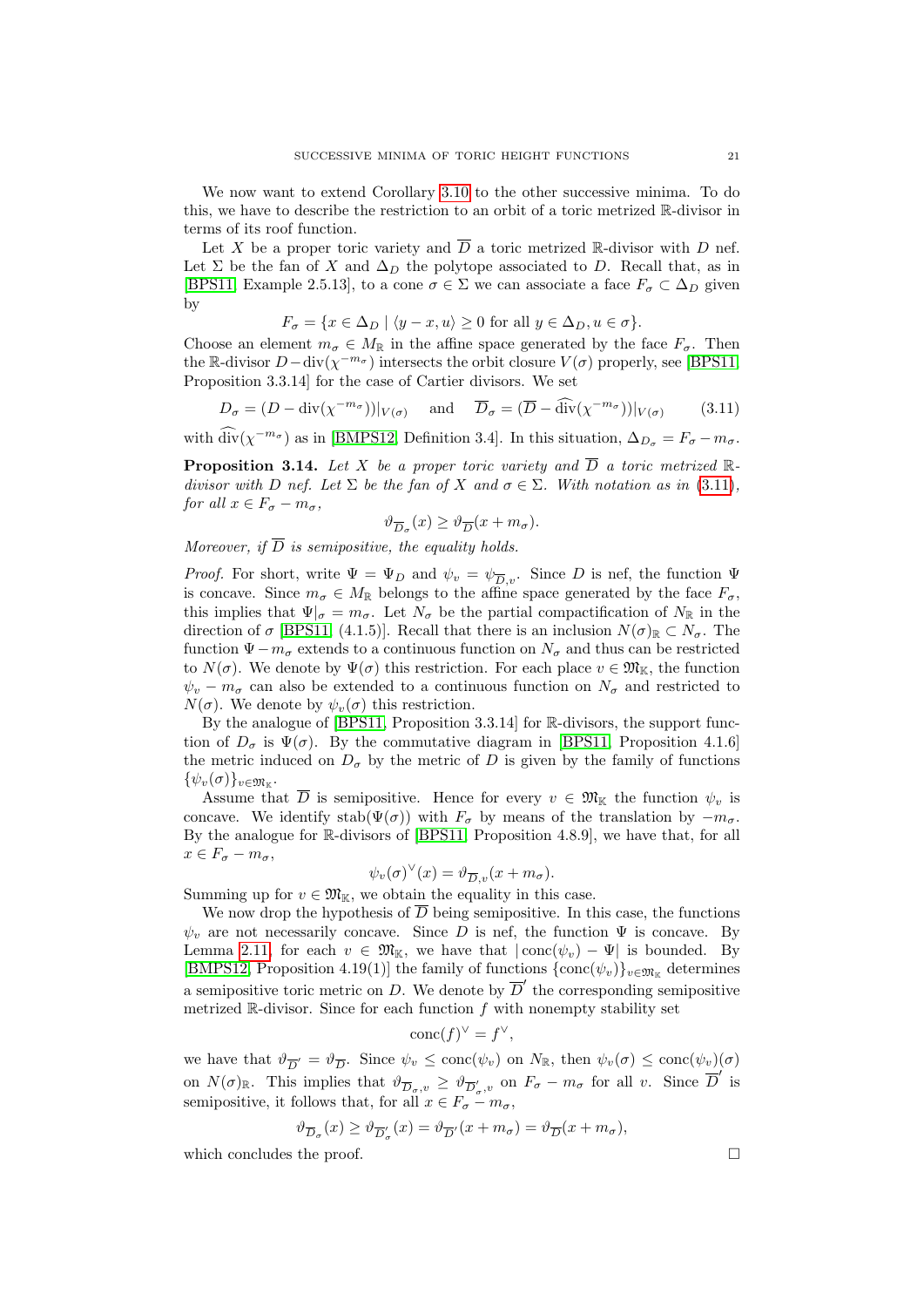<span id="page-21-1"></span>**Theorem 3.15.** Let X be a proper toric variety over K and  $\overline{D}$  a toric metrized  $\mathbb{R}\text{-divisor}$  on X with D nef.

(1) Let  $\Sigma$  be the fan of X and  $\sigma \in \Sigma$ . Then

$$
\mu_{\overline{D}}^{\text{abs}}(O(\sigma)) \ge \max_{x \in F_{\sigma}} \vartheta_{\overline{D}}(x).
$$

If  $\overline{D}$  is semipositive, then the equality holds.

<span id="page-21-2"></span>(2) For  $i = 1, \ldots, n + 1$ ,

$$
\mu_{\overline{D}}^{i}(X) \ge \min_{\sigma \in \Sigma^{\leq i-1}} \max_{x \in F_{\sigma}} \vartheta_{\overline{D}}(x).
$$

If  $\overline{D}$  is semipositive, then the equality holds.

Proof. The first statement follows directly from Theorem [3.7](#page-15-3) and Proposition [3.14.](#page-20-1) The second statement follows from the first one together with Lemma [3.9\(](#page-17-1)[2\)](#page-18-2).

**Remark 3.16.** Since  $\vartheta_{\overline{D}}$  is a concave function, its minimum is attained at the vertices of  $\Delta_D$ . Therefore, if  $\overline{D}$  is semipositive, we deduce

$$
\mu_{\overline{D}}^{\text{abs}}(X) = \min_{x \in \Delta_D} \vartheta_{\overline{D}}(x).
$$

This result was already implicit in [\[BMPS12,](#page-38-6) Theorem 2(2)] and has been generalized by Ikoma to non-toric varieties using Okounkov bodies and concave transforms [\[Iko14\]](#page-38-23). It would be interesting to know if Corollary [3.10](#page-18-0) can also be generalized to non-toric varieties.

When the divisor  $D$  is ample, we are able to give a version of Theorem  $3.15(2)$  $3.15(2)$ in terms the polytope  $\Delta_D$  only.

<span id="page-21-0"></span>**Theorem 3.17.** Let X be a proper toric variety over  $\mathbb{K}$  and  $\overline{D}$  a semipositive toric metrized  $\mathbb{R}$ -divisor on X with D ample. Then, for  $i = 1, \ldots, n + 1$ ,

$$
\mu_{\overline{D}}^{i}(X) = \min_{F \in \mathcal{F}(\Delta_D)^{n-i+1}} \max_{x \in F} \vartheta_{\overline{D}}(x),
$$

where  $\mathcal{F}(\Delta_D)^{n-i+1}$  is the set of faces of dimension  $n-i+1$  of the polytope.

*Proof.* If D is ample, the correspondence  $\sigma \mapsto F_{\sigma}$  is a bijection that sends cones of dimension  $i - 1$  to faces of dimension  $n - i + 1$ . Thus, by Theorem [3.15\(](#page-21-1)[2\)](#page-21-2), we deduce

$$
\mu_{\overline{D}}^{i}(X) = \min_{F \in \mathcal{F}(\Delta_D)^{\ge n-i+1}} \max_{x \in F} \vartheta_{\overline{D}}(x).
$$

where  $\mathcal{F}(\Delta_D)^{\geq n-i+1}$  is the set of faces of dimension greater of equal to  $n-i+1$ . The concavity of  $\vartheta_{\overline{D}}$  implies that the minimum in the right hand side is attained<br>in faces of dimension  $n - i + 1$  hence the result in faces of dimension  $n - i + 1$ , hence the result.

**Example 3.18.** The positivity conditions on D and  $\overline{D}$  in Theorems [3.15](#page-21-1) and [3.17](#page-21-0) are necessary, as it can be seen in the following examples.

(1) Let X be a toric surface over K and let  $\overline{D}$  be a toric metrized R-divisor such that the underlying divisor  $D$  is big but not nef and that there is a one dimensional orbit  $O(\sigma)$  such that  $\deg_D(\overline{O(\sigma)}) < 0$ . In this case

$$
\mu_{\overline{D}}^2(X) \le \mu_{\overline{D}}^{\text{abs}}(O(\sigma)) = -\infty
$$

but

$$
\min_{\sigma \in \Sigma^{\leq 1}} \max_{x \in F_{\sigma}} \vartheta_{\overline{D}}(x) \geq \min_{F \in \mathcal{F}(\Delta)} \max_{x \in F} \vartheta_{\overline{D}}(x) > -\infty.
$$

Thus the hypothesis  $D$  nef in Theorem [3.15\(](#page-21-1)[2\)](#page-21-2) is necessary.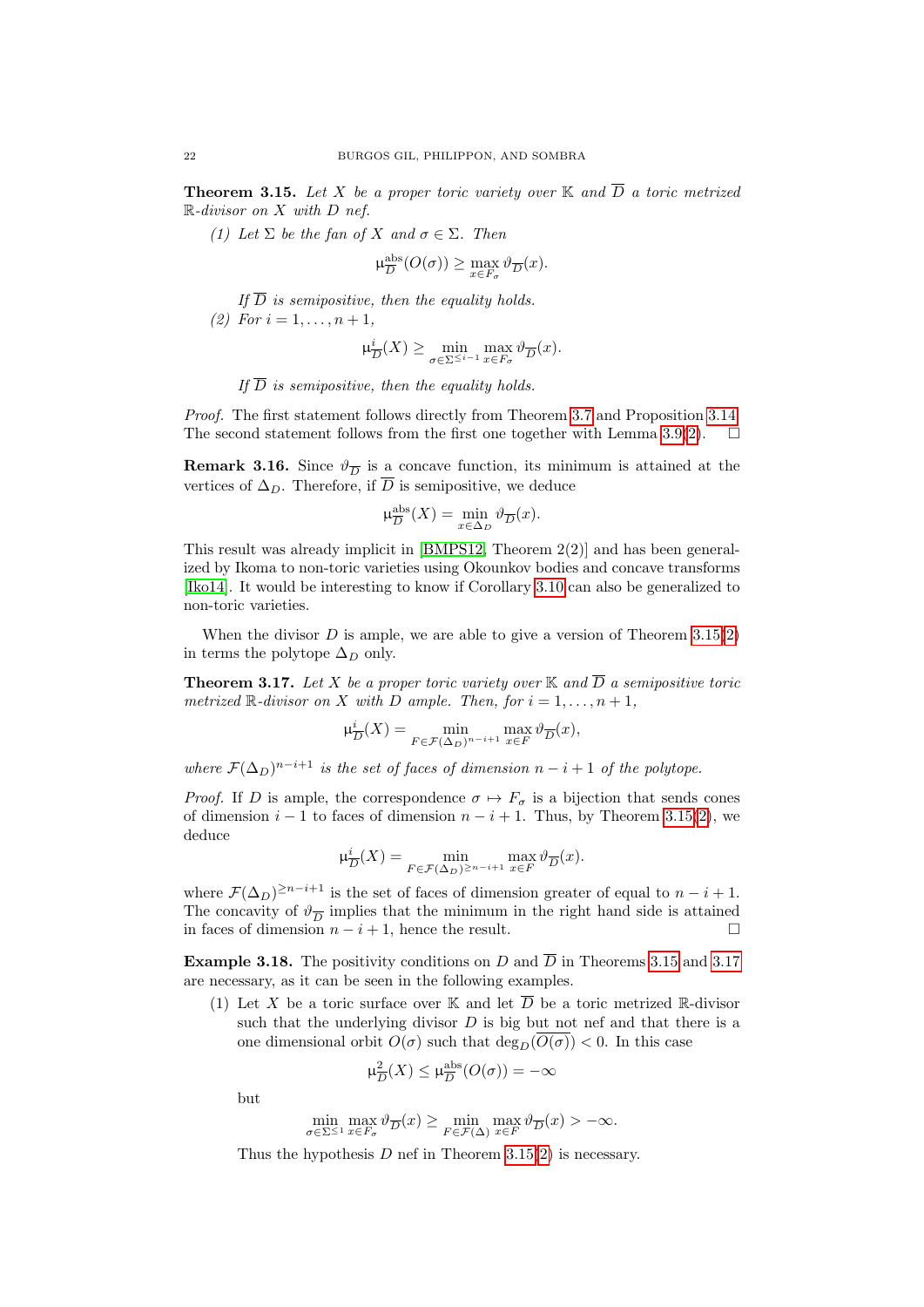(2) Consider  $X = \mathbb{P}_{\mathbb{Q}}^1$  and the divisor  $\infty = (0:1)$ . We consider the toric metric given by the canonical metric for  $v \neq \infty$  and

$$
\psi_{\infty}(u) = \begin{cases}\nu & \text{if } u \leq 0, \\
0 & \text{if } 0 \leq u \leq 99, \text{ or } 101 \leq x, \\
u - 99 & \text{if } 99 \leq u \leq 100, \\
101 - u & \text{if } 100 \leq u \leq 101.\n\end{cases}
$$

Denote  $\overline{D}$  the obtained metrized R-divisor. The associated polytope is  $\Delta = [0, 1]$ , and the roof function is

$$
\vartheta_{\overline{D}}(x) = \begin{cases} 100x - 1 & \text{if } 0 \le x \le 1/100, \\ 0 & \text{if } 1/100 \le x \le 1. \end{cases}
$$

Since  $h_{\overline{D}}(p) \geq \text{val}_{\infty}(p) - \psi_{\infty}(\text{val}_{\infty}(p))$  we deduce  $h_{\overline{D}}(p) \geq 0$  for all  $p \in$  $X(\overline{\mathbb{Q}})$  and then

$$
\mu_{\overline{D}}^1(X) = \mu_{\overline{D}}^2(X) = 0,
$$

but

$$
\min_{\sigma \in \Sigma^{\leq 1}} \max_{x \in F_{\sigma}} \vartheta_{\overline{D}}(x) = \min_{F \in \mathcal{F}(\Delta)^0} \max_{x \in F} \vartheta_{\overline{D}}(x) = -1.
$$

Thus, we see that the hypothesis  $\overline{D}$  semipositive is necessary for the equality in Theorem  $3.15(2)$  $3.15(2)$  to hold.

(3) Let X be the blow-up of  $\mathbb{P}^2_{\mathbb{O}}$  at the point  $(1:0:0)$  and let  $\overline{D}$  be the preimage of the metrized divisor given by the hyperplane at infinity with the canonical metric at the non-Archimedan places and the Fubini-Study metric at the Archimedean place.

Let  $\sigma_0 \in \Sigma$  be the one dimensional cone corresponding to the exceptional divisor. Then  $F_{\sigma_0}$  is the vertex  $(0,0)$  and has dimension zero. Thus

$$
\mu_{\overline{D}}^2(X) = \min_{\sigma \in \Sigma^{\le 1}} \max_{x \in F_{\sigma}} \vartheta_{\overline{D}}(x) = 0,
$$

while

$$
\min_{F \in \mathcal{F}(\Delta)^1} \max_{x \in F} \vartheta_{\overline{D}}(x) = \frac{1}{2} \log(2).
$$

Hence the hypothesis  $D$  ample is necessary in Theorem [3.17.](#page-21-0)

## 4. On Zhang's theorem on successive minima

<span id="page-22-0"></span>Zhang's theorem on successive minima [\[Zha95a,](#page-39-0) Theorem 5.2], [\[Zha95b,](#page-39-1) Theorem 1.10], shows that the successive minima of a metrized divisor can be estimated in terms of the height and the degree of the ambient variety. This result plays an important rôle in Diophantine geometry in the direction of the Bogomolov conjecture and the Lehmer problem and its generalizations. It also plays a rôle in the study of the distribution of Galois orbits of points of small height.

We start by giving a proof of a variant of Zhang's theorem in the toric setting (Theorem [C](#page-3-1) in the introduction).

<span id="page-22-1"></span>**Theorem 4.1.** Let X be a proper toric variety over  $\mathbb K$  of dimension n and  $\overline{D}$  a semipositive toric metrized  $\mathbb R$ -divisor on X such that D is big. Then

<span id="page-22-2"></span>
$$
\sum_{i=1}^{n+1} \mu_{\overline{D}}^i(X) \le \frac{\mathbf{h}_{\overline{D}}(X)}{\deg_D(X)} \le (n+1)\mu_{\overline{D}}^{\text{ess}}(X). \tag{4.1}
$$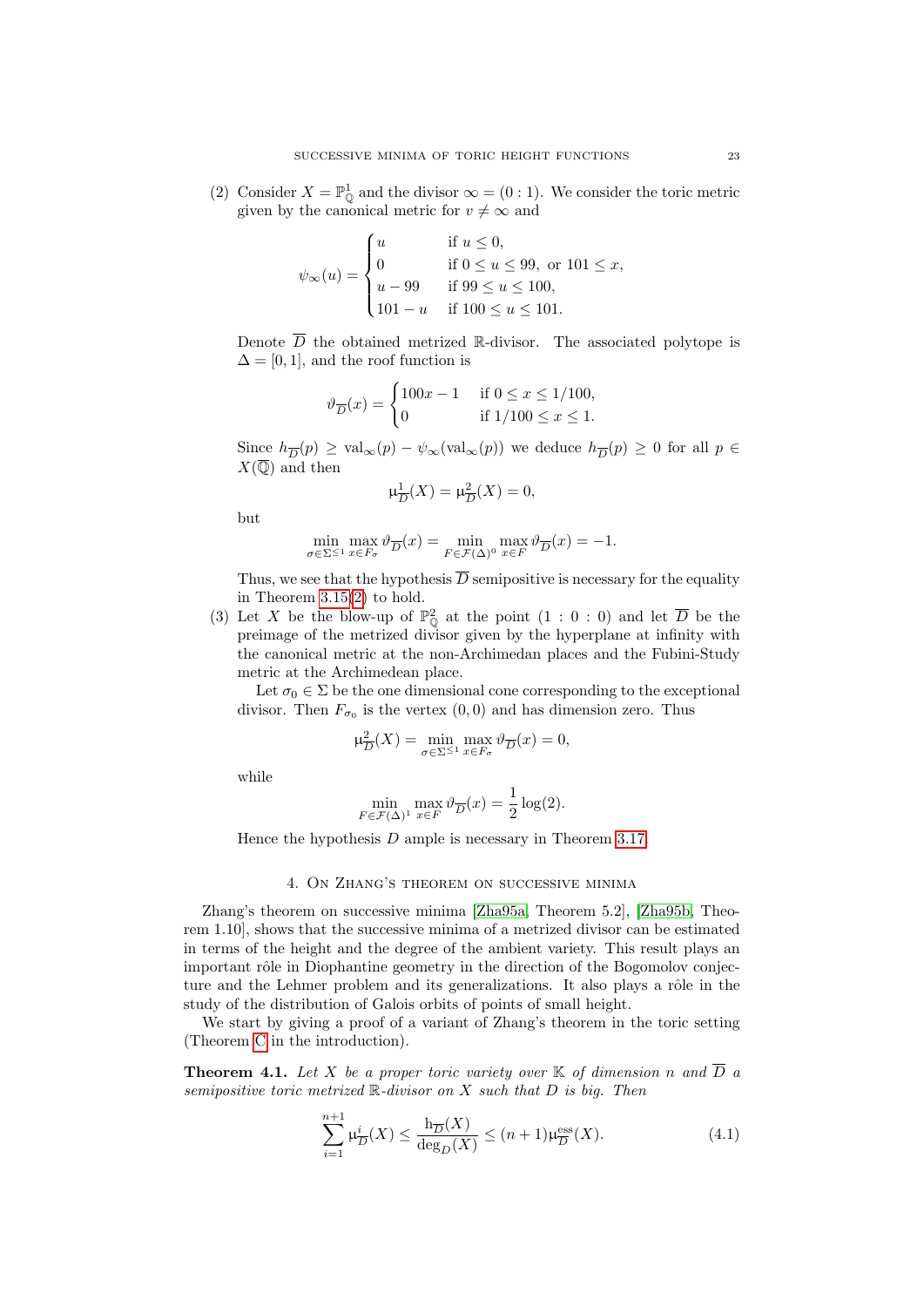*Proof.* For short write  $\Delta = \Delta_D$ . Since  $\overline{D}$  is a semipositive toric metrized divisor, necessarily D is generated by global sections [\[BPS11,](#page-38-5) Corollary 4.8.5], hence, being toric deg<sub>D</sub>(X) = n! vol<sub>M</sub>( $\Delta$ ). Since D is big, we also have vol( $\Delta$ ) > 0. We first prove the inequality in the right hand side of [\(4.1\)](#page-22-2). By Corollary [3.10,](#page-18-0)  $\mu_{\overline{D}}^{\text{ess}}$  $\frac{\text{ess}}{D}(X) \geq$  $\vartheta_{\overline{D}}(x)$  for all  $x \in \Delta$ . Therefore, by [\[BPS11,](#page-38-5) Theorem 5.2.5]

$$
h_{\overline{D}}(X) = (n+1)! \int_{\Delta} \vartheta_{\overline{D}} \, dvol_M \leq (n+1)! \int_{\Delta} \mu_{\overline{D}}^{\text{ess}}(X) \, dvol_M
$$
  
= 
$$
(n+1) \mu_{\overline{D}}^{\text{ess}}(X) n! \, vol_M(\Delta) = (n+1) \mu_{\overline{D}}^{\text{ess}}(X) \deg_D(X).
$$

We now prove the left inequality. For each face F of  $\Delta$  we choose a point  $x_F \in F$ such that

$$
\vartheta_{\overline{D}}(x_F) = \max_{x \in F} \vartheta_{\overline{D}}(x).
$$

For each flag of faces

$$
\Xi = \{ F_0 \subsetneq F_1 \subsetneq \cdots \subsetneq F_n = \Delta \}
$$

with dim  $F_i = i$ , we denote

$$
\Delta_{\Xi} = \text{conv}(x_{F_0}, \ldots, x_{F_n}).
$$

Then  $\Delta$ <sub>Ξ</sub> is a (possibly degenerate) simplex. Moreover

$$
\Delta = \bigcup_{\Xi} \Delta_{\Xi} \quad \text{ and } \quad \text{int } \Delta_{\Xi} \cap \text{int } \Delta_{\Xi'} = \emptyset, \text{ if } \Xi \neq \Xi'.
$$

Let  $f: \Delta \to \mathbb{R}$  be the function determined by

- (1) For each complete flag  $\Xi$ , the restriction  $f|_{\Delta_{\Xi}}$  is affine.
- (2) If F is a face of  $\Delta$  of dimension i, then  $f(x_F) = \mu_{\overline{D}}^{n-i+1}$  $\frac{n-i+1}{D}(X).$

Given a face F of  $\Delta$  of dimension i, there exists a cone  $\sigma \in \Sigma^{n-i}$  such that  $F = F_{\sigma}$ . Therefore, by Theorem [3.15\(](#page-21-1)[2\)](#page-21-2),

$$
f(x_F) = \mu_{\overline{D}}^{n-i+1}(X) \le \max_{x \in F_{\sigma}} \vartheta_{\overline{D}}(x) = \vartheta_{\overline{D}}(x_F).
$$

Since  $\vartheta_{\overline{D}}$  is concave and f is affine in each simplex  $\Delta_{\Xi}$ , we deduce  $f(x) \leq \vartheta_{\overline{D}}(x)$ for all  $x \in \Delta$ . Therefore

$$
\int_{\Delta} \vartheta_{\overline{D}} \, \mathrm{d} \mathrm{vol}_M \ge \int_{\Delta} f \, \mathrm{d} \mathrm{vol}_M = \sum_{\Xi} \int_{\Delta_{\Xi}} f \, \mathrm{d} \mathrm{vol}_M \, .
$$

Since

$$
\sum_{\Xi} \int_{\Delta_{\Xi}} f \, \mathrm{d} \mathrm{vol}_M = \sum_{\Xi} \frac{\sum_{i=0}^n \mu_{\overline{D}}^{n-i+1}(X)}{n+1} \mathrm{vol}(\Delta_{\Xi}) = \frac{\sum_{i=1}^{n+1} \mu_{\overline{D}}^i(X)}{n+1} \mathrm{vol}(\Delta),
$$

we deduce

$$
h_{\overline{D}}(X) = (n+1)! \int_{\Delta} \vartheta_{\overline{D}} \, \mathrm{d} \mathrm{vol}_M \ge n! \sum_{i=1}^{n+1} \mu_{\overline{D}}^i(X) \, \mathrm{vol}(\Delta) = \sum_{i=1}^{n+1} \mu_{\overline{D}}^i(X) \, \mathrm{deg}_D(X),
$$
 proving the result.

Corollary 4.2. Suppose that  $\overline{D}$  is nef. Then

$$
\mu_{\overline{D}}^{\text{ess}}(X)\leq \frac{\text{h}_{\overline{D}}(X)}{\deg_D(X)}\leq (n+1)\mu_{\overline{D}}^{\text{ess}}(X).
$$

*Proof.* Since  $\overline{D}$  is nef, all the successive minima are non-negative. Then the corollary follows directly from Theorem [4.1.](#page-22-1)

$$
\overline{}
$$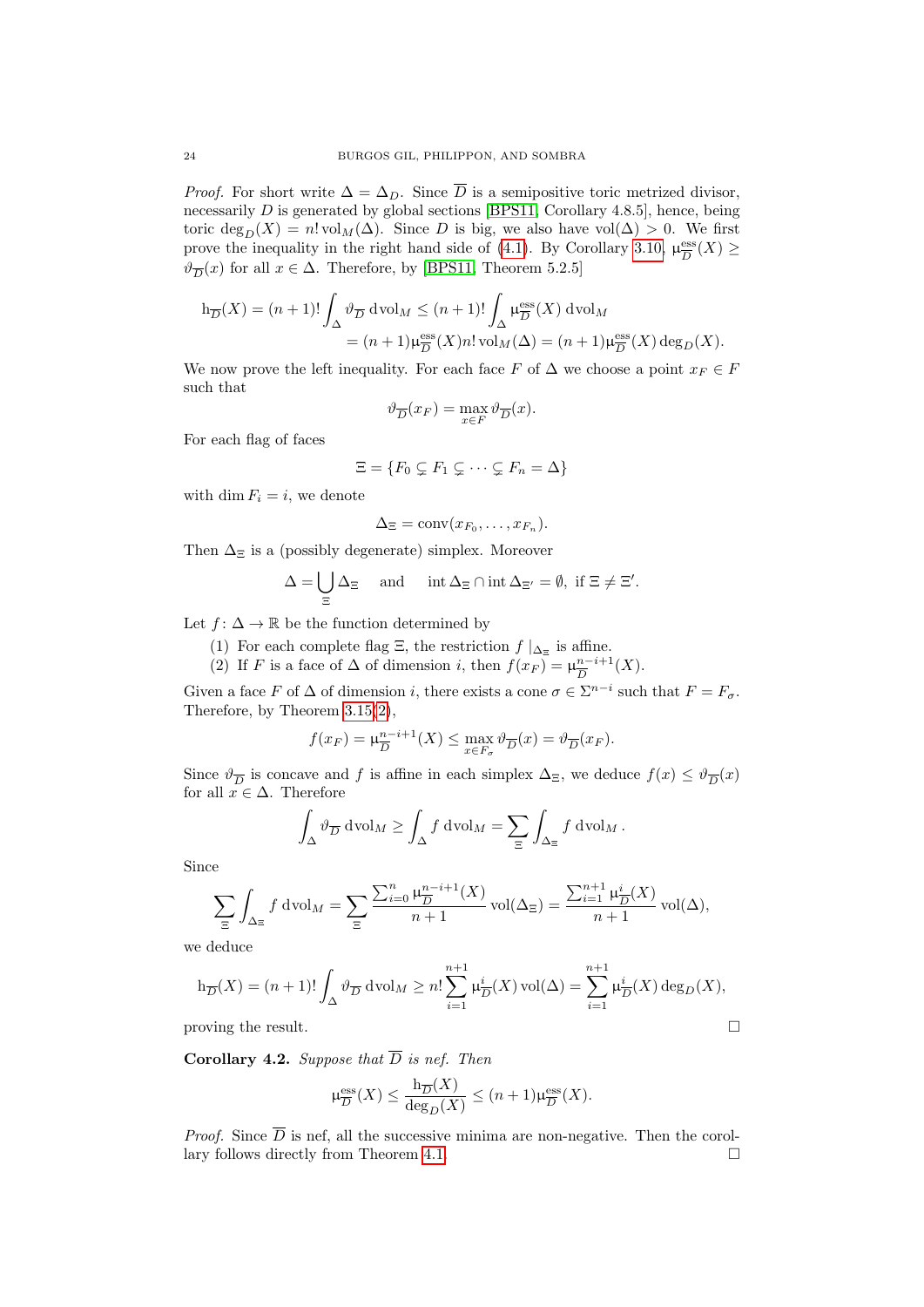The following result improves [\[PS08,](#page-38-24) Théorème 1.4]. We show that, already for the universal line bundle on  $\mathbb{P}^n_{\mathbb{Q}}$ , almost every configuration for the successive minima and the height satisfying the inequalities in [\(4.1\)](#page-22-2), can be realized.

<span id="page-24-0"></span>**Proposition 4.3.** Let  $r \geq 1$  and  $\nu, \mu_1, \ldots, \mu_{r+1} \in \mathbb{R}$  such that

$$
\mu_1 \ge \cdots \ge \mu_{r+1}
$$
 and  $\sum_{i=1}^{r+1} \mu_i \le \nu < (r+1)\mu_1$ .

Then there exists a semipositive toric metric on  $H$ , the divisor given by the hyperplane at infinity of  $\mathbb{P}^r_{\mathbb{Q}}$ , such that

$$
\mu_{\overline{H}}^i(\mathbb{P}^r) = \mu_i, \ i = 1, \dots, r+1, \quad \text{and} \quad \mathbf{h}_{\overline{H}}(\mathbb{P}^r) = \nu.
$$

*Proof.* Let  $e_1, \ldots, e_r$  be the standard basis of  $\mathbb{R}^r$  and  $\Delta^r = \text{conv}(0, e_1, \ldots, e_r)$  the standard simplex of  $\mathbb{R}^r$ . For  $0 \leq t < 1$  consider the function  $\theta_t \colon \Delta^r \to \mathbb{R}$  defined as the smallest concave function on  $\Delta^r$  such that

$$
\theta_t(x) = \begin{cases} \mu_1 & \text{for } x \in t\Delta^r, \\ \mu_i & \text{for } x = e_{i-1} \text{ and } i = 2, \dots, r+1. \end{cases}
$$

Then the integral  $\int_{\Delta^r} \theta_t \, dx$  varies continuously in the interval

$$
\left[\frac{1}{(r+1)!} \sum_{i=1}^{r+1} \mu_i, \frac{1}{r!} \mu_1\right).
$$

In particular, there exists t such that the corresponding integral gives  $\frac{\nu}{(r+1)!}$ . Consider the semipositive toric metric  $(\|\cdot\|_v)_v$  on H given by, for  $v = \infty$ , the toric metric associated to  $\theta_t$  and, for  $v \neq \infty$ , the canonical metric. A straightforward calculation shows that this metric satisfies the required conditions.  $\Box$ 

For the right hand inequality in Theorem [4.1,](#page-22-1) we can relax the hypothesis of semipositivity of the metrized R-divisor, by replacing the height by the arithmetic volume or the χ-arithmetic volume of the divisor. In our present toric setting, the obtained lower bound of the essential minimum in terms of the  $\chi$ -arithmetic volume extends [\[CT09,](#page-38-9) Lemme 5.1] to arbitrary global fields and metrized R-divisors.

<span id="page-24-1"></span>**Proposition 4.4.** Let X be a proper toric variety over  $\mathbb K$  of dimension n and  $\overline{D}$  a toric metrized  $\mathbb{R}$ -divisor on X such that  $D$  is big. Then

<span id="page-24-2"></span>
$$
\mu_{\overline{D}}^{\text{ess}}(X) \ge \frac{\text{vol}_{\chi}(\overline{D})}{(n+1)\,\text{vol}(D)}.\tag{4.2}
$$

If  $\overline{D}$  is pseudo-effective, then

<span id="page-24-4"></span><span id="page-24-3"></span>
$$
\mu_{\overline{D}}^{\text{ess}}(X) \ge \frac{\widehat{\text{vol}}(\overline{D})}{(n+1)\,\text{vol}(D)}.\tag{4.3}
$$

*Proof.* For short write  $\Delta = \Delta_D$ . We first prove [\(4.2\)](#page-24-2). By Corollary [3.10,](#page-18-0)  $\mu_{\overline{D}}^{\text{ess}}$  $\frac{\text{ess}}{D}(X) \geq$  $\vartheta_{\overline{D}}(x)$  for all  $x \in \Delta$ . Therefore, using the formula for the *χ*-arithmetic volume of a toric metrized R-divisor in [\[BMPS12,](#page-38-6) Theorem 1] and the classical formula for the volume of a toric variety with respect to a toric divisor, we have

$$
\widehat{\text{vol}}_{\chi}(\overline{D}) = (n+1)! \int_{\Delta} \vartheta_{\overline{D}} \, \text{dvol}_M \le (n+1)! \int_{\Delta} \mu_{\overline{D}}^{\text{ess}}(X) \, \text{dvol}_M
$$
\n
$$
= (n+1) \mu_{\overline{D}}^{\text{ess}}(X) n! \text{vol}(\Delta) = (n+1) \mu_{\overline{D}}^{\text{ess}}(X) \text{vol}(D), \quad (4.4)
$$

Since D is big, we have that  $vol(D) > 0$ , and the inequality follows.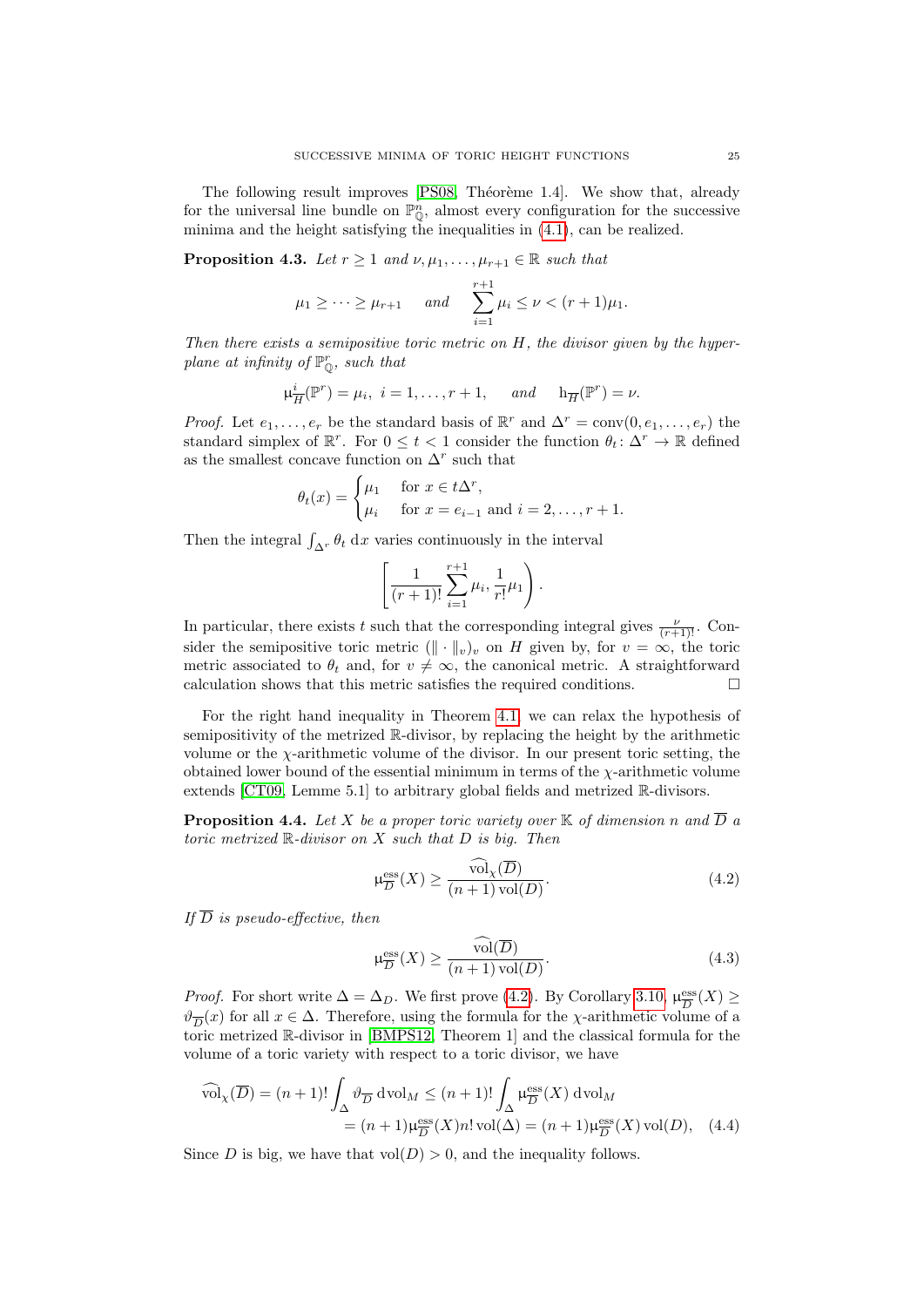By Corollary [3.11](#page-18-3)[\(1\)](#page-18-4), if  $\overline{D}$  is pseudo-effective then  $\mu_{\overline{D}}^{\text{ess}}$  $\frac{\text{ess}}{D}(X) \geq \max(0, \vartheta_{\overline{D}}(x))$ for all  $x \in \Delta$ . The inequality [\(4.3\)](#page-24-3) follows similarly because, by using [\[BMPS12,](#page-38-6) Theorem 1] and Corollary [3.11\(](#page-18-3)[1\)](#page-18-4),

$$
\widehat{\text{vol}}(\overline{D}) = (n+1)! \int_{\Delta} \max(0, \vartheta_{\overline{D}}) \, \text{dvol}_M
$$
  

$$
\leq (n+1)! \int_{\Delta} \mu_{\overline{D}}^{\text{ess}}(X) \, \text{dvol}_M = (n+1) \mu_{\overline{D}}^{\text{ess}}(X) \, \text{vol}(D). \quad (4.5)
$$

Now we will characterize when equality occurs in the lower bounds in Proposition [4.4.](#page-24-1) First we need a technical lemma.

<span id="page-25-6"></span>**Lemma 4.5.** Let  $\Psi: N_{\mathbb{R}} \to \mathbb{R}$  be a conic function such that stab( $\Psi$ ) has nonempty interior, and  $f: N_{\mathbb{R}} \to \mathbb{R}$  a continuous function such that  $|f - \Psi|$  is bounded. Let  $u_0 \in N_{\mathbb{R}}$  and  $\gamma \in \mathbb{R}$ . The following conditions are equivalent:

- <span id="page-25-0"></span>(1)  $f^{\vee}(x) = \langle x, u_0 \rangle + \gamma$  for all  $x \in \text{stab}(\Psi)$ ;
- <span id="page-25-1"></span>(2) conc $(f)(u) = \text{conc}(\Psi)(u - u_0) - \gamma$  for all  $u \in N_{\mathbb{R}}$ ;
- <span id="page-25-3"></span>(3)  $f(u_0) = -\gamma$  and  $f(u) \leq \text{conc}(\Psi)(u - u_0) - \gamma$  for all  $u \in N_{\mathbb{R}}$ .

*Proof.* Set  $\Delta = \text{stab}(\Psi)$ , which is a convex subset of  $M_{\mathbb{R}}$  and agrees with  $\text{stab}(f)$ by the hypothesis  $|f - \Psi|$  bounded.

 $(1) \Rightarrow (2)$  $(1) \Rightarrow (2)$  $(1) \Rightarrow (2)$ : the function f is asymptotically conic in the sense of [\[BMPS12,](#page-38-6) Definition A.3]. Hence stab $(\text{conc}(f)) = \text{stab}(f) = \Delta$  and  $\text{conc}(f) = f^{\vee \vee}$ . Thus

<span id="page-25-7"></span><span id="page-25-2"></span>
$$
\operatorname{conc}(f)(u) = (f^{\vee})^{\vee} = \inf_{x \in \Delta} \langle x, u - u_0 \rangle - \gamma.
$$
 (4.6)

Analogously

$$
\text{conc}(\Psi)(u) = (\Psi^{\vee})^{\vee} = \inf_{x \in \Delta} \langle x, u \rangle.
$$

Thus, the right hand side of [\(4.6\)](#page-25-2) agrees with conc( $\Psi$ )( $u - u_0$ ) –  $\gamma$ .

 $(2) \Rightarrow (1)$  $(2) \Rightarrow (1)$  $(2) \Rightarrow (1)$ : This follows from the fact that  $f^{\vee} = \text{conc}(f)^{\vee}$ 

 $(1) \Rightarrow (3)$  $(1) \Rightarrow (3)$  $(1) \Rightarrow (3)$ : Since, for any function with non empty stability set,

<span id="page-25-5"></span><span id="page-25-4"></span>
$$
f(u) \le \operatorname{conc}(f)(u) \tag{4.7}
$$

the bound for  $f(u)$  follows from the implication  $(1) \Rightarrow (2)$  $(1) \Rightarrow (2)$  $(1) \Rightarrow (2)$ . Thus we only have to show that  $f(u_0) = -\gamma$ .

By equations [\(4.6\)](#page-25-2) and [\(4.7\)](#page-25-4), we have  $f(u_0) \leq -\gamma$ . Thus assume that  $f(u_0)$  $-\gamma - \varepsilon$  for some  $\varepsilon > 0$ .

Let  $x_0$  be a point in the interior of  $\Delta$  and choose a norm  $\|\cdot\|$  on  $N_{\mathbb{R}}$ . By [\(4.6\)](#page-25-2) and [\(4.7\)](#page-25-4), and using that  $x_0$  belongs to the interior of  $\Delta$ , we deduce that there exists  $K > 0$  such that for all  $u \in N_{\mathbb{R}}$ 

$$
f(u) - \langle x_0, u - u_0 \rangle \le \inf_{x \in \Delta} \langle x - x_0, u - u_0 \rangle - \gamma \le -K \|u - u_0\| - \gamma. \tag{4.8}
$$

By the continuity of f there is  $\eta > 0$  such that, if  $||u - u_0|| \leq \eta$  then

$$
f(u) - \langle x_0, u - u_0 \rangle \le -\gamma - \varepsilon/2.
$$

By the inequality [\(4.8\)](#page-25-5), if  $||u - u_0|| \ge \eta$ , then  $f(u) - \langle x_0, u - u_0 \rangle \le -\gamma - \eta K$ . Put  $s = \min(\varepsilon/2, \eta K) > 0$ . Hence

$$
f(u) \le \langle x_0, u - u_0 \rangle - \gamma - s
$$

for all  $u \in N_{\mathbb{R}}$ . Thus

$$
f^{\vee}(x_0) = \inf_{u \in N_{\mathbb{R}}} \langle x_0, u \rangle - f(u) \ge \inf_{u \in N_{\mathbb{R}}} \langle x_0, u \rangle - \langle x_0, u - u_0 \rangle + \gamma + s = \langle x_0, u_0 \rangle + \gamma + s,
$$

contradicting [\(1\)](#page-25-0). Therefore  $f(u_0) = -\gamma$  finishing the proof of [\(3\)](#page-25-3).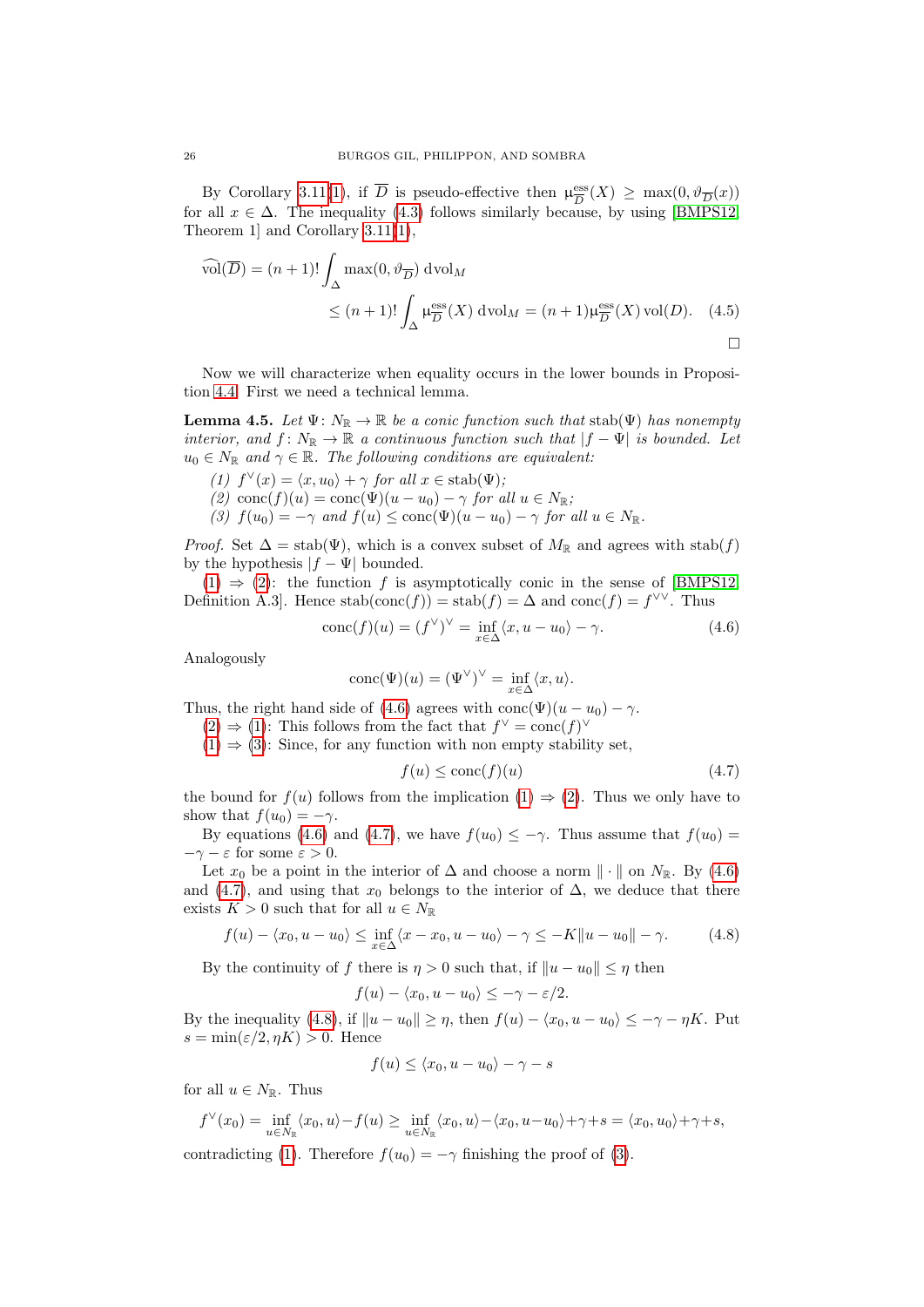$(3) \Rightarrow (1)$  $(3) \Rightarrow (1)$  $(3) \Rightarrow (1)$ : let  $x \in \Delta$ . We have that

$$
f^{\vee}(x) = \inf_{u \in N_{\mathbb{R}}} \langle x, u \rangle - f(u).
$$

Hence, the inequality in [\(3\)](#page-25-3) implies that  $f^{\vee}(x) \ge \langle x, u_0 \rangle + \gamma$  and, on the other hand,  $f^{\vee}(x) \le \langle x, u_0 \rangle - f(u_0) = \langle x, u_0 \rangle + \gamma$ , which implies the statement.

Recall that  $H_{\mathbb{F}} \subset \bigoplus_{w \in \mathfrak{M}_{\mathbb{F}}} N_{\mathbb{R}}$  is the hyperplane defined in [\(2.6\)](#page-6-3).

<span id="page-26-0"></span>**Proposition 4.6.** Let X be a proper toric variety over  $\mathbb K$  of dimension n and  $\overline{D}$  a toric metrized  $\mathbb R$ -divisor on  $X$  such that  $D$  is big.

<span id="page-26-1"></span>(1) The equality

$$
\mu_{\overline{D}}^{\text{ess}}(X) = \frac{\text{vol}_{\chi}(\overline{D})}{(n+1)\,\text{vol}(D)}
$$

holds if and only if there exist real numbers  $(\gamma_v)_v \in \bigoplus_{v \in \mathfrak{M}_{\mathbb{K}}} \mathbb{R}$ , and vectors  $(u_v)_v \in H_{\mathbb{K}} \subset \bigoplus_{v \in \mathfrak{M}_{\mathbb{K}}} N_{\mathbb{R}}$ , indexed by the set of places of  $\mathbb{K}$ , such that (a)  $\psi_{\overline{D},v}(u_v) = -\gamma_v$ , for all  $v \in \mathfrak{M}_{\mathbb{K}}$  and

(b)  $\psi_{\overline{D},v}(u) \leq \text{conc}(\Psi_D)(u - u_v) - \gamma_v$  for all  $v \in \mathfrak{M}_{\mathbb{K}}$ .

 $\mu$ 

<span id="page-26-6"></span><span id="page-26-5"></span><span id="page-26-4"></span>(2) If  $\overline{D}$  is big, then the equality

$$
\frac{\text{ess}}{D}(X) = \frac{\text{vol}(\overline{D})}{(n+1)\,\text{vol}(D)}
$$

<span id="page-26-7"></span>holds if and only if there exist  $(\gamma_v)_v \in \bigoplus_{v \in \mathfrak{M}_{\mathbb{K}}} \mathbb{R}$  and  $(u_v)_v \in H_{\mathbb{K}} \subset \bigoplus_{v \in \mathfrak{M}_{\mathbb{K}}} \mathbb{R}$  such that  $v \in \mathfrak{M}_{\mathbb K}$   $N_{\mathbb R}$  such that (a)  $\sum_{v} n_v \gamma_v > 0$ , (b)  $\psi_{\overline{D},v}(u_v) = -\gamma_v$ , for all  $v \in \mathfrak{M}_{\mathbb{K}}$  and

 $(c)$   $\psi_{\overline{D}_v}(u) \leq \text{conc}(\Psi_D)(u - u_v) - \gamma_v$  for all  $v \in \mathfrak{M}_{\mathbb{K}}$ .

*Proof.* For short we write  $\Delta = \Delta_D$ . We first prove [\(1\)](#page-26-1). By [\(4.4\)](#page-24-4), the equality for the essential minimum holds if and only if, for all  $x \in \Delta$ ,

<span id="page-26-2"></span>
$$
\vartheta_{\overline{D}}(x) = \mu_{\overline{D}}^{\text{ess}}(X). \tag{4.9}
$$

Since  $\vartheta_{\overline{D}} = \sum_{v} n_v \vartheta_{\overline{D},v}$ , the functions  $\vartheta_{\overline{D},v}$  are concave and the weights  $n_v$  are positive, it follows that all the functions  $\vartheta_{D,v}$  are affine and their linear parts add to zero. Hence, [\(4.9\)](#page-26-2) holds if and only if there exists a collection of real numbers  ${\gamma_v}_v$ , with  $\gamma_v = 0$  for all but a finite number of v and  $(u_v)_v \in H_K$  such that, for all  $x \in \Delta$ ,

<span id="page-26-3"></span>
$$
\vartheta_{\overline{D},v}(x) = \langle u_v, x \rangle + \gamma_v. \tag{4.10}
$$

By [\[BMPS12,](#page-38-6) Proposition 4.16(1)], the functions  $|\psi_{\overline{D}_v} - \Psi_D|$  are bounded. Therefore, Lemma [4.5](#page-25-6) implies that [\(4.10\)](#page-26-3) is equivalent to the conditions [\(1a\)](#page-26-4) and [\(1b\)](#page-26-5), since  $\mu_{\overline{D}}^{\text{ess}}$  $\frac{\text{ess}}{D}(X) = \vartheta_{\overline{D}} = \sum_{v} n_v \gamma_v.$ 

The proof of [\(2\)](#page-26-6) is similar, but using equation [\(4.5\)](#page-25-7) and observing that Corollary [3.11\(](#page-18-3)[2\)](#page-18-5) implies the extra condition [\(2a\)](#page-26-7).

Proposition [4.6](#page-26-0) also gives a criterion for when the right inequality in Theorem [4.1](#page-22-1) is an equality.

<span id="page-26-8"></span>**Corollary 4.7.** Let X be a proper toric variety over  $\mathbb K$  of dimension n and  $\overline{D}$  a semipositive toric metrized  $\mathbb R$ -divisor on X such that  $D$  is big. Then the equality

$$
\frac{\mathbf{h}_{\overline{D}}(X)}{\deg_D(X)} = (n+1)\mu_{\overline{D}}^{\text{ess}}(X)
$$

holds if and only if there exist  $(\gamma_v)_v \in \bigoplus_{v \in \mathfrak{M}_{\mathbb{K}}} \mathbb{R}$  and  $(u_v)_v \in H_{\mathbb{K}} \subset \bigoplus_{v \in \mathfrak{M}_{\mathbb{K}}} N_{\mathbb{R}}$ such that, for  $v \in \mathfrak{M}_{\mathbb{K}}$ ,

$$
\psi_{\overline{D},v}(u) = \Psi_D(u - u_v) - \gamma_v \quad \text{ for all } u \in N_{\mathbb{R}}.
$$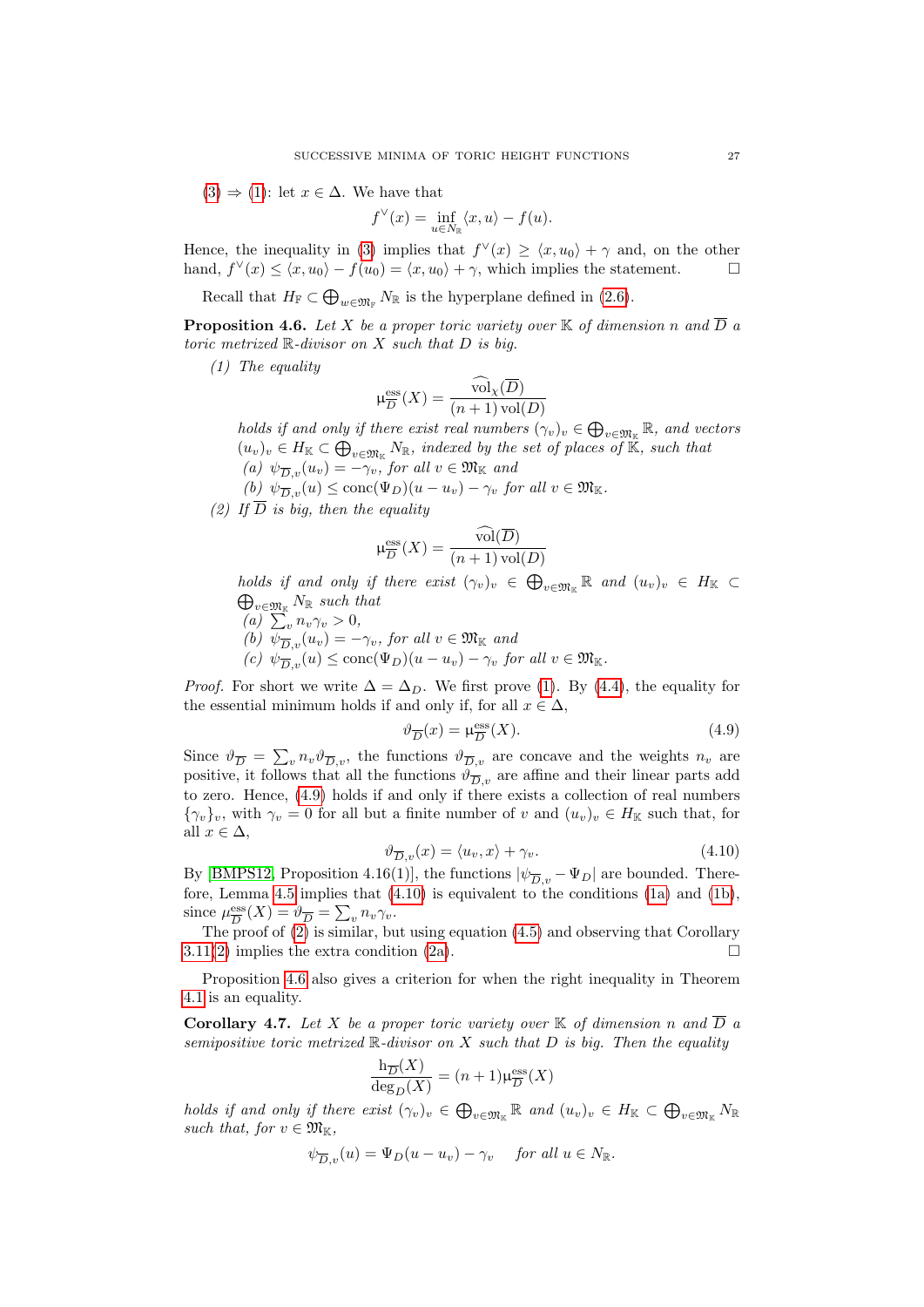*Proof.* Since  $\overline{D}$  is assumed to be semipositive, we have that  $h_{\overline{D}}(X) = \text{vol}_{\chi}(\overline{D})$  and all the functions  $\psi_{\overline{D},v}$  are concave. Thus the corollary follows from Proposition [4.6\(](#page-26-0)[1\)](#page-26-1) and Lemma [4.5.](#page-25-6)

<span id="page-27-1"></span>**Remark 4.8.** Observe that, if a metrized R-divisor  $\overline{D} = (D, (\|\cdot\|_v)_{v \in \mathfrak{M}_{\mathbb{K}}})$  the equivalent conditions of Corollary [4.7,](#page-26-8) then its metric is very close to the canonical metric. For instance, if there is an element  $t \in \mathbb{T}(\mathbb{K})$  such that  $val_v(t) = u_v$  then

$$
\|\cdot\|_v = e^{-\gamma_v} t^* \|\cdot\|_{\mathrm{can},v}.
$$

### 5. Examples

<span id="page-27-0"></span>The previous results allow us to compute the successive minima of several examples. The difficulty of the computations increases with the number of places where the metric differs from the canonical one. The following subsections are ordered increasingly according to this level of difficulty.

5.1. Canonical metric. As a first example, we show that the essential minimum of a toric variety with respect to a pseudo-effective toric R-divisor equipped with the canonical metric at all the places as in Example [3.6,](#page-15-2) is zero.

**Proposition 5.1.** Let X be a proper toric variety over  $\mathbb{K}$  of dimension n and  $\overline{D}$  a toric metrized R-divisor with the canonical metric. Then

$$
\mu_{\overline{D}}^{\text{ess}}(X) = \begin{cases} 0 & \text{if } D \text{ is pseudo-effective,} \\ -\infty & \text{otherwise.} \end{cases}
$$

Moreover, if D is nef, then  $\mu_1^i$  $\frac{i}{D}(X) = 0$  for  $i = 1, ..., n + 1$ .

*Proof.* Since the metric of  $\overline{D}$  is the canonical one, we have that, for all  $v \in \mathfrak{M}_{\mathbb{K}}$ , the local roof function  $\vartheta_{\overline{D},v}$  is zero on  $\Delta_D$ , and so the global roof function  $\vartheta_{\overline{D}}$  is also zero on  $\Delta_D$ . The result then follows from Corollary [3.10,](#page-18-0) since  $\Delta_D \neq \emptyset$  if and only if D is pseudo-effective.

If D is nef, the result about the successive minima follows similarly from Theo-rem [3.15\(](#page-21-1)[2\)](#page-21-2).

<span id="page-27-3"></span>5.2. Weighted  $L^p$ -metrics on toric varieties. In the next three subsections we consider the case when only one metric (the Archimedean one in Q) differs from the canonical one. This will allow us to use Corollary [3.12\(](#page-19-0)[2\)](#page-19-1).

We introduce a general family of Archimedean metrics we toric varieties. To this end, let X be a proper toric variety of dimension n over  $\mathbb{Q}$ , with fan  $\Sigma$ , D a nef toric divisor on X and  $\Delta = \Delta_D$  the polytope associated to D. The support function associated to D is the support function of  $\Delta$ . It is given, for  $u \in N_{\mathbb{R}}$ , by

<span id="page-27-2"></span>
$$
\Psi(u) = \min_{m \in \Delta \cap M} \langle m, u \rangle = \min_{m \in \mathcal{F}(\Delta)^0} \langle m, u \rangle.
$$
 (5.1)

Let  $\alpha = (\alpha_m)_{m \in M \cap \Delta}$  be a collection of non-negative real numbers such that, if m is a vertex of  $\Delta$ , then  $\alpha_m > 0$ . Let  $\Lambda > 0$  be a real number. We consider the metric on  $\mathcal{O}(D)$  over  $X_0(\mathbb{C})$  given, for  $p \in X_0(\mathbb{C})$ , by

$$
||s_D(p)||_{\Lambda,\alpha} = \bigg(\sum_{m \in \Delta \cap M} \alpha_m |\chi^m(p)|^{\Lambda}\bigg)^{\frac{-1}{\Lambda}}.
$$

The function associated to this metric,  $\psi_{\Lambda,\alpha} : N_{\mathbb{R}} \to \mathbb{R}$ , is given by

$$
\psi_{\Lambda,\alpha}(u) = \frac{-1}{\Lambda} \log \bigg( \sum_{m \in \Delta \cap M} \alpha_m e^{-\Lambda \langle m, u \rangle} \bigg).
$$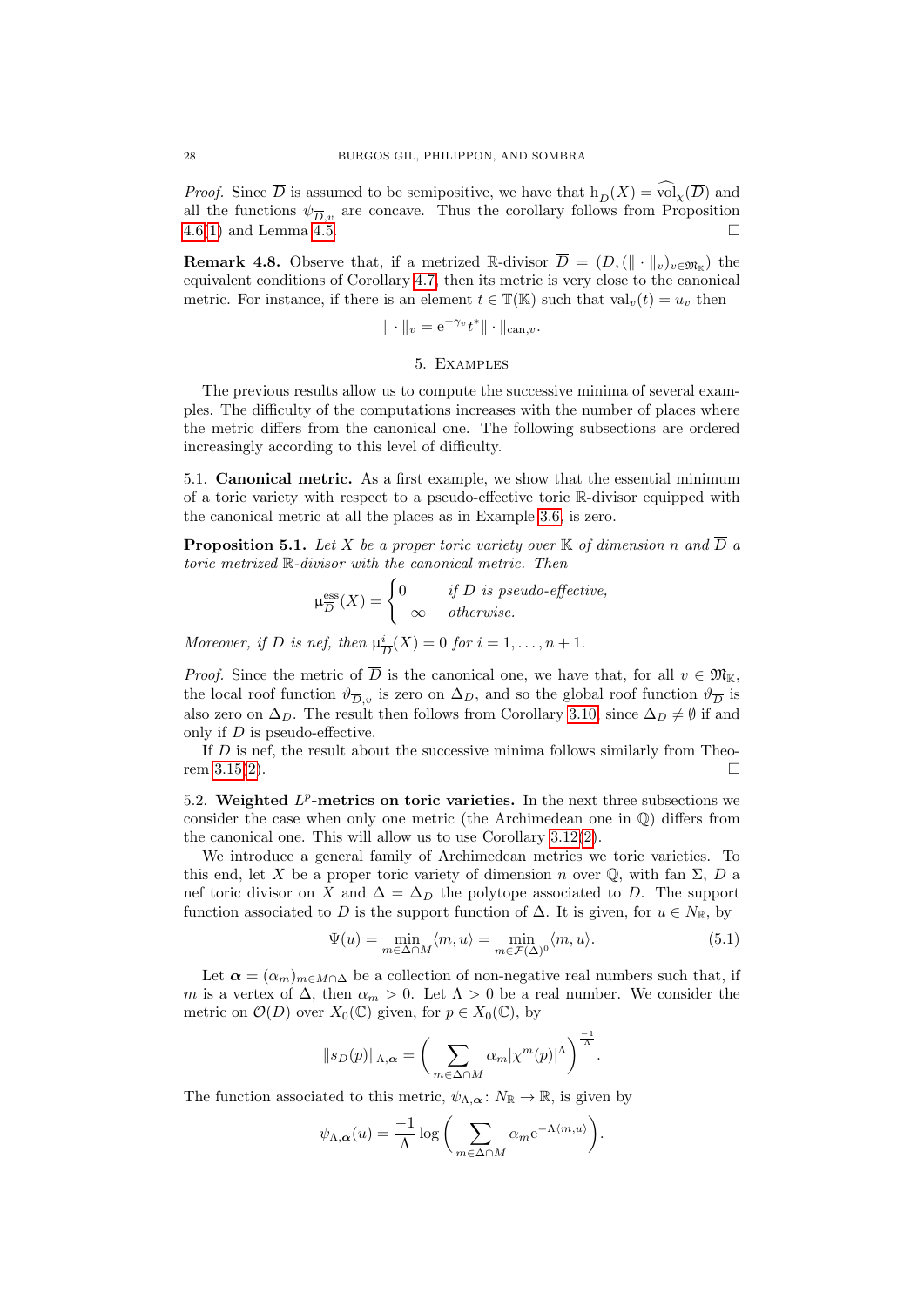**Proposition 5.2.** The function  $\psi_{\Lambda,\alpha}$  is concave and  $|\psi_{\Lambda,\alpha}-\Psi|$  is bounded. Therefore, the metric  $\|\cdot\|_{\Lambda,\alpha}$  extends to a continuous semipositive metric on  $\mathcal{O}(D)$  over  $X(\mathbb{C})$ .

*Proof.* Each function  $\alpha_m e^{-\Lambda \langle m, u \rangle}$  is log-convex. Since sums of log-convex functions are log-convex [\[BV04,](#page-38-25) § 3.5.2], we deduce that  $\psi_{\Lambda,\alpha}$  is concave.

For the second statement we first observe that

$$
\min_{m \in \mathcal{F}(\Delta)^0} \alpha_m \max_{m \in \mathcal{F}(\Delta)^0} e^{-\Lambda \langle m, u \rangle} \le \sum_{m \in \Delta \cap M} \alpha_m e^{-\Lambda \langle m, u \rangle} \le \#(\Delta \cap M) \max_{m \in \Delta \cap M} \alpha_m \max_{m \in \Delta \cap M} e^{-\Lambda \langle m, u \rangle}.
$$

Using the equality [\(5.1\)](#page-27-2), we deduce that  $|\psi_{\Lambda,\alpha}-\Psi|$  is bounded.

The last statement follows then from [\[BPS11,](#page-38-5) Theorem 4.8.1].  $\Box$ 

Let  $\overline{D}$  be the metrized divisor given by D, the metric  $\|\cdot\|_{\Lambda,\alpha}$  at the Archimedean place and the canonical metric at the non-Archimedean places. Hence, the adelic family of functions associated to  $\overline{D}$  is given by  $\psi_{\Lambda,\alpha}$  at the Archimedean place and by  $\Psi$  at the non-Archimedean places.

<span id="page-28-1"></span>Example 5.3. When  $\Delta$  is the standard simplex, the toric variety is the projective space and the divisor is the hyperplane at infinity. When  $\Lambda = 2$  and  $\alpha_m = 1$  for all  $m \in \Delta \cap M = \mathcal{F}(\Delta)^0$  we recover the Fubini-Study metric. When  $\Lambda = 2$  and  $\alpha_m$ are arbitrary positive numbers, we recover the case of the weighted Fubini-Study metric as in [\[BMPS12,](#page-38-6) Example 6.5]. For general  $\Lambda$  we obtain weighted versions of the  $L^p$  metric.

Thus the metrics we are considering in this section are the natural generalization to arbitrary proper toric varieties over Q of the weighted Fubini-Study metric and weighted  $L^p$ -metric. In fact, they are the inverse images of the weighted Fubini-Study and weighted  $L^p$ -metrics on the projective space by a suitable toric morphism.

We first compute the absolute minima of the orbits of  $X$ .

<span id="page-28-0"></span>**Proposition 5.4.** Let  $\sigma \in \Sigma$  and  $F_{\sigma} \subset \Delta$  the corresponding face. Then

$$
\mu^{\rm abs}(O(\sigma)) = \frac{1}{\Lambda} \log \Big( \sum_{m \in F_{\sigma} \cap M} \alpha_m \Big).
$$

*Proof.* Let  $N(\sigma) = N/(\mathbb{R}\sigma \cap N)$  and  $M(\sigma) \subset M$  be the dual lattice. Choose  $m_0 \in F_{\sigma} \cap M$ . The divisor  $D' = D + \text{div}(\chi^{m_0})$  intersects properly the closure of the orbit  $V(\sigma) = \overline{O(\sigma)}$ . The polytope of  $D'|_{V(\sigma)}$  is  $F_{\sigma} - m_0 \subset M(\sigma)_{\mathbb{R}}$ . The metric of D induces an metric on  $D'|_{V(\sigma)}$ . By [\[BPS11,](#page-38-5) Corollary 4.3.18] at every non-Archimedean place the induced metric is the canonical metric. Let  $\pi_{\sigma} \colon N_{\mathbb{R}} \to$  $N(\sigma)_{\mathbb{R}}$  be the projection. By [\[BPS11,](#page-38-5) Proposition 4.8.9], the function associated to the metric on the Archimedean place is given, for  $v \in N(\sigma)_{\mathbb{R}}$ , by

$$
\psi(v) = \sup_{u \in \pi_{\sigma}^{-1}(v)} \frac{-1}{\Lambda} \log \bigg( \sum_{m \in \Delta \cap M} \alpha_m e^{-\Lambda \langle m - m_0, u \rangle} \bigg).
$$

Fix  $v \in M(\sigma)_{\mathbb{R}}$  and  $u \in \pi_{\sigma}^{-1}(v)$ . If  $m \in F_{\sigma}$ , then  $\langle m - m_0, u \rangle$  does not depend on the choice of u and agrees with  $\langle m - m_0, v \rangle$ , when we consider  $m - m_0 \in M(\sigma)$ . If  $m \notin F_{\sigma}$ , we choose  $u_0$  in the relative interior of  $\sigma$ . Then

$$
\lim_{\lambda \to \infty} \langle m - m_0, u + \lambda u_0 \rangle = \infty.
$$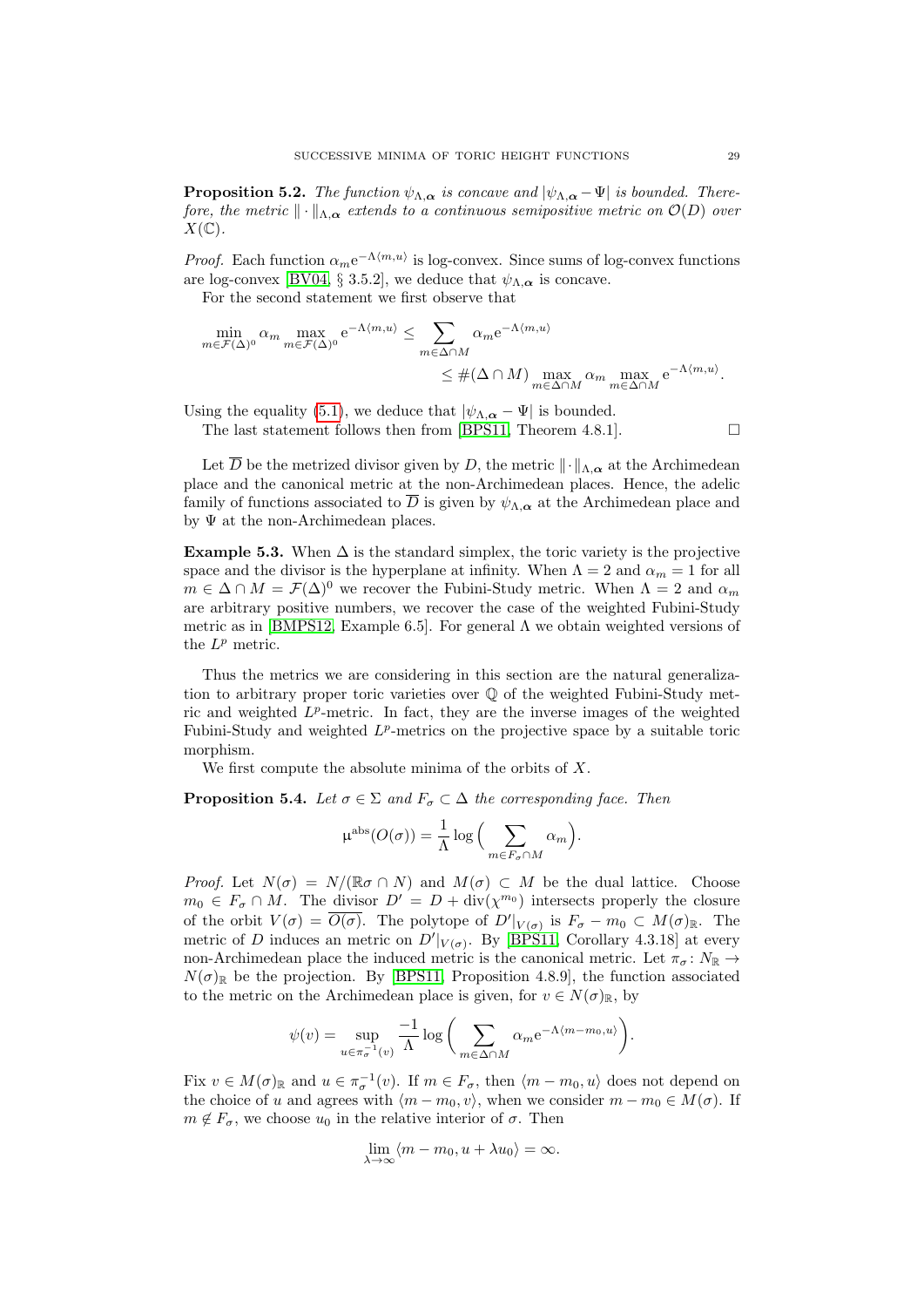Hence, we deduce

$$
\psi(v) = \frac{-1}{\Lambda} \log \bigg( \sum_{m \in F_{\sigma} \cap M} \alpha_m e^{-\Lambda \langle m - m_0, v \rangle} \bigg).
$$

By Corollary [3.12,](#page-19-0)

$$
\mu^{\rm abs}(O(\sigma)) = -\psi(0) = \frac{1}{\Lambda} \log \bigg( \sum_{m \in F_{\sigma} \cap M} \alpha_m \bigg).
$$

 $\Box$ 

We can compute now the successive minima of X with respect to  $\overline{D}$ .

<span id="page-29-1"></span>**Theorem 5.5.** Let notation be as above. Then, for  $i = 1, \ldots, n + 1$ ,

$$
\mu_{\overline{D}}^{i}(X) = \min_{\sigma \in \Sigma^{i-1}} \frac{1}{\Lambda} \log \Big( \sum_{m \in F_{\sigma} \cap M} \alpha_m \Big).
$$

If furthermore D is ample, then

$$
\mu_{\overline{D}}^{i}(X)=\min_{F\in\mathcal{F}(\Delta)^{n-i+1}}\frac{1}{\Lambda}\log\Big(\sum_{m\in F\cap M}\alpha_m\Big).
$$

Proof. The first part follows directly from Proposition [5.4,](#page-28-0) Lemma [3.9\(](#page-17-1)[2\)](#page-18-2) and the observation that, if  $\sigma \subset \tau$ , then  $F_{\tau} \subset F_{\sigma}$ . The second statement follows from the first and the fact that, when  $D$  is ample, the correspondence between cones of Σ and faces of  $\Delta$  gives a bijection between cones of dimension  $i-1$  and faces of dimension  $n - i - 1$ .

The example below and those in  $\S 5.5$  $\S 5.5$  and [5.6](#page-35-0) share a common setting that we summarize here.

<span id="page-29-0"></span>**Setting 5.6.** Let  $K$  be a global field,  $\mathbb{P}^r$  the projective space of dimension r over  $\mathbb K$  and  $H$  the divisor corresponding to the hyperplane at infinity. Then  $\mathbb P^r$  is a toric variety and  $H$  is an ample toric divisor.

Let  $e_1, \ldots, e_r$  be the standard basis of  $(\mathbb{R}^r)^{\vee} = \mathbb{R}^r$  and set also  $e_0 = 0$ . The polytope associated to H is the standard simplex of  $\mathbb{R}^r$ :

$$
\Delta^r = \text{conv}(e_0, \ldots, e_r).
$$

The toric divisor H corresponds to the support function of this polytope  $\Psi_{\Delta^r}$ :  $\mathbb{R}^r \to$ R, that is

 $\Psi_{\Delta^r}(u_1, \ldots, u_r) = \min(0, u_1, \ldots, u_r).$ 

Let N be a lattice of rank n and M the dual lattice. Let  $\iota: N \hookrightarrow \mathbb{Z}^r$  be an injective linear map. We set  $m_j = \iota^{\vee} e_j \in M$  for the j-th coordinate of  $\iota, j =$  $1, \ldots, r$ , and also  $m_0 = \iota^{\vee} e_0 = 0$ . Let  $p = (p_0 : \cdots : p_r) \in \mathbb{P}^r_0(\mathbb{K}) \simeq (\mathbb{K}^{\times})^r$  be a rational point and consider the monomial map  $\varphi_{p,\iota} : \mathbb{T} \to \mathbb{P}^r$  given, for  $t \in \mathbb{T}$ , by

$$
\varphi_{p,\iota}(t)=(p_0\chi^{m_0}(t):\cdots:p_r\chi^{m_r}(t)).
$$

The image  $\text{im}(\varphi_{p,\iota})$  is the translate of a subtorus of the open orbit  $\mathbb{P}^r_0 \simeq \mathbb{G}_m^r$  by the point p. We set Y for its closure in  $\mathbb{P}^r$ .

Let  $\Sigma$  be the complete fan on  $N_{\mathbb{R}}$  induced by  $\iota$  and  $\Sigma_{\Delta^r}$ , and set  $\Psi = \iota^* \Psi_{\Delta^r}$ . We denote by  $X$  and  $D$  the proper toric variety over  $\mathbb K$  and the toric Cartier divisor on X associated to this data. Set  $\Delta = \text{conv}(m_0, \ldots, m_r) \subset M_{\mathbb{R}}$ . We can verify that Σ coincides with the normal fan of  $\Delta$  and that  $\Psi$  is the support function of this polytope. In particular,  $\Psi$  is strictly concave on  $\Sigma$ , the divisor D is ample, and  $\Delta_D = \Delta$ .

Therefore, the monomial map  $\varphi_{p,\iota}$  extends to a toric morphism  $X \to \mathbb{P}^r$  that we denote also by  $\varphi_{p,\iota}$  as in [\[BPS11,](#page-38-5) (3.2.3)]. Let Y denote the image of  $\varphi_{p,\iota}$ . If  $\iota(N)$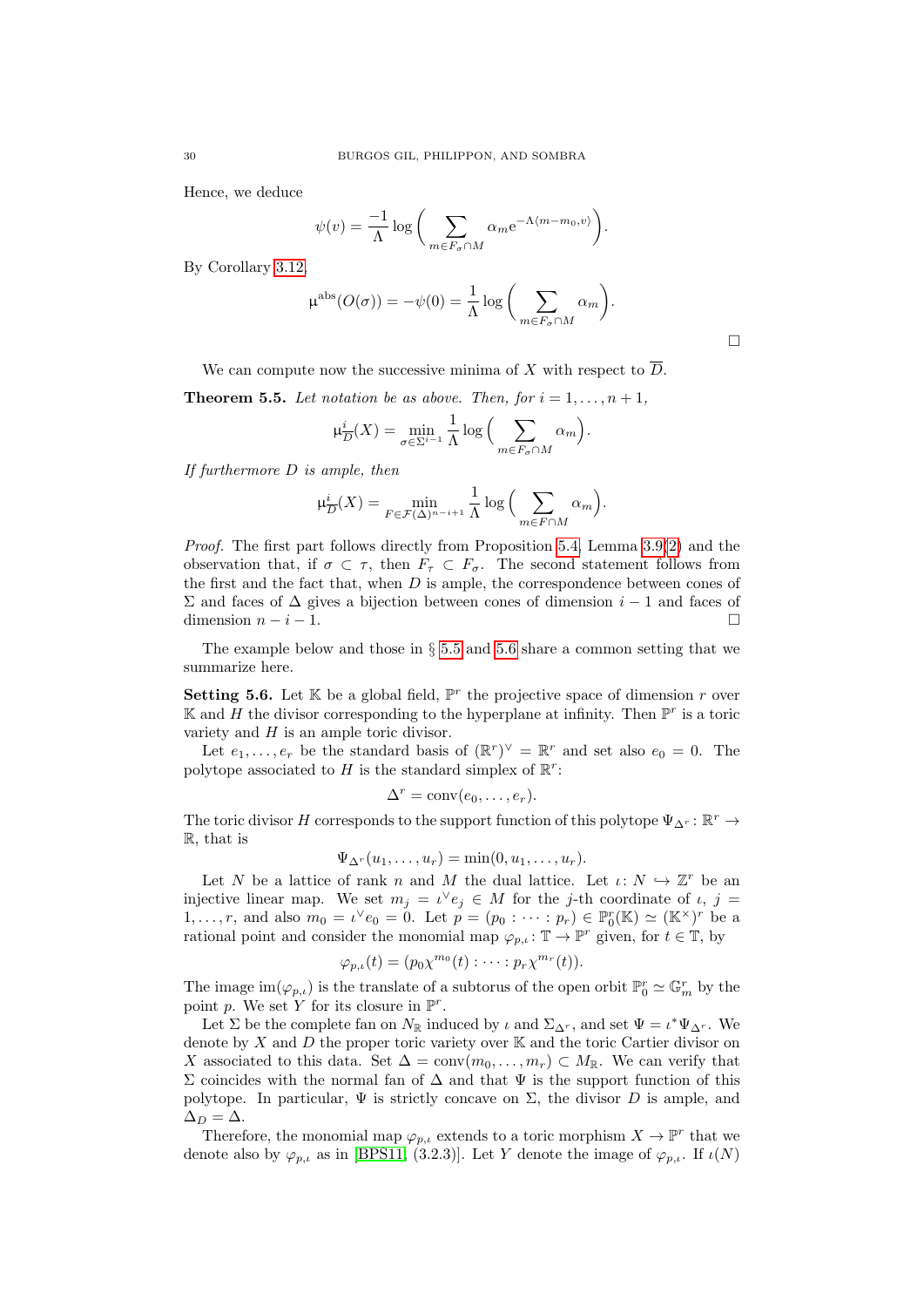is a saturated sublattice of  $\mathbb{Z}^r$ , then X is the normalization of Y. In general, the map  $X \to Y$  is finite and its degree is given by the index of the Z-module  $\iota(N)$  in its saturation. The definition of  $\Psi$  implies that  $D = \varphi_{p,\iota}^* H$ .

**Example 5.7.** We place ourselves in the Setting [5.6](#page-29-0) with  $\mathbb{K} = \mathbb{Q}$  and  $p = (1 :$  $\cdots$ : 1) the distinguished point of the principal orbit of  $\mathbb{P}^r$ . Thus we consider the projective space  $\mathbb{P}^r$  as a toric variety. We equip the divisor at infinity H with the Fubini-Study metric at the Archimedean place and the canonical metric at the non-Archimedean places. We denote  $\overline{H}^{\text{FS}}$  the obtained metrized divisor. As in Example [5.3](#page-28-1) this corresponds to the standard simplex,  $\Lambda = 2$  and  $\alpha_m = 1$ . Thus Theorem [5.5](#page-29-1) implies

$$
\mu_{\overline{H}^{\text{FS}}}^i(\mathbb{P}^r) = \frac{1}{2}\log(r+2-i).
$$

We consider now the metrized divisor on  $X$  given by

$$
\overline{D}^{\text{FS}} = \varphi_{p,\iota}^* \overline{H}^{\text{FS}}.
$$

Then, since D is ample and the map  $X \to Y$  is finite, by Theorem [5.5](#page-29-1) and Proposition [3.5](#page-14-3)[\(2\)](#page-14-0),

$$
\mu_{\overline{D}^{FS}}^i(X) = \mu_{\overline{H}^{FS}}^i(Y) = \min_{F \in \mathcal{F}(\Delta)^{n-i+1}} \frac{1}{2} \log(\#\{j \mid m_j \in F\}).
$$

Hence we recover the computation of the successive minima of subtori with respect to the Fubini-Study metric in [\[Som05\]](#page-38-7).

As an illustration, we consider the quadric  $Q \subset \mathbb{P}^3$  defined as the image of the monomial map

$$
\mathbb{P}^2 \longrightarrow \mathbb{P}^3, \quad (t_0, t_1, t_2) \longmapsto (t_0 : t_0 t_1 : t_0 t_2 : t_1 t_2).
$$

The polytope  $\Delta$  is the unit square  $[0,1]^2$ . Considering the lattice points in its different faces, we deduce that

$$
\mu_{\overline{H}^{FS}}^1(Q) = \log(2), \quad \mu_{\overline{H}^{FS}}^2(Q) = \frac{1}{2}\log(2), \quad \mu_{\overline{H}^{FS}}^3(Q) = 0.
$$

<span id="page-30-0"></span>5.3. Weighted projective spaces. Let  $\Delta \subset M_{\mathbb{R}}$  be a lattice simplex of dimension n and  $(X, D)$  the associated polarized toric variety over Q. Let  $u_0, \ldots, u_n$  be a set of vectors of  $N_{\mathbb{R}}$ , orthogonal to the faces of  $\Delta$  and pointing inwards. The variety  $X$  is a weighted projective space if and only if the primitive vectors colinear to  $u_0, \ldots, u_n$  generate the lattice N while, for a general lattice simplex  $\Delta$ , the toric variety  $X$  is a fake weighted projective space, see [\[Buc08\]](#page-38-26).

In this section we are going to consider a family of Archimedean metrics on this kind of polarized toric varieties. To this end choose a system of affine functions on  $M_{\mathbb{R}}$ ,  $\ell_i(x) = \langle u_i, x \rangle - \lambda_i$ ,  $i = 0, \ldots, n$ , such that

$$
\Delta = \{x \in M_{\mathbb{R}} \mid \ell_i(x) \geq 0, i = 0, \ldots, n\}.
$$

Let  $c_i$ ,  $i = 0, ..., n$  be a collection of positive real numbers such that  $\sum_{i=0}^{n} c_i u_i = 0$ . We consider the function on  $\Delta$  given by

$$
\vartheta(x) := -\sum_{i=0}^n c_i \ell_i(x) \log(\ell_i(x)).
$$

This function is concave [\[BMPS12,](#page-38-6) Lemma  $6.2.1(1)$ ]. We endow D with the canonical metric at all the finite places of  $\mathbb Q$  and with the metric associated to  $\vartheta$  under the correspondence of [\[BPS11,](#page-38-5) Theorem 4.8.1(2)] at the Archimedean one. This is a particular case of the metrics associated to polytopes described in [\[BPS11,](#page-38-5) § 6.2].

Let  $s_D$  be the toric section of  $\mathcal{O}(D)$ ,  $m_0, \ldots, m_n$  the vertices of  $\Delta$ , ordered in such a way that  $\ell_i(m_i) > 0$ , and  $\Lambda := -\left(\sum_{i=0}^n c_i \lambda_i\right)^{-1}$ . Note that  $\Lambda > 0$  because  $-\sum_{i=0}^{n} c_i \lambda_i = \sum_{i=0}^{n} c_i \ell_i(x) > 0.$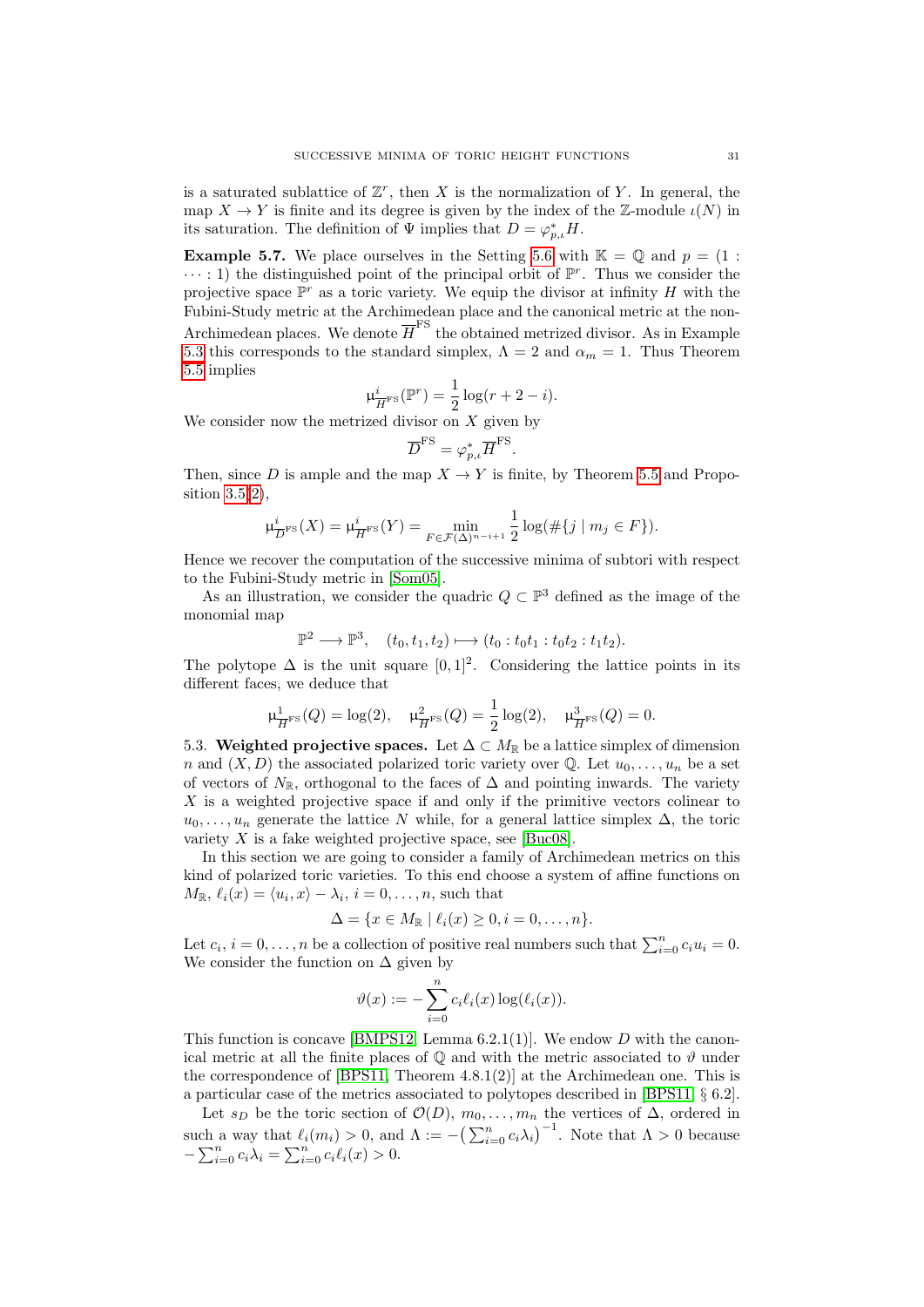The next proposition shows that the metrics considered in this section are a particular case of the metrics considered in the previous section.

<span id="page-31-1"></span>**Proposition 5.8.** The Legendre-Fenchel dual of  $\vartheta$  is the concave function

$$
\psi(u) = \frac{-1}{\Lambda} \log \bigg( \sum_{i=0}^{n} \Lambda c_i e^{-\Lambda \langle m_i, u \rangle} \bigg).
$$

Therefore the metric at the Archimedan place is given, for  $p \in X_0(\mathbb{C})$ , by

$$
||s_D(p)||_{\infty} = \left(\sum_{i=0}^n \Lambda c_i |\chi^{m_i}(p)|^{\Lambda}\right)^{\frac{-1}{\Lambda}}.
$$

*Proof.* We consider first the case of the simplex standard  $\Delta^n$  and the concave function

$$
\vartheta_0(x) = \frac{-1}{\Lambda} \sum_{i=0}^n x_i \log(x_i/\Lambda c_i),
$$

where we write  $x_0 = 1 - \sum_{i=1}^n x_i$ . Arguing as in [\[BPS11,](#page-38-5) Example 2.4.3], one checks that

$$
\psi_0(u) := \vartheta_0^{\vee}(u) = \frac{-1}{\Lambda} \log \bigg( \sum_{i=0}^n \Lambda c_i e^{-\Lambda u_i} \bigg),
$$

where  $u = (u_1, ..., u_n)$  and  $u_0 = 0$ .

We now consider the function  $\varphi \colon M_{\mathbb{R}} \to {\mathbb{R}}^n$  given by

$$
\varphi(x) = \Big(\frac{\ell_1(x)}{\ell_1(m_1)}, \dots, \frac{\ell_n(x)}{\ell_n(m_n)}\Big).
$$

This affine function sends  $\Delta$  to the standard simplex. Note that, by the definition of  $c_i$  and  $\Lambda$ , we have

$$
\ell_i(m_i) = \frac{1}{\Lambda c_i} \quad \text{and} \quad \sum_{i=0}^n \frac{\ell_i(x)}{\ell_i(m_i)} = 1.
$$

Using these relations one can verify that  $\vartheta = \varphi^* \vartheta_0$ . We write  $\varphi(x) = H(x) + a$ , where H is a linear isomorphism and  $a \in \mathbb{R}^n$ . Then, by [\[BPS11,](#page-38-5) Proposition  $2.3.8(2)$ ],

<span id="page-31-0"></span>
$$
\psi(u) = (H^{\vee})_{*}(\psi_{0} - a)(u) = \psi_{0}((H^{\vee})^{-1}u) - \langle H^{-1}a, u \rangle.
$$
 (5.2)

Let  $e_1, \ldots, e_n$  be the standard basis of  $\mathbb{R}^n$  and put  $e_0 = 0$ . Since  $\varphi^{-1}$  sends  $e_i$  to  $m_i$ , we deduce that

$$
(H^{\vee})^{-1}u = (\langle m_1 - m_0, u \rangle, \dots, \langle m_n - m_0, u \rangle)
$$

and that  $H^{-1}a = m_0$ . Substituting this in equation [\(5.2\)](#page-31-0) we obtain the first statement of the proposition. The second statement follows directly from the first.  $\Box$ 

The faces of  $\Delta$  are in one-to-one correspondence with the nonempty subsets  $I \subset \{0, \ldots, n\}$  by the formula

$$
F_I = \{ x \in \Delta \mid \ell_j(x) = 0, j \notin I \}.
$$

Therefore, Proposition [5.8](#page-31-1) and Theorem [5.5](#page-29-1) imply that the successive minima of  $X$  are given by

$$
\mu_{\overline{D}}^{i}(X) = \min_{\substack{I \subset \{0,\ldots,n\} \\ \#I = n-i+2}} \left( \frac{1}{\Lambda} \log \left( \sum_{j \in I} \Lambda c_j \right) \right), \quad i = 1,\ldots,n+1.
$$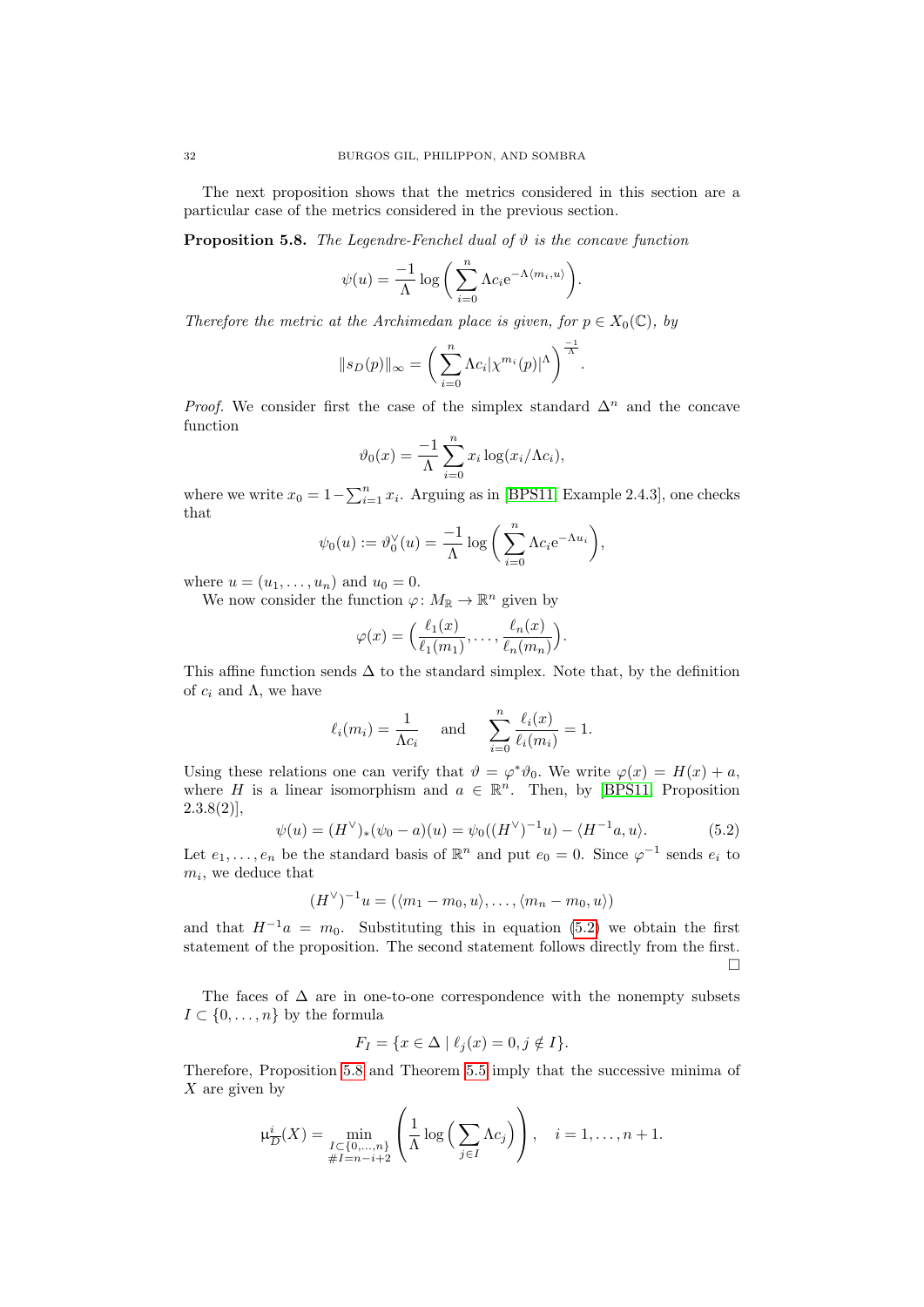In contrast with the previous example, for the metrics of this section we can also compute explicitly the height of X with respect to  $D$  [\[BPS11,](#page-38-5) (6.2.4)]:

$$
\frac{\mathbf{h}_{\overline{D}}(X)}{\deg_D(X)} = \frac{n+1}{\Lambda} \sum_{j=2}^{n+1} \frac{1}{j} + \frac{1}{\Lambda} \sum_{i=0}^{n} \log(\Lambda c_i).
$$

5.4. Toric bundles. In this section, we compute the successive minima of the toric bundles that we considered in [\[BPS11,](#page-38-5) § 7.2]. Let  $n \geq 0$  and write  $\mathbb{P}^n = \mathbb{P}^n_0$  for short. Let  $a_r \geq \cdots \geq a_0 \geq 1$  be integers, consider the bundle  $\mathbb{P}(E) \to \mathbb{P}^n$  of hyperplanes of the vector bundle

$$
E = \mathcal{O}(a_0) \oplus \mathcal{O}(a_1) \oplus \cdots \oplus \mathcal{O}(a_r) \longrightarrow \mathbb{P}^n,
$$

where  $\mathcal{O}(a_j)$  denotes the  $a_j$ -th power of the universal line bundle of  $\mathbb{P}^n$ . This bundle is a smooth toric variety over  $\mathbb Q$  of dimension  $n + r$ .

We consider its universal line bundle  $\mathcal{O}_{\mathbb{P}(E)}(1)$ , that is the line bundle corresponding to the Cartier divisor  $D := a_0 D_0 + D_1$ , where  $D_0$  denotes the inverse image in  $\mathbb{P}(E)$  of the hyperplane at infinity of  $\mathbb{P}^n$  and  $D_1 = \mathbb{P}(0 \oplus \mathcal{O}(a_1) \oplus \cdots \oplus \mathcal{O}(a_r)).$  It is an ample Cartier divisor.

As explained in [\[BPS11,](#page-38-5) § 7.2], there is a standard splitting  $N_{\mathbb{R}} = \mathbb{R}^{n+r}$ . This splitting gives us coordinates  $(x, y) = (x_1, \ldots, x_n, y_1, \ldots, y_r)$  on  $M_{\mathbb{R}} = \mathbb{R}^{n+r}$ . We set  $y_0 = 1 - \sum_{i=1}^r y_i$ ,  $L(y) = \sum_{j=0}^r a_j y_j$  and  $x_0 = L(y) - \sum_{i=1}^n x_i$ . With this notation, the polytope associated to  $D$  is

$$
\Delta_D := \{(x, y) \in \mathbb{R}^{n+r} \mid x_0, \dots, x_n, y_0, \dots, y_r \ge 0\}.
$$

At the Archimedean place, we equip  $D$  with the smooth metric induced by the Fubini-Study metric in each sumand of E. If we denote by  $s_D$  the toric section associated to D, this metric is given, for  $(z, w) \in (\mathbb{C}^{\times})^{n+r} \simeq \mathbb{P}(E)_0(\mathbb{C})$ , by

<span id="page-32-1"></span>
$$
||s_D(z, w)||_{\infty} = \left(\sum_{j=0}^{r} |w_j|^2 \left(\sum_{i=0}^{n} |z_i|^2\right)^{a_j}\right)^{-\frac{1}{2}}
$$
(5.3)

with  $w_0 = z_0 = 1$ . We also equip D with the canonical metric at the non-Archimedean places and we denote by  $\overline{D}$  the obtained semipositive metrized divisor. Clearly,

<span id="page-32-0"></span>
$$
||s_D(z, w)||_{\infty} = \left(\sum_{m \in \Delta_D \cap M} \alpha_m |\chi^m(z, w)|^2\right)^{-\frac{1}{2}} \tag{5.4}
$$

for certain weights  $\alpha_m \in \mathbb{R}_{\geq 0}$ . Hence, this is again a particular case of the metrics considered in § [5.2.](#page-27-3)

<span id="page-32-2"></span>Proposition 5.9. With the previous notation

$$
\mu_{\overline{D}}^{\text{ess}}(\mathbb{P}(E)) = \frac{1}{2}\log((n+1)^{a_0} + \cdots + (n+1)^{a_r}).
$$

Proof. By Theorem [5.5,](#page-29-1) we deduce from [\(5.4\)](#page-32-0) that

$$
\mu_{\overline{D}}^{\text{ess}}(\mathbb{P}(E)) = \frac{1}{2} \log \left( \sum_{m \in \Delta_D} \alpha_m \right).
$$

To compute the sum inside the logarithm, it is enough to evaluate the expression for  $||s_D(z, w)||_{\infty}^{-2}$  given by [\(5.3\)](#page-32-1) at  $w_j = z_i = 1$  for all j, i, which gives the stated formula.

**Proposition 5.10.** Let  $1 \leq i \leq n + r + 1$ . Then

$$
\mu_{\overline{D}}^{i}(\mathbb{P}(E)) = \min_{\max(0, i-r-1) \leq \ell \leq \min(i-1,n)} \left( \frac{1}{2} \log \left( \sum_{j=0}^{r+1-i+\ell} (n+1-\ell)^{a_j} \right) \right).
$$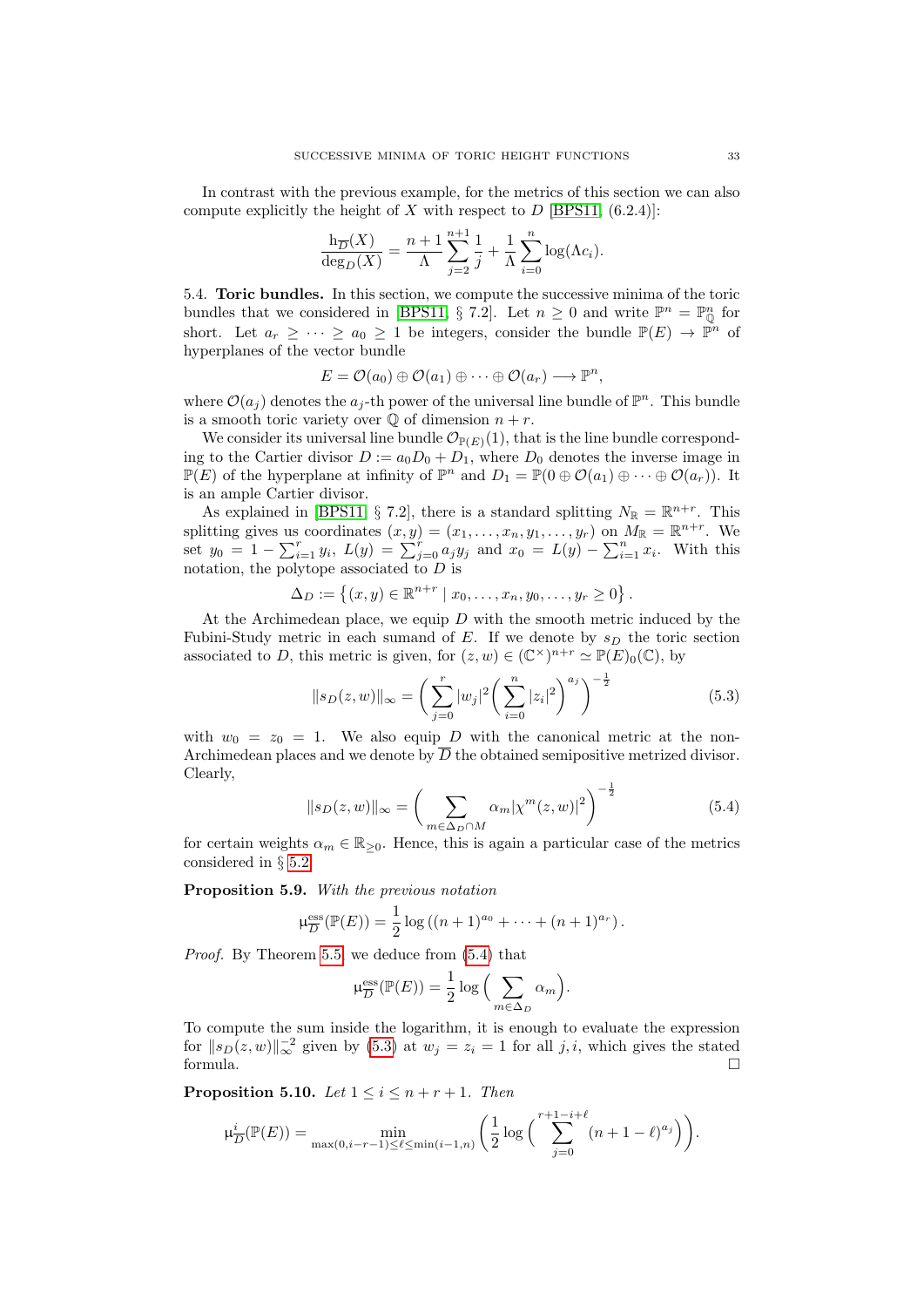Proof. By Theorem [5.5](#page-29-1)

<span id="page-33-2"></span>
$$
\mu_{\overline{D}}^{i}(\mathbb{P}(E)) = \min_{F \in \mathcal{F}(\Delta_D)^{n+r-i+1}} \frac{1}{2} \log \left( \sum_{m \in F \cap M} \alpha_m \right),\tag{5.5}
$$

where the weights  $\alpha_m$  in [\(5.4\)](#page-32-0) are defined by the equation

<span id="page-33-0"></span>
$$
\sum_{j=0}^{r} |w_j|^2 \left(\sum_{i=0}^{n} |z_i|^2\right)^{a_j} = \sum_{m \in \Delta_D \cap M} \alpha_m |\chi^m(z, w)|^2 \tag{5.6}
$$

with  $z_0 = w_0 = 1$ . In order to compute  $\sum_{m \in F \cap M} \alpha_m$  easily without developing equation [\(5.6\)](#page-33-0) we use the following trick. Let

$$
m=(x_1,\ldots,x_n,y_1,\ldots,y_r)\in\Delta_D\cap M,
$$

as before we put  $y_0 = 1 - \sum_{j=1}^r y_j$  and  $x_0 = L(y) - \sum_{i=1}^n x_i$  and write

$$
\chi_0^m(z_0,\ldots,z_n,w_0,\ldots,w_r) = \prod_{i=0}^n z_i^{x_i} \prod_{j=0}^r w_j^{y_j}.
$$

We claim that

<span id="page-33-1"></span>
$$
\sum_{j=0}^{r} |w_j|^2 \left(\sum_{i=0}^{n} |z_i|^2\right)^{a_j} = \sum_{m \in \Delta_D \cap M} \alpha_m |\chi_0^m(z, w)|^2 \tag{5.7}
$$

for all  $(z_0, \ldots, z_n, w_0, \ldots, w_r) \in \mathbb{C}^{n+r+2}$ . We consider the bigrading that gives  $z_i$ bidegree  $(1,0)$  and  $w_i$  bidegree  $(-a_i, 1)$ . Then both sides of equation [\(5.7\)](#page-33-1) are bihomogeneous of bidegree  $(0, 1)$  and they agree whenever  $z_0 = w_0 = 1$ . Therefore they agree on  $\mathbb{C}^{n+r+2}$ .

The faces of  $\Delta_D$  of dimension  $n + r - h$  are the slices obtained cutting  $\Delta_D$  by hyperplanes  $x_i = 0, i \in I$  and  $y_j = 0, j \in J$ , with  $I \subsetneq \{0, ..., n\}, J \subsetneq \{0, ..., r\}$ and  $\#I + \#J = h$ . We denote  $F_{I,J}$  such a face. Consider the point  $p_{I,J} \in \mathbb{C}^{n+r+2}$ given by  $z_i = 0$  if  $i \in I$ ,  $z_i = 1$  if  $i \notin I$ ,  $w_j = 0$  if  $j \in J$ ,  $w_j = 1$  if  $j \notin J$ . This point satisfies

$$
\chi_0^m(p_{I,J}) = \begin{cases} 1 & \text{if } m \in F_{I,J} \cap M, \\ 0 & \text{if } m \in (\Delta_D \setminus F_{I,J}) \cap M. \end{cases}
$$

Evaluating [\(5.7\)](#page-33-1) at the point  $p_{I,J}$  we obtain

$$
\sum_{j \notin J} (n+1 - \#I)^{a_j} = \sum_{m \in F_{I,J} \cap M} \alpha_m.
$$

Thus, by  $(5.5)$ ,  $\mu_{\overline{i}}^i$  $\frac{i}{D}(\mathbb{P}(E))$  is the minimum of  $\frac{1}{2}\log\left(\sum_{j\notin J}(n+1-\#I)^{a_j}\right)$  over all I, J satisfying  $\#I + \#J = i - 1$ . We obtain the result by writing  $\ell = \#I$  and taking into account that we ordered the  $a_j$  so that  $a_r \geq \cdots \geq a_0 \geq 1$ .

In particular, when  $i = 1$  then  $\ell$  necessarily takes the value 0 and we recover Proposition [5.9.](#page-32-2) Whereas for  $n + 1 \leq i \leq n + r + 1$  it can be shown that the minimum is attained with  $\ell = n$ . For this value the sum inside the logarithm equals  $n + r + 2 - i$  and we get

$$
\mu_{\overline{D}}^{i}(\mathbb{P}(E)) = \frac{1}{2}\log(n+r+2-i) \text{ for } i = n+1,\dots,n+r+1.
$$

Remarkably, as in § [5.3,](#page-30-0) in this example the roof function and the height of  $\mathbb{P}(E)$ with respect to  $\overline{D}$  are also computed, see [\[BPS11,](#page-38-5) § 7.2].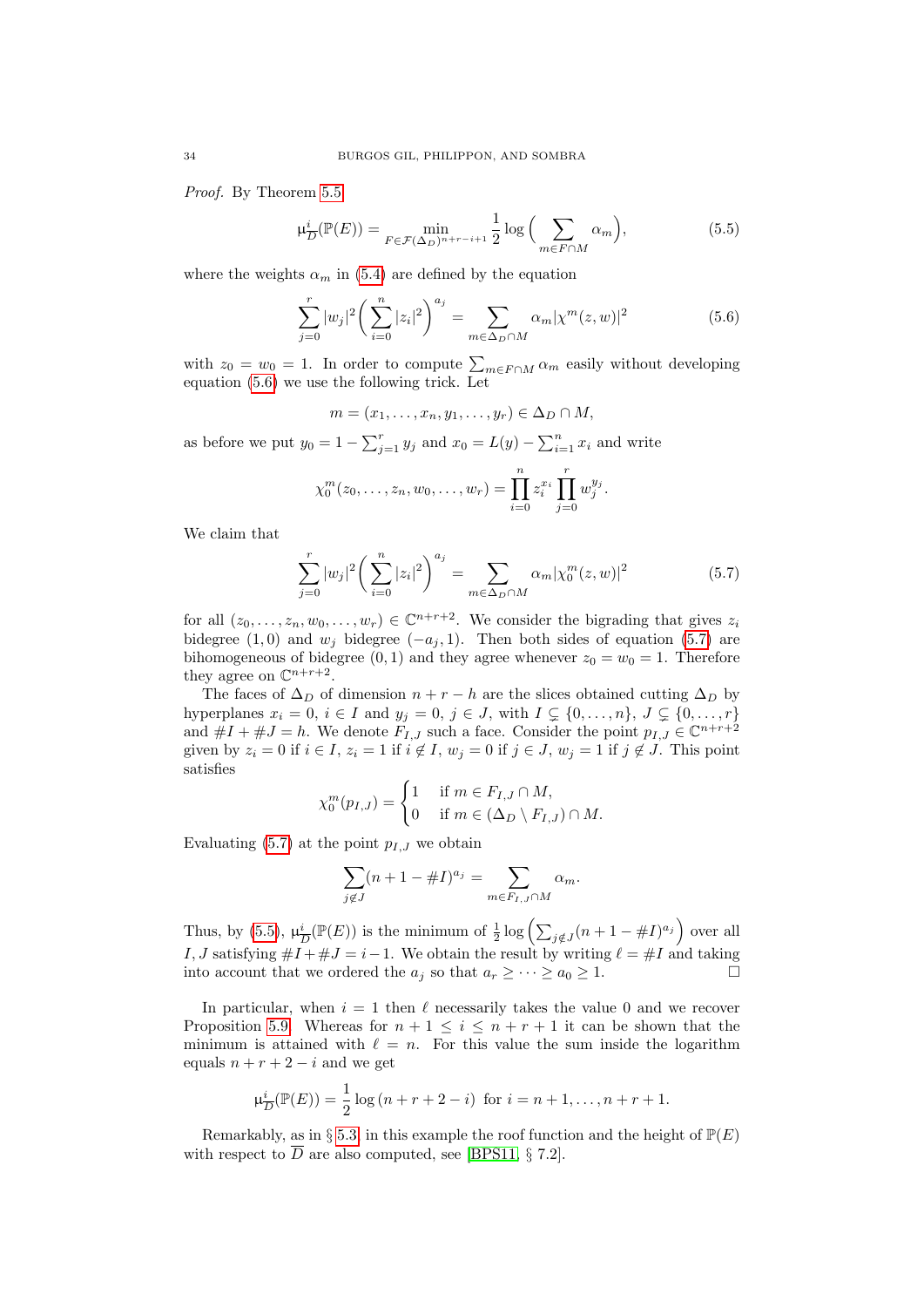**Example 5.11.** The particular case  $n = r = 1$  corresponds to the Hirzebruch surfaces: for  $b \geq 0$ , we have  $\mathbb{F}_b = \mathbb{P}(\mathcal{O}(0) \oplus \mathcal{O}(b)) \simeq \mathbb{P}(\mathcal{O}(a_0) \oplus \mathcal{O}(a_0 + b))$  for any  $a_0 \geq 1$ . Although the surface does not depend on the choice of  $a_0$ , the divisor does. We set  $a_1 = a_0 + b$ . Then we obtain

$$
\mu_{\overline{D}}^{\text{ess}}(\mathbb{F}_b) = \frac{1}{2}\log(2^{a_0} + 2^{a_1}), \quad \mu_{\overline{D}}^2(\mathbb{F}_b) = \frac{1}{2}\log(2), \quad \mu_{\overline{D}}^{\text{abs}}(\mathbb{F}_b) = 0.
$$

<span id="page-34-1"></span>5.5. Translates of subtori with the canonical metric. In this section and the next one we study examples where more that one v-adic metric may be different from the canonical one. We place ourselves in Setting [5.6.](#page-29-0) We equip  $H$  with the canonical metric at all the places and denote  $\overline{H}^{\text{can}}$  the obtained toric metrized divisor. Write  $\overline{D} = \varphi_{p,\iota} \overline{H}^{\text{can}}$ . Note that the metric induced on D is not necessarily the canonical one.

<span id="page-34-0"></span>**Proposition 5.12.** With the previous notation, for each  $v \in \mathfrak{M}_{\mathbb{K}}$  let  $\vartheta_v : \Delta \to \mathbb{R}$ be the function parametrizing the upper envelope of the polytope

$$
\widetilde{\Delta}_v := \mathrm{conv}((m_0, \log |p_0|_v), \ldots, (m_r, \log |p_r|_v)) \subset M_{\mathbb{R}} \times \mathbb{R}
$$

and set  $\vartheta = \sum_{v \in \mathfrak{M}_{\mathbb{K}}} n_v \vartheta_v$ . Then,  $\vartheta$  is the roof function of  $\overline{D}$ . In particular, for  $i = 1, \ldots, n + 1,$ 

$$
\mu_{\overline{D}}^{i}(X) = \mu_{\overline{D}}^{i}(Y) = \min_{F \in \mathcal{F}(\Delta)^{n-i+1}} \max_{x \in F} \vartheta(x).
$$

*Proof.* By [\[BPS11,](#page-38-5) Example 5.1.16], the function  $\vartheta$  coincides with the roof function of  $\overline{D}$ . Since D is ample and  $\overline{D}$  is semipositive, Theorem [3.17](#page-21-0) then gives the formula for the successive minima of  $X$ . The fact that the successive minima of  $X$  and  $Y$ coincide follows from Proposition [3.5\(](#page-14-3)[2\)](#page-14-0).  $\Box$ 

By Proposition [5.12,](#page-34-0) the computation of the successive minima of a translate of a subtori and of its normalization amounts to the computation of the maximum of a piecewice affine function over a polytope. This is a problem of linear programming. To do this in a concrete case, consider the polytopes  $\Delta_v$  and the functions  $\vartheta_v$  in Proposition [5.12](#page-34-0) and apply the following steps:

- <span id="page-34-2"></span>(a) for each v such that  $\vartheta_v \neq 0$ , compute the regular subdivision  $\Pi_v$  of  $\Delta$  given by the projection of the faces of the polytope  $\Delta_v$ ;
- <span id="page-34-3"></span>(b) compute a subdivision  $\Pi$  refining  $\Pi_v$  for all v. This subdivision can be constructed by intersecting all the polyhedra in the different  $\Pi_v$  as in [\[BPS11,](#page-38-5) Definition 2.1.8];
- (c) the function  $\vartheta$  is affine on each polytope of Π. Hence, for each face F of  $\Delta$ , the maximum  $\max_{x \in F} \vartheta(x)$  is realized at a vertex of  $\Pi$  and to compute it we only need the values of  $\vartheta$  at the finite set  $F \cap \Pi^0$ . Thus we obtain

$$
\mu_{\overline{D}}^{i}(X) = \mu_{\overline{D}}^{i}(Y) = \min_{F \in \mathcal{F}(\Delta)^{n-i+1}} \max_{x \in F \cap \Pi^{0}} \vartheta(x).
$$

Observe that, for each place v, the vertices of the subdivision  $\Pi_v$  in [\(a\)](#page-34-2) are lattice points. If the dimension of Y is one, this implies that we can choose  $\Pi$  in [\(b\)](#page-34-3) such that all its vertices are lattice points. This is the case in the example in the introduction. By contrast, in higher dimension, we may need  $\Pi$  to have non-lattice vertices as shown in the next example.

<span id="page-34-4"></span>**Example 5.13.** Consider the quadric  $S \subset \mathbb{P}^3$  defined as the closure of the monomial map

 $\mathbb{T}^2 \longrightarrow \mathbb{P}^3$ ,  $(t_1, t_2) \longmapsto (1 : 2t_1 : 4t_2 : t_1t_2).$ 

As before let  $\overline{D}$  be the restriction of the metrized divisor  $\overline{H}$  to S. The corresponding  $v$ -adic roof functions are described by the diagram in Figure [3.](#page-35-1) These functions are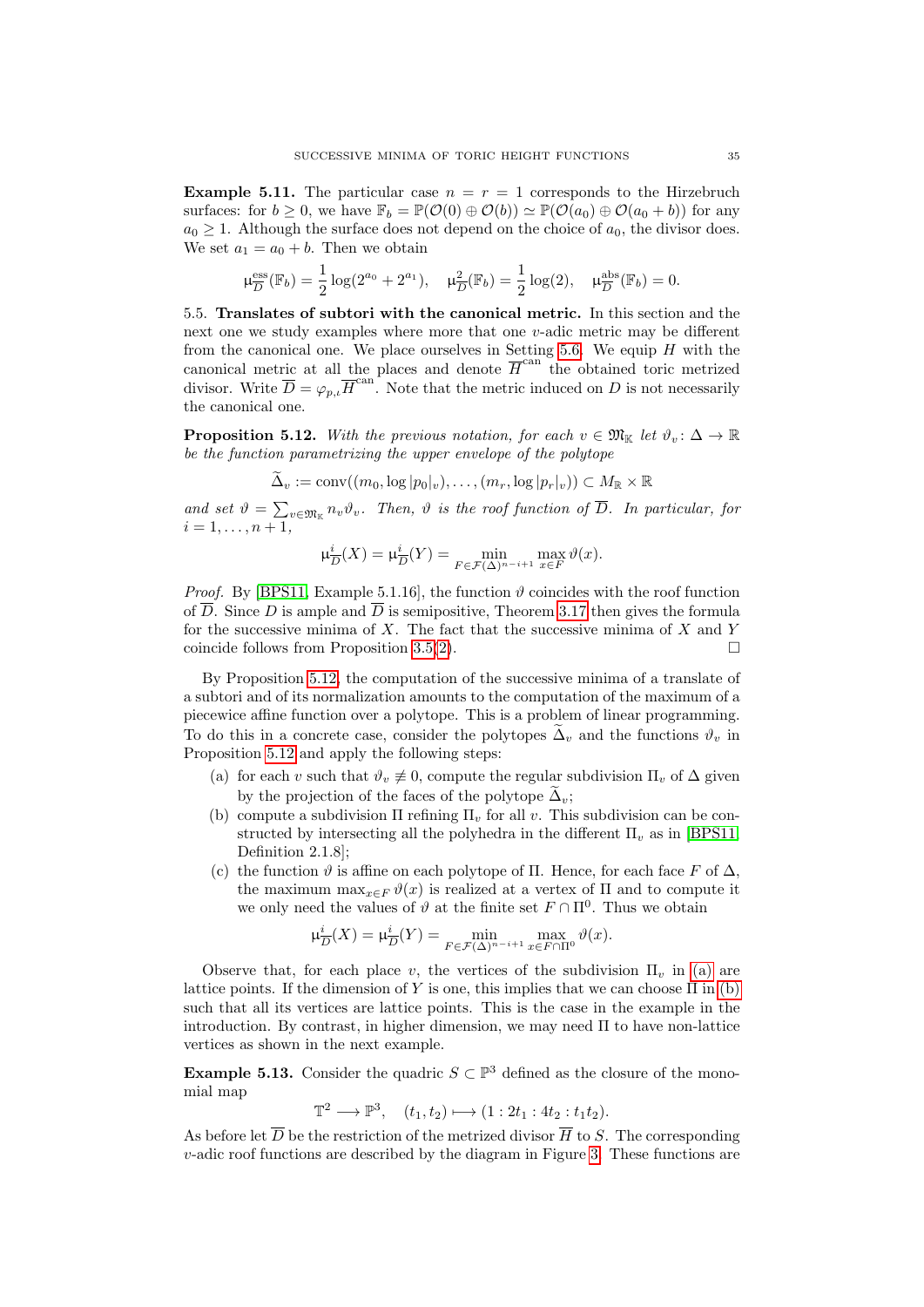the minimal concave piecewise affine functions on the square with the prescribed values at the vertices. The subdivisions  $\Pi_v$  are also given in the diagram.

<span id="page-35-1"></span>

Figure 3. Local roof functions

<span id="page-35-2"></span>The global roof function and the subdivision Π are given in Figure [4.](#page-35-2) From this picture, it follows that  $\mu_{\overline{D}}^{\text{ess}}$  $\frac{\text{ess}}{D}(S) = \frac{3}{2} \log(2)$  and  $\mu_{\overline{I}}^2$  $\frac{2}{D}(S) = \mu_{\overline{I}}^3$  $\frac{3}{D}(S) = 0.$ 



Figure 4. Global roof function

Remark 5.14. The method used in this example can be applied to compute the successive minima of any toric variety over  $\mathbb K$  with a semipositive toric metrized R-divisor  $\overline{D}$  such that D is ample and the associated functions  $\psi_{\overline{D},v}$  are piecewise affine. In this case, for each v, the local roof function  $\vartheta_v$  is not given by Proposition [5.12,](#page-34-0) but it is computed as the Legendre dual of  $\psi_{\overline{D},v}$ . Moreover, if one is only interested in the essential minimum, we can drop the ampleness and semipositiveness assumptions.

<span id="page-35-0"></span>5.6. Translates of subtori with the Fubini-Study metric. We consider now the case when X is a toric variety over  $\mathbb Q$  and  $\overline{D}$  is a semipositive toric metrized R-divisor, with D ample and such that, for every non-Archimedean place  $v \in \mathfrak{M}_{\mathbb{K}}$ , the function  $\psi_{\overline{D},v}$  is piecewise affine and for  $v = \infty$ , the function  $\psi_{\overline{D},v}$  is smooth. This is the case when the non-Archimedean metrics are defined by means of a model and the Archimedean metric is smooth, which is the situation classically considered in Arakelov geometry.

Let  $S \subset \mathfrak{M}_{\mathbb{K}}$  be the finite subset containing all non-Archimedean places with  $\psi_{\overline{D},v} \neq \Psi_D.$ 

<span id="page-35-3"></span>**Lemma 5.15.** With the previous notation, the essential minimum of  $X$  with respect to  $\overline{D}$  is computed by applying the following steps.

- <span id="page-35-4"></span>(a) For each place  $v \in S$  we compute the function  $\vartheta_{\overline{D},v}$  as the Legendre-Fenchel dual of  $\psi_{\overline{D},v}$ .
- (b) Set  $\vartheta_S = \sum_{v \in S} \vartheta_{\overline{D}, v}$  and compute its Legendre-Fenchel dual  $\psi_S$ .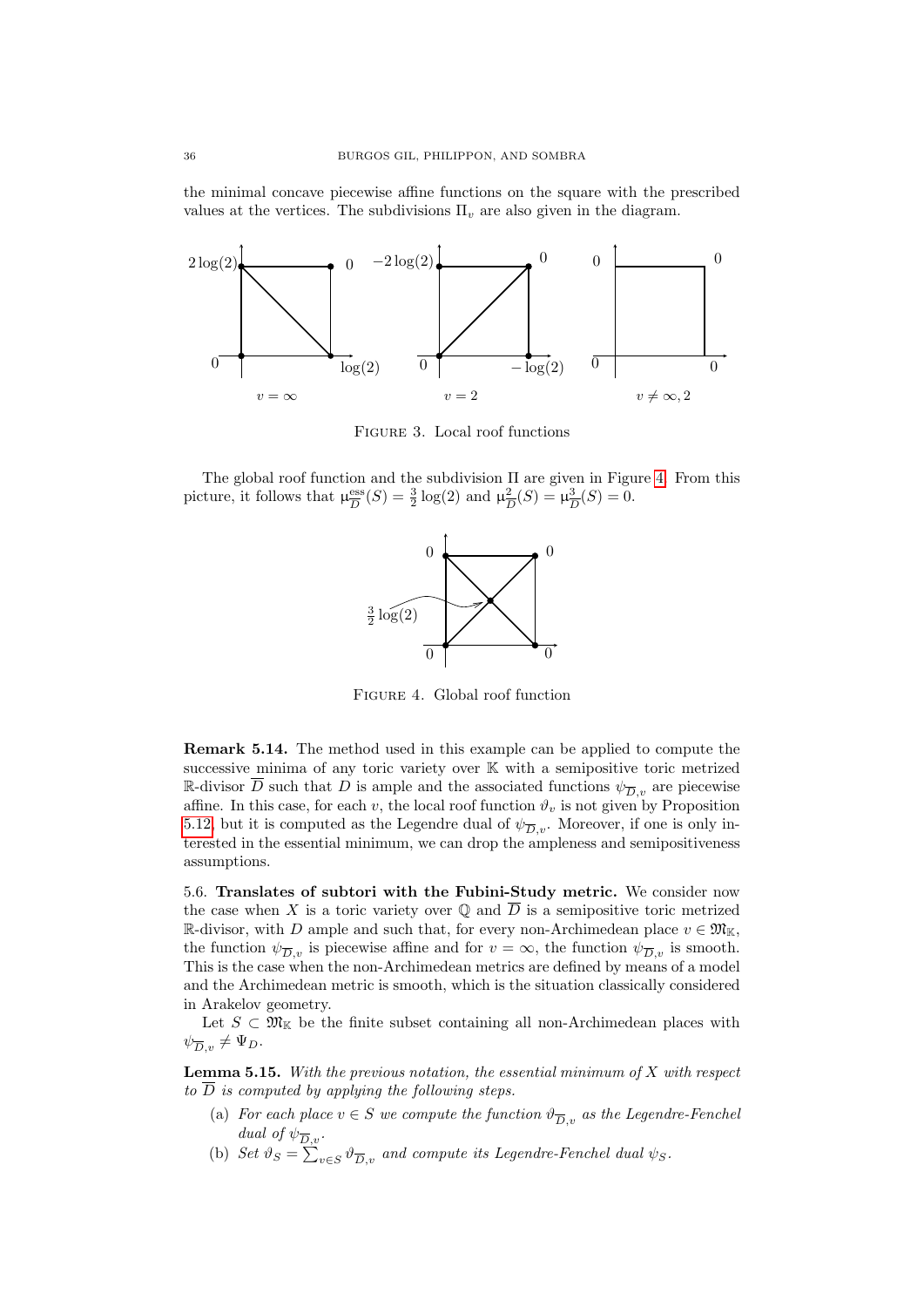<span id="page-36-0"></span>(c) Find a value  $u_0 \in N_{\mathbb{R}}$  such that

$$
\partial \psi_{\overline{D},\infty}(-u_0) \in \partial \psi_S(u_0).
$$

In this condition, the left hand side is the differential of a smooth function and hence a vector, while the right hand side is the sup-differential of a concave piecewise affine function and hence is a set of vectors.

(d) The essential minimum of X with respect to  $\overline{D}$  is given by

$$
\mu_{\overline{D}}^{\text{ess}}(X) = -\psi_S(u_0) - \psi_{\overline{D},\infty}(-u_0).
$$

Proof. By Corollary [3.12,](#page-19-0) we know that

$$
\mu_{\overline{D}}^{\text{ess}}(X) = -\Big(\big(\boxplus_{v \in S} \psi_{\overline{D},v}\big) \boxplus \psi_{\overline{D},\infty}\Big)(0).
$$

By [\[BPS11,](#page-38-5) Proposition 2.3.1], the sup-convolution is dual to the sum and so  $\boxplus_{v\in S}\psi_{\overline{D},v}=\psi_S$ . Hence

$$
\mu_{\overline{D}}^{\mathrm{ess}}(X) = -\Big(\psi_S \boxplus \psi_{\overline{D},\infty}\Big)(0) = -\sup_{u \in N_{\mathbb{R}}} \big(\psi_S(u) + \psi_{\overline{D},\infty}(-u)\big).
$$

Since the stability sets of  $\psi_S$  and  $\psi_{\overline{D}, \infty}$  agree, by [\[Roc70,](#page-38-20) Theorem 16.4], the supremum is attained at some point. By the concavity of the functions, the supremum is attained at any point  $u_0$  satisfying the condition

$$
0 \in \partial(\psi_S(u) + \psi_{\overline{D}, \infty}(-u))(u_0),
$$

which is equivalent to the condition given in step [\(c\).](#page-36-0)  $\Box$ 

We place ourselves again in Setting [5.6](#page-29-0) with  $\mathbb{K} = \mathbb{Q}$  and we equip H with the Fubini-Study metric at the Archimedean place and the canonical metric at the non-Archimedean places. We denote  $\overline{H}^{\text{FS}}$  the obtained toric metrized divisor and we set  $\overline{D} = \varphi_{p,\iota}^* \overline{H}^{\text{FS}}$ .

In this case the pair  $(X,\overline{D})$  satisfies the hypothesis of Lemma [5.15.](#page-35-3) Moreover, for each Archimedean place v, the function  $\vartheta_{\overline{D},v}$  is given by the function  $\vartheta_v$  in Proposition [5.12,](#page-34-0) hence step [\(a\)](#page-35-4) is already done. For the Archimedean place the function  $\psi_{\overline{D}, \infty}$  is given by

$$
\psi_{\overline{D},\infty}(u) = -\frac{1}{2} \log \Big( \sum_{j=0}^r |p_j|^2 e^{-2\langle m_j, u \rangle} \Big).
$$

We illustrate the recipe in Lemma [5.15](#page-35-3) in the following examples, where  $\overline{D}$  denotes the metrized divisor defined as before.

**Example 5.16.** Let  $C \subset \mathbb{P}_{\mathbb{Q}}^2$  be the quadric curve over  $\mathbb{Q}$  given as the image of the map

$$
\mathbb{P}^1 \longrightarrow \mathbb{P}^2, \quad (t_0 : t_1) \longmapsto \left(t_0^2 : \frac{1}{4} t_0 t_1 : \frac{1}{2} t_1^2\right).
$$

Then, for  $v \neq 2, \infty$ , we have  $\psi_{\overline{D},v} = \Psi_D$  and the corresponding metric agrees with the canonical metric. Moreover

$$
\psi_{\overline{D},2}(u) = \min(0, u - 2\log(2), 2u - \log(2)),
$$
  

$$
\psi_{\overline{D},\infty}(u) = -\frac{1}{2}\log\left(1 + \frac{1}{16}e^{-2u} + \frac{1}{4}e^{-4u}\right).
$$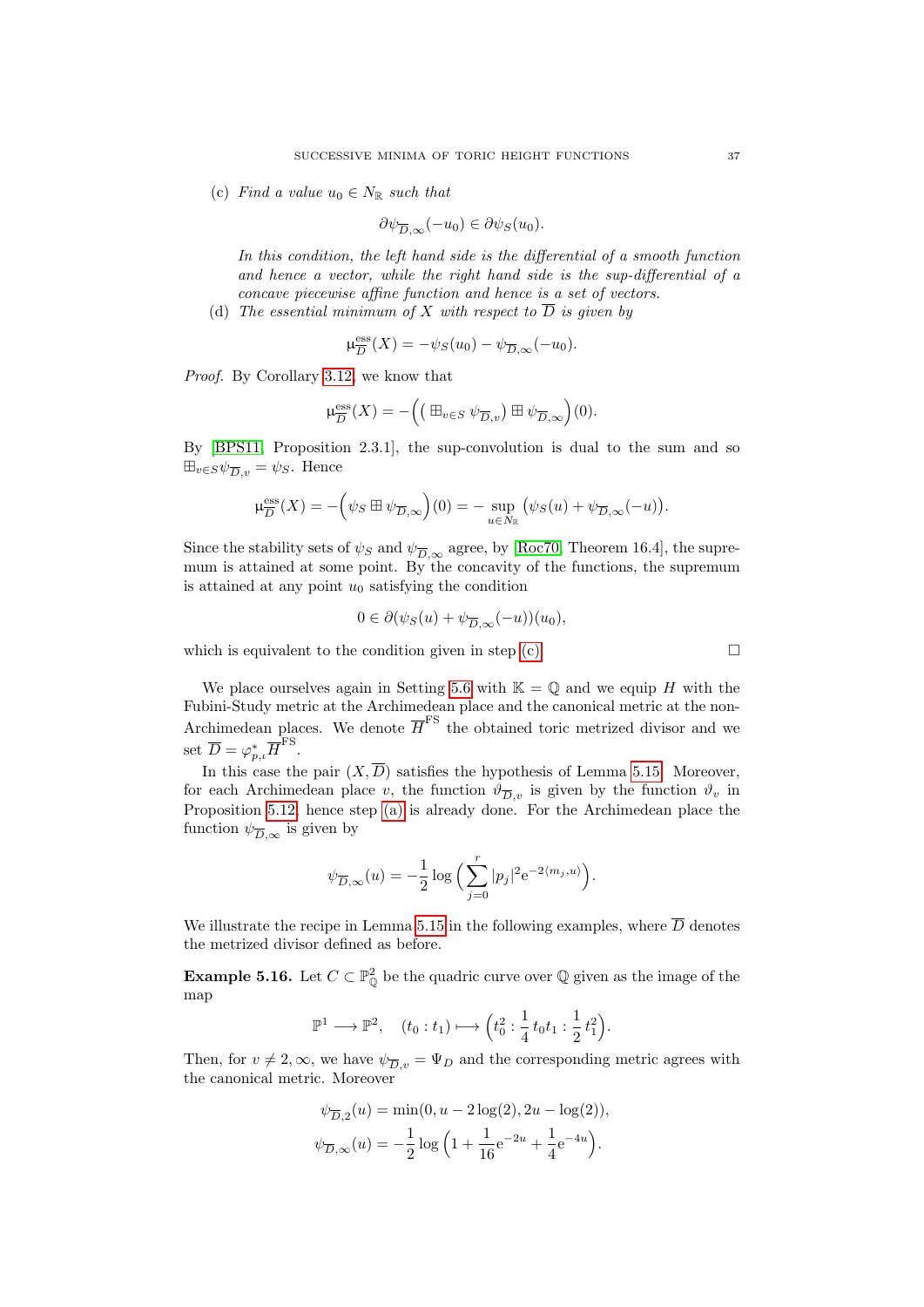In this case  $\psi_S = \psi_{\overline{D},2}$  and  $\partial \psi_S$  is given by

$$
\partial \psi_S(u) = \begin{cases}\n2 & \text{if } u < -\log(2), \\
[1, 2] & \text{if } u = -\log(2), \\
1 & \text{if } -\log(2) < u < 2\log(2), \\
[0, 1] & \text{if } u = 2\log(2), \\
0 & \text{if } 2\log(2) < u.\n\end{cases}
$$

Then, analyzing the function  $\partial \psi_{\overline{D},\infty}(-u)$ , we deduce that the point  $u_0$  that satisfies the condition in step [\(c\)](#page-36-0) belongs to the interval  $-\log(2) < u < 2\log(2)$ . Thus we have to solve the equation  $\partial \psi_{\overline{D}, \infty}(-u) = 1$ , whose only solution is  $u_0 = \frac{1}{2} \log(2)$ . Thus

$$
\mu_{\overline{D}}^{\text{ess}}(C) = -\psi_{\overline{D},2}\left(\frac{1}{2}\log(2)\right) - \psi_{\overline{D},\infty}\left(-\frac{1}{2}\log(2)\right) = \frac{1}{2}\log(17).
$$

Example 5.17. Consider the quadric surface of Example [5.13,](#page-34-4) but recall that now  $\overline{D}$  has the restriction of the Fubini-Study metric at the Archimedean place instead of the restriction of the canonical one.

For  $v \neq 2, \infty$ , the function  $\psi_{\overline{D},v} = \Psi_D$ . Hence  $\psi_S = \psi_{\overline{D},2}$ . The function  $\psi_S$ and its sup-differential is illustrated in Figure [5.](#page-37-0) In this figure, we see a polyhedral decomposition of the plane. The two vertices of this polyhedral decomposition are the points  $(-\log(2), \log(2))$  and  $(2\log(2), -2\log(2)).$ 

The function  $\psi_S$  is affine in each of the four maximal polyhedra and its value on each polyhedra is given in the figure. In the interior of each of these polyhedra, the sup-differential contains a single vector also given in the figure. The sup-differential at a point belonging to a non-maximal polyhedra is the convex envelope of the supdifferentials of the neighbouring maximal polyhedra. For instance,

<span id="page-37-0"></span>
$$
\partial \psi_S(u_1, u_2) = \text{conv}((0, 0), (1, 0), (1, 1)) \quad \text{if} \quad -\log(2) = u_1 = -u_2,
$$
  

$$
\partial \psi_S(u_1, u_2) = \text{conv}((0, 0), (1, 1)) \quad \text{if} \quad -\log(2) < u_1 = -u_2 < 2\log(2).
$$

$$
\psi_S = u_1 - \log(2)
$$
\n
$$
\partial \psi_S = (1, 0)
$$
\n
$$
\psi_S = 0
$$
\n
$$
\partial \psi_S = (0, 0)
$$
\n
$$
\psi_S = u_1 + u_2
$$
\n
$$
\partial \psi_S = (1, 1)
$$
\n
$$
\psi_S = u_2 - 2 \log(2)
$$
\n
$$
\partial \psi_S = (0, 1)
$$

FIGURE 5. Function  $\psi_S$  and its gradient

The function  $\psi_{\overline{D}, \infty}$  is given by

$$
\psi_{\overline{D},\infty}(u_1, u_2) = -\frac{1}{2}\log(1 + 4e^{-2u_1} + 16e^{-2u_2} + e^{-2(u_1 + u_2)}).
$$

One checks that

$$
0 < \frac{\partial \psi_{\overline{D}, \infty}}{\partial u_1}(u_1, u_2), \frac{\partial \psi_{\overline{D}, \infty}}{\partial u_2}(u_1, u_2) < 1.
$$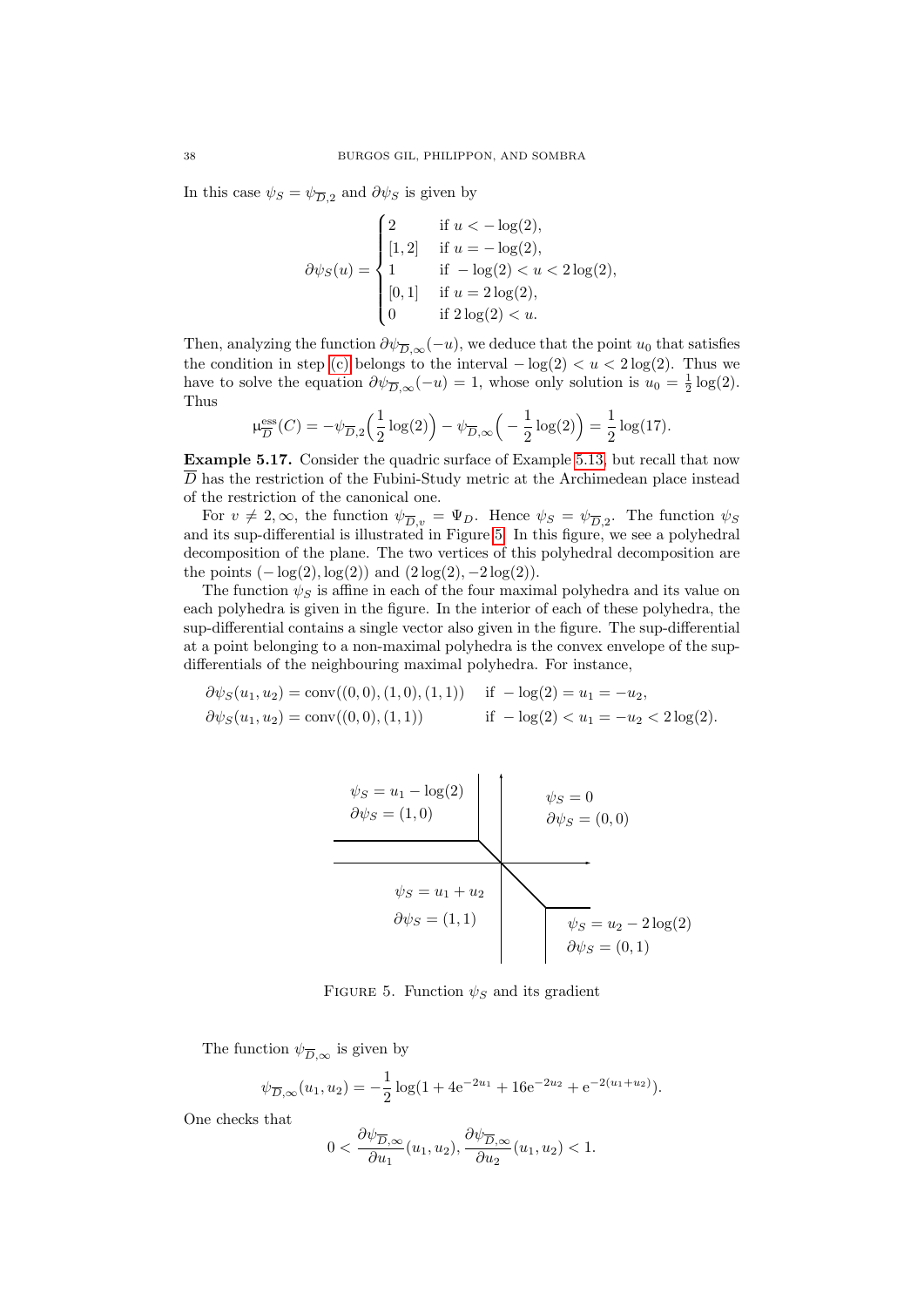This implies that a point  $u_0$  satisfying the condition of step [\(c\)](#page-36-0) belongs to the interval  $-\log(2) < u_1 = -u_2 < 2\log(2)$ . Thus we have to solve the equation

$$
\frac{\partial \psi_{\overline{D},\infty}}{\partial u_1}(-u_1,-u_2) = \frac{\partial \psi_{\overline{D},\infty}}{\partial u_2}(-u_1,-u_2), \quad \text{with } u_1 = -u_2.
$$

This equation has a single solution at the point  $u_0 = \frac{1}{2}(\log(2), -\log(2))$ . Thus

$$
\mu_{\overline{D}}^{\text{ess}}(S) = -\psi_S(u_0) - \psi_{\overline{D},\infty}(-u_0) = \log(3\sqrt{2}).
$$

#### <span id="page-38-0"></span>**REFERENCES**

- <span id="page-38-3"></span>[AKS07] M. Avendaño, T. Krick, and M. Sombra, Factoring bivariate sparse (lacunary) polynomials, J. Complexity 23 (2007), 193–216.
- <span id="page-38-4"></span>[AV09] F. Amoroso and E. Viada, Small points on subvarieties of a torus, Duke Math. J. 150 (2009), 407–442.
- <span id="page-38-14"></span>[BB10] R. Berman and S. Boucksom, Growth of balls of holomorphic sections and energy at equilibrium, Invent. Math. 181 (2010), 337–394.
- <span id="page-38-2"></span>[BG06] E. Bombieri and W. Gubler, Heights in Diophantine geometry, New Math. Monogr., vol. 4, Cambridge Univ. Press, 2006.
- <span id="page-38-21"></span>[BGS94] J.-B. Bost, H. Gillet, and C. Soulé, *Heights of projective varieties and positive Green* forms, J. Amer. Math. Soc. 7 (1994), 903–1027.
- <span id="page-38-10"></span>[Bil97] Y. Bilu, Limit distribution of small points on algebraic tori, Duke Math. J. 89 (1997), 465–476.
- <span id="page-38-6"></span>[BMPS12] J. I. Burgos Gil, A. Moriwaki, P. Philippon, and M. Sombra, Arithmetic positivity on toric varieties, e-print arXiv:1210.7692v1, to appear in J. Algebraic Geom.
- <span id="page-38-5"></span>[BPS11] J. I. Burgos Gil, P. Philippon, and M. Sombra, *Arithmetic geometry of toric varieties*. Metrics, measures and heights, e-print arXiv:1105.5584v2, to appear in Astérisque.
- <span id="page-38-13"></span>[BR06] M. H. Baker and R. Rumely, Equidistribution of small points, rational dynamics, and potential theory, Ann. Inst. Fourier 56 (2006), 625–688.
- <span id="page-38-26"></span>[Buc08] W. Buczynska, Fake weighted projective spaces, e-print arXiv:0805.1211v1.
- <span id="page-38-25"></span>[BV04] S. Boyd and L. Vandenberghe, Convex optimization, Cambridge Univ. Press, 2004.
- <span id="page-38-12"></span>[Cha06] A. Chambert-Loir, Mesures et équidistribution sur les espaces de Berkovich, J. Reine Angew. Math. 595 (2006), 215–235.
- <span id="page-38-15"></span>[Che11] H. Chen, Differentiability of the arithmetic volume function, J. Lond. Math. Soc. (2) 84 (2011), 365–384.
- <span id="page-38-9"></span>[CT09] A. Chambert-Loir and A. Thuillier, Mesures de Mahler et équidistribution logarithmique, Ann. Inst. Fourier 59 (2009), 977–1014.
- <span id="page-38-18"></span>[Dèb99] P. Dèbes, *Density results for Hilbert subsets*, Indian J. Pure Appl. Math. 30 (1999). 109–127.
- <span id="page-38-8"></span>[DP99] S. David and P. Philippon, Minorations des hauteurs normalisées des sous-variétés des tores, Ann. Scuola Norm. Sup. Pisa Cl. Sci. (4) 28 (1999), 489–543.
- <span id="page-38-11"></span> $[FR06]$  C. Favre and J. Rivera-Letelier, Equidistribution quantitative des points de petite hauteur sur la droite projective, Math. Ann. 335 (2006), 311–361.
- <span id="page-38-22"></span>[Gub03] W. Gubler, Local and canonical heights of subvarieties, Ann. Scuola Norm. Sup. Pisa Cl. Sci. (5) 2 (2003), 711–760.
- <span id="page-38-1"></span>[HS00] M. Hindry and J. H. Silverman, Diophantine geometry. An introduction, Grad. Texts in Math., vol. 201, Springer-Verlag, 2000.
- <span id="page-38-23"></span>[Iko14] H. Ikoma, A numerical characterization of nef adelic divisors, e-print arXiv:1402.6435.
- <span id="page-38-16"></span>[Lan02] S. Lang, Algebra. Revised third edition, Grad. Texts in Math., vol. 211, Springer-Verlag, 2002.
- <span id="page-38-17"></span>[Liu02] Q. Liu, Algebraic geometry and arithmetic curves, Oxf. Grad. Texts Math., vol. 6, Oxford Univ. Press, 2002.
- <span id="page-38-19"></span>[Neu99] J. Neukirch, Algebraic number theory, Grundlehren der Math. Wiss., vol. 322, Springer-Verlag, 1999.
- <span id="page-38-24"></span>[PS08] P. Philippon and M. Sombra, Quelques aspects diophantiens des variétés toriques projectives, Diophantine Approximation: Festschrift for Wolfgang Schmidt (R. F. Tichy, H. P. Schlickewei, and K. Schmidt, eds.), Dev. Math., vol. 16, Springer Verlag, 2008, pp. 295–338.
- <span id="page-38-20"></span>[Roc70] R. T. Rockafellar, Convex analysis, Princeton Math. Series, vol. 28, Princeton Univ. Press, 1970.
- <span id="page-38-7"></span>[Som05] M. Sombra, Minimums successifs des variétés toriques projectives, J. Reine Angew. Math. 586 (2005), 207–233.